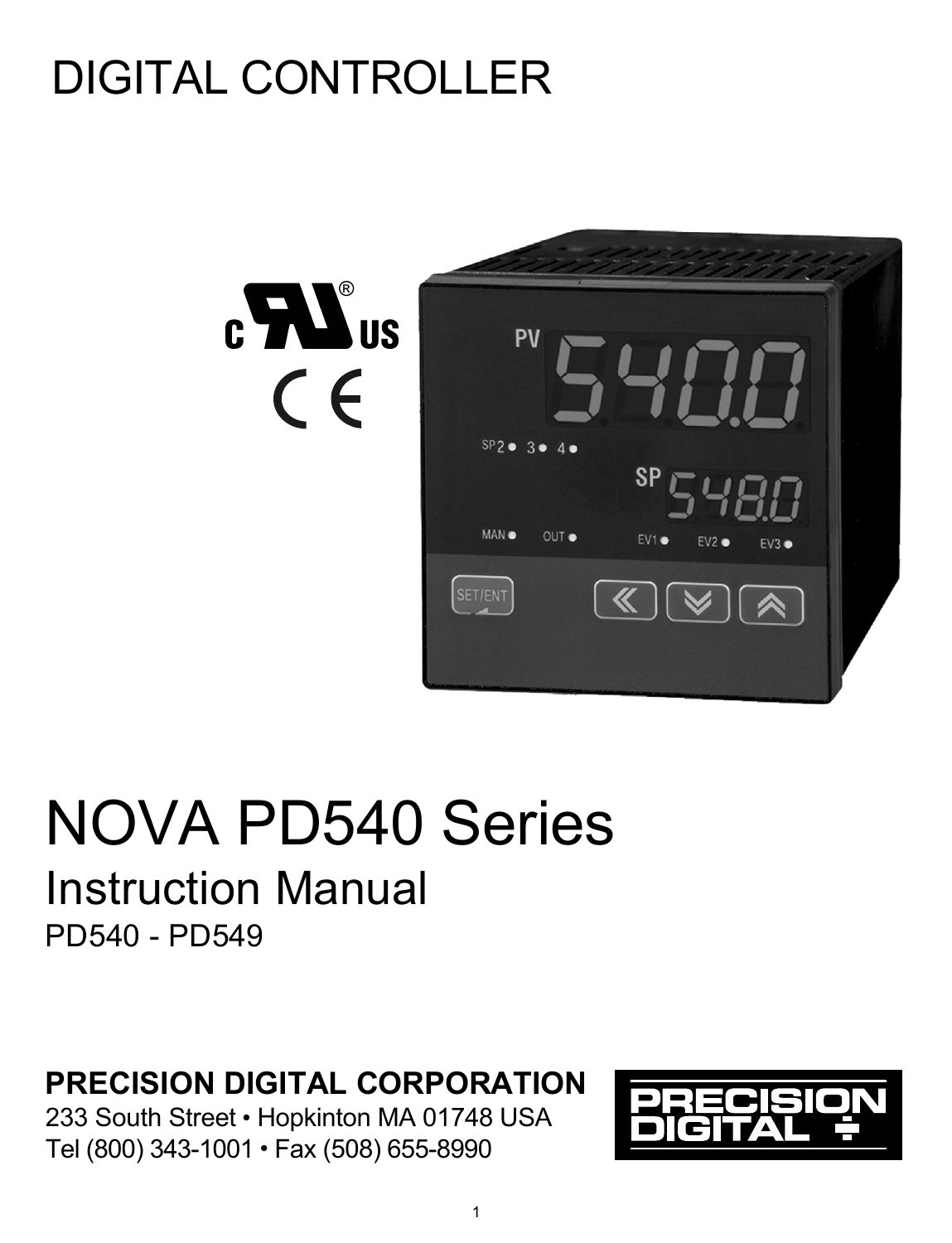# **Disclaimer**

The information contained in this document is subject to change without notice. Precision Digital Corporation makes no representations or warranties with respect to the contents hereof, and specifically disclaims any implied warranties of merchantability or fitness for a particular purpose.

# **Registered Trademarks**

MODBUS® is a registered trademark of Schneider Automation Inc. All other trademarks mentioned in this document are the property of their respective owners.



# **Nova PD540 Series Model Number Guide**



©2009-2015 Precision Digital Corporation. All rights reserved.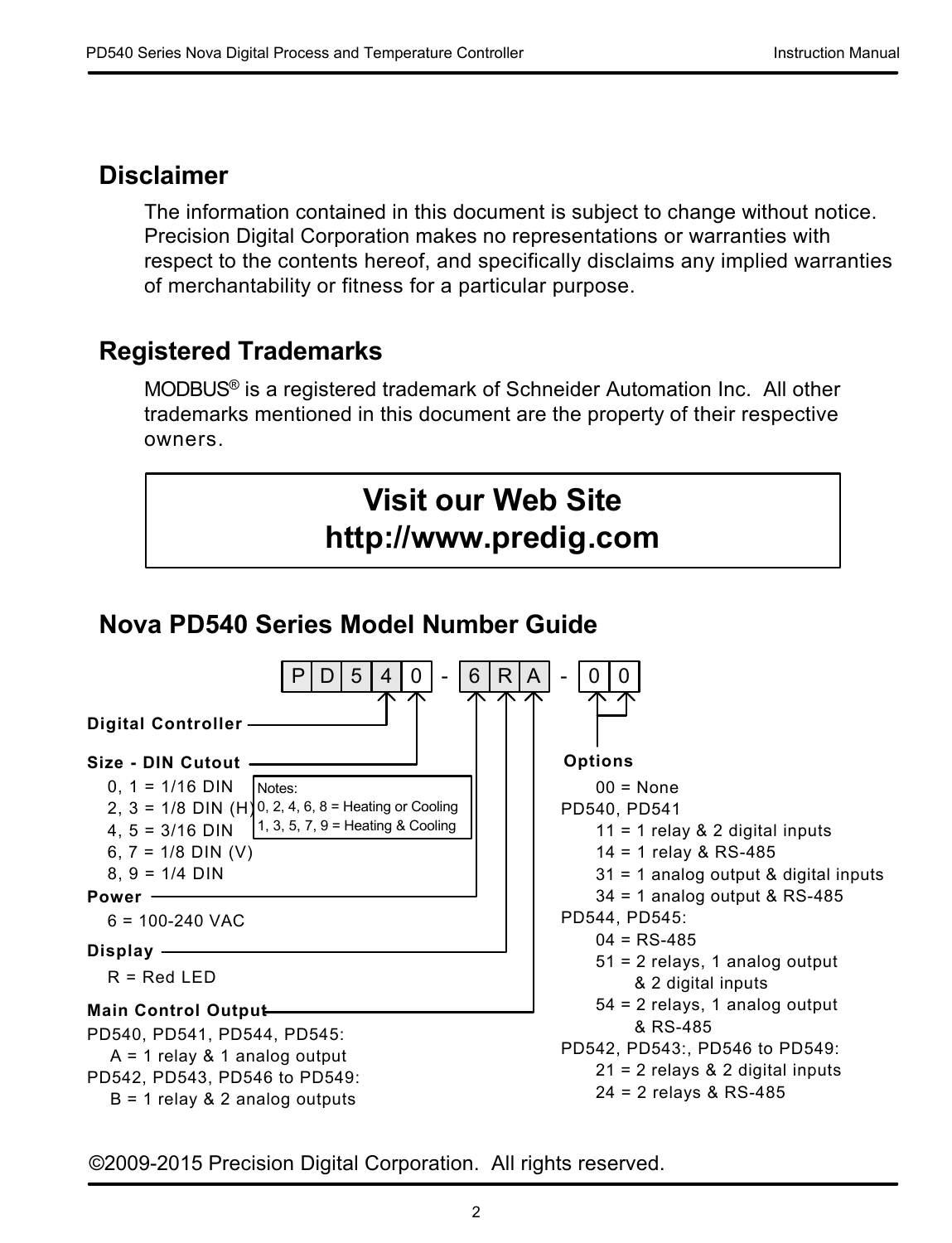# **Table of Contents**

| 7.5 Terminal Assignment, Connections, and Ratings --------------------- 47 |  |
|----------------------------------------------------------------------------|--|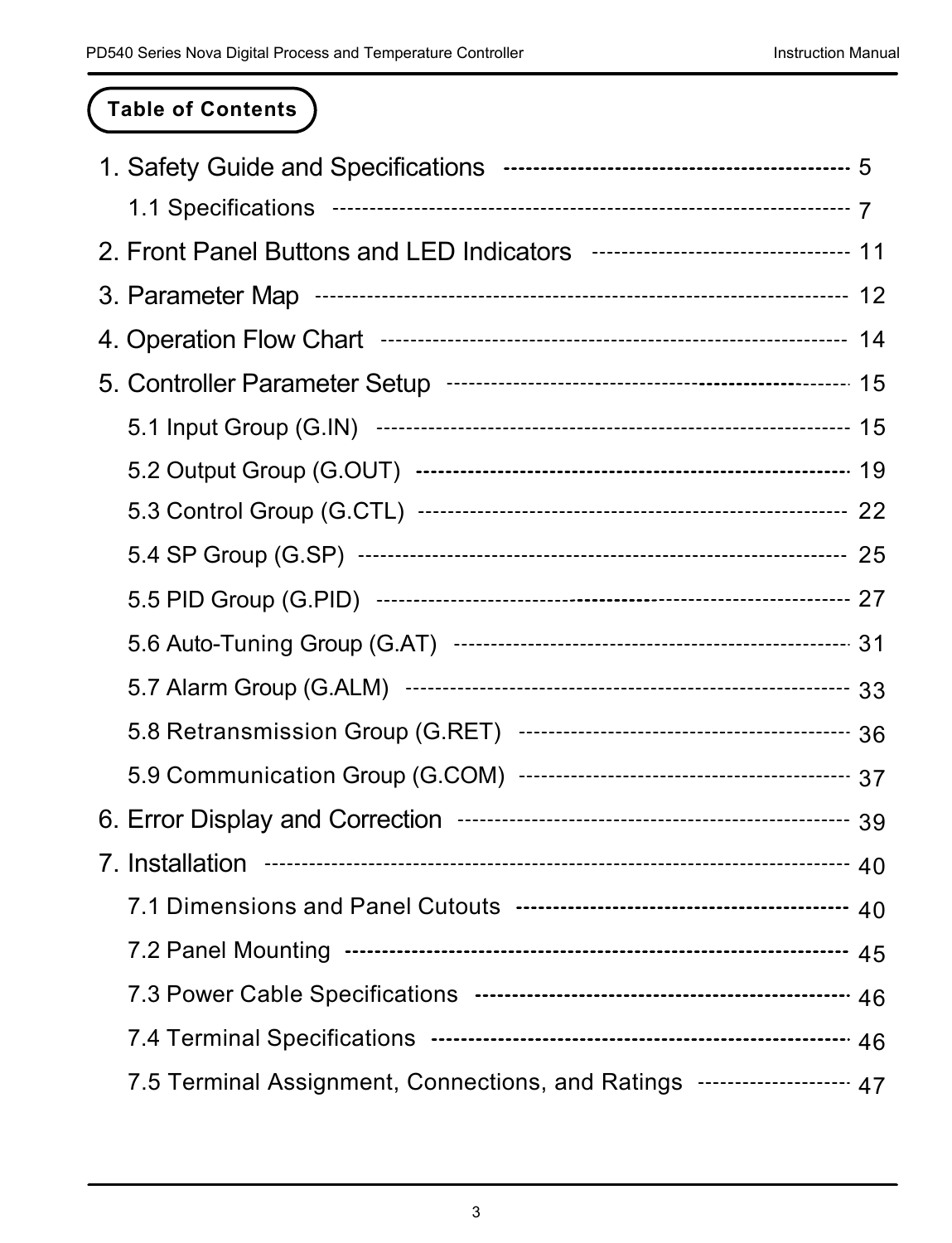| 7.6 Grounding and Power Cable Connection --------------------------------- 52 |  |
|-------------------------------------------------------------------------------|--|
|                                                                               |  |
|                                                                               |  |
|                                                                               |  |
|                                                                               |  |
| 7.11 Use of an External Relay …………………………………………………… 54                         |  |
|                                                                               |  |

# Appendix

| Table of D-Registers |  |  |
|----------------------|--|--|
|----------------------|--|--|

# Tables and Figures

| Fig 6: Heating and Cooling Outputs Using PID Control --------------------------------- 29 |  |
|-------------------------------------------------------------------------------------------|--|
|                                                                                           |  |
|                                                                                           |  |
|                                                                                           |  |
|                                                                                           |  |
|                                                                                           |  |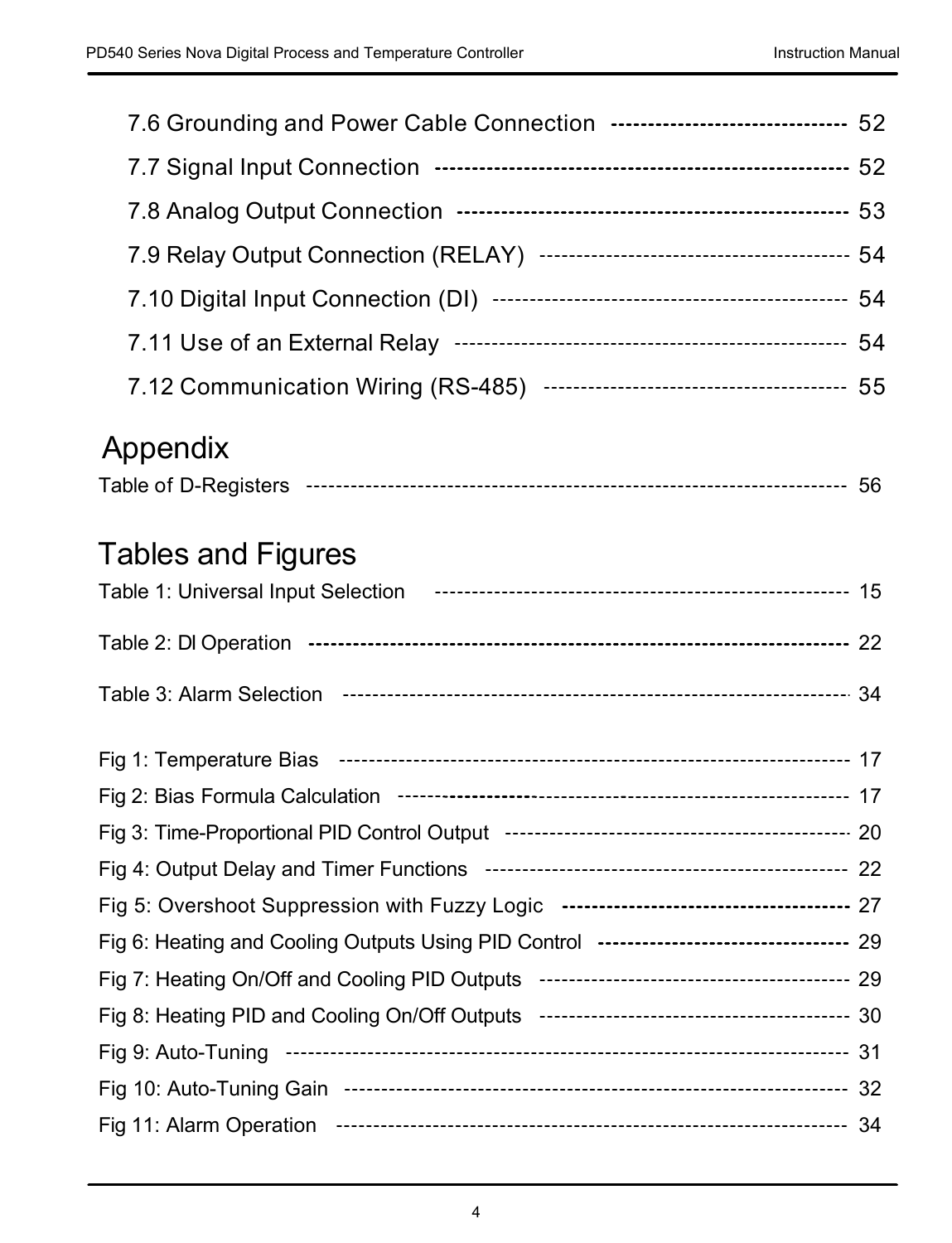# **1. Safety Guide and Specifications**



The following safety symbols are used in this manual

- (1) This symbol notifies the user of specific information relating to the safe operation of the controller.
	- Information noted with this symbol must be observed to protect the user from injury and to prevent damage to the product.
		- (A) For User: Be aware of this marking in the manual and refer to the explanation in the manual to prevent injury and damage.
		- (2) For Installer: Study the warnings marked to prevent injury and damage.



(2) Functional earth terminal: This symbol indicates that the terminal must be connected to ground.

- (3) This symbol indicates additional information on the features of the product.
- (4) This symbol directs the reader to further information on the current topic.



### **Precautions Regarding This Instruction Manual**

- (1)This manual must be kept in the possession of the end user and in a suitable place for the operator to study and to check the functions of the product.
- (2)The installer and operator should carefully study and understand how to operate this product before use.
- (3)This manual describes the functions of the product. Precision Digital Corporation does not guarantee that the functions will suit a particular purpose.
- (4)The contents of this manual have been reviewed for accuracy and correctness. However, should any errors or omissions come to the attention of the user, contact technical support as listed on the back of this manual



# **Safety Procedures and Unauthorized Modification Warning**

- (1)In order to protect this product and the system controlled by it against damage and ensure its safe use, make certain that all of the safety instructions and precautions in this manual are strictly adhered to.
- (2)Precision Digital Corporation does not guarantee safety if the products are not handled in accordance with this instruction manual.
- (3) If separate protection or safety circuits are to be installed in the system which is controlled by this product, ensure that such circuits are installed external to this product.
- (4)Do not make modifications or additions internally to the product. It may cause personal injury to the user or damage to the product.
- (5)Contact technical support as listed on the back of the manual for warranty and repair issues.
- (6)Exposure to excessive moisture, electrical overloads, or mechanical vibration may damage the product.



### **Limited Liability**

Precision Digital Corporation assumes no liability to any party for any loss or damage, direct or indirect, caused by the use of or any unpredictable defect of the product.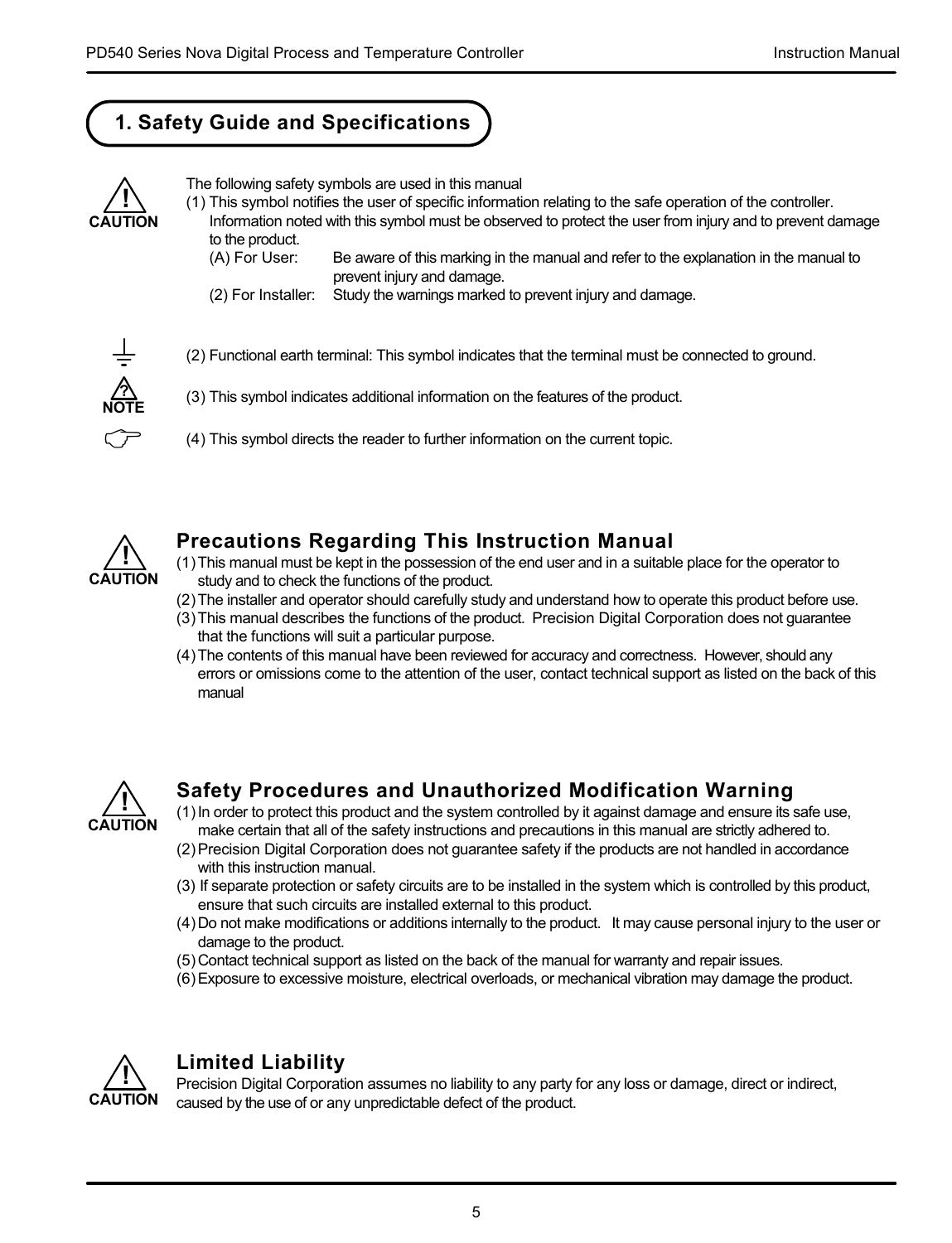

### **Operational Environment Precautions**

(1)Only operate the controller when it is properly installed.

(2)When installing the controller, select a location where:

- Rear terminals are protected from accidental contact.
- Mechanical vibrations are minimal.
- No corrosive gas is present.
- Temperature fluctuation is minimal.
- Temperature can be maintained between 10 and 50 °C (50 and 110°F) with 20 to 90% RH.
- No direct heat radiation is present.
- High levels of electromagnetic interference are not present
- The unit is not exposed to water
- No flammable materials are present.
- Dust particles are not present in the air.
- Exposure to ultraviolet rays is minimal.
- Openings on the rear of the controller are not blocked.
- (3)This unit is suitable for installation in an enviornment classified as Pollution Degree 2.
- (4)This unit is designated as Installation Category II.
- (5)If the equipment is used in a manner not specified by the manufacturer, the protection provided by the equipment may be impaired.
- (6)A switch or circuit-breaker acting as the disconnect device shall be included in the application or the installation.



### **Controller Mounting Precautions**

- Keep the input circuit wiring as far as possible away from power and ground circuits.
- Keep the units in 10 to 50°C (50 to 110°F) with 20% to 90% relative humidity (RH). The controller may need a warm up period to return to operating temperature ranges when below 10ºC.
- To prevent electric shock, be sure to turn off the power source and circuit breaker before wiring.
- The power requirements are 100 to 240 VAC, 50/60 Hz, 10 VA max. Do not switch power supplies without first disconnecting the power supply.
- **Follow the operating procedures and precautions in the manual to avoid fire, shock, damage to the unit,** or injury. Follow the operations and mounting directions indicated in this manual.
- Always create a ground connection where indicated, however do not ground to gas pipes, water pipes, lightening rods, or other potentially hazardous metal objects.
- Do not apply power to the unit until all connections have been made.
- Do not cover the venting holes in the rear of the unit.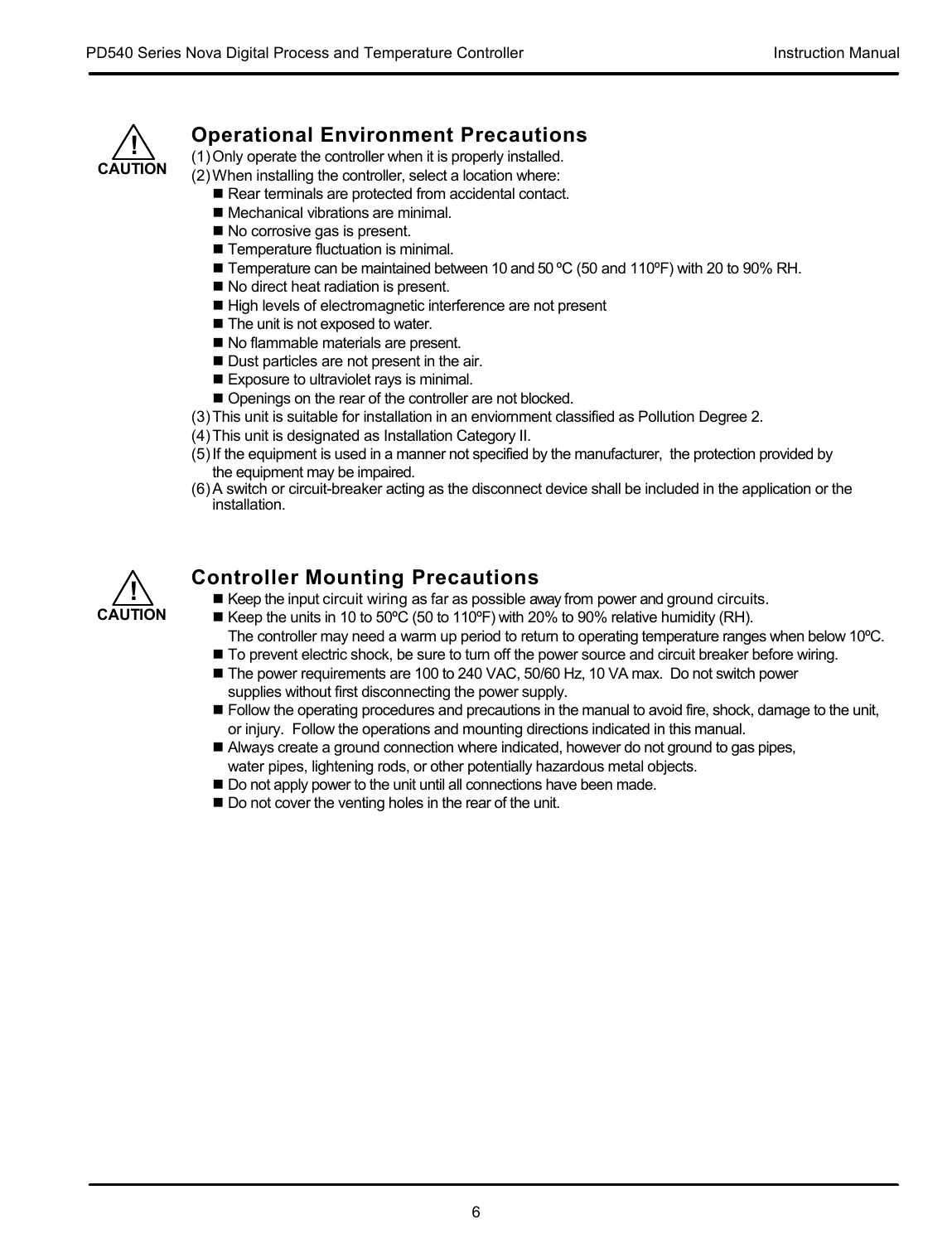# **1.1 SPECIFICATIONS**

*Except where noted all specifications apply to operation at 23ºC.*

# **General**

| <b>DISPLAY</b>                       | Dual 4 digits, red LED, -1999 to 9999 |                                                                                                                                                    |             |            |  |
|--------------------------------------|---------------------------------------|----------------------------------------------------------------------------------------------------------------------------------------------------|-------------|------------|--|
|                                      | <b>DIN Sizes</b>                      | PV Display                                                                                                                                         | SP Display  | Weight     |  |
|                                      |                                       | mm (inch)                                                                                                                                          | mm (inch)   | $g$ (oz)   |  |
|                                      | 1/16                                  | 11.3(0.45)                                                                                                                                         | 9.5(0.37)   | 198 (7.0)  |  |
|                                      | 3/16                                  | 14.0(0.55)                                                                                                                                         | 12.0(0.47)  | 324 (11.4) |  |
|                                      | $1/8$ (H)                             | 19.8 (0.78)                                                                                                                                        | 11.5(0.45)  | 306 (10.6) |  |
|                                      | $1/8$ (V)                             | 13.6 (0.54)                                                                                                                                        | 10.5(0.41)  | 304 (10.7) |  |
|                                      | 1/4                                   | 20.5 (0.81)                                                                                                                                        | 11.0 (0.43) | 389 (13.7) |  |
| <b>FRONT PANEL</b>                   |                                       | 1/16 & 1/8 DIN: IP65; 3/16 & 1/4 DIN: IP55                                                                                                         |             |            |  |
| <b>SAMPLING TIME</b>                 | 250 ms                                |                                                                                                                                                    |             |            |  |
| <b>OVERRANGE</b>                     |                                       | Over range PV reads our, under range PV reads - our-                                                                                               |             |            |  |
| <b>PROGRAMMING</b><br><b>METHODS</b> |                                       | Four front panel buttons and Modbus                                                                                                                |             |            |  |
| PID ZONES                            |                                       | 3 programmable PID zone ranges, 1 PID PV deviation zone                                                                                            |             |            |  |
| <b>NOISE FILTER</b>                  |                                       | Programmable from 1 to 120                                                                                                                         |             |            |  |
| <b>CALIBRATION</b>                   |                                       | All ranges are calibrated at the factory                                                                                                           |             |            |  |
| <b>PASSWORD</b>                      | programmed settings                   | Programmable password restricts modification of                                                                                                    |             |            |  |
| <b>POWER</b>                         |                                       | 100-240 VAC, 50/60 HZ, 10 Watts                                                                                                                    |             |            |  |
| <b>FUSE</b>                          |                                       | Required fuse: UL Recognized, 1 A, 250 V, slow blow                                                                                                |             |            |  |
| <b>ISOLATION</b>                     |                                       | 2300 V input-to-output-to-power line;                                                                                                              |             |            |  |
|                                      |                                       | 4 kV relay output-to-input/output/power line                                                                                                       |             |            |  |
| NUMBER OF<br><b>SET POINTS</b>       |                                       | 4 programmable set points                                                                                                                          |             |            |  |
| <b>ENVIRONMENTAL</b>                 |                                       | Operating temperature range: 10°C to 50°C (50°F to 110°F)<br>Relative humidity: 20 to 90% non-condensing                                           |             |            |  |
| <b>MOUNTING</b>                      |                                       | 1/16, 3/16, 1/8, or 1/4 DIN size cutout required<br>Two panel mounting bracket assemblies provided<br>One one-piece bracket provided for the PD540 |             |            |  |
| <b>WARRANTY</b>                      |                                       | Three years parts and labor                                                                                                                        |             |            |  |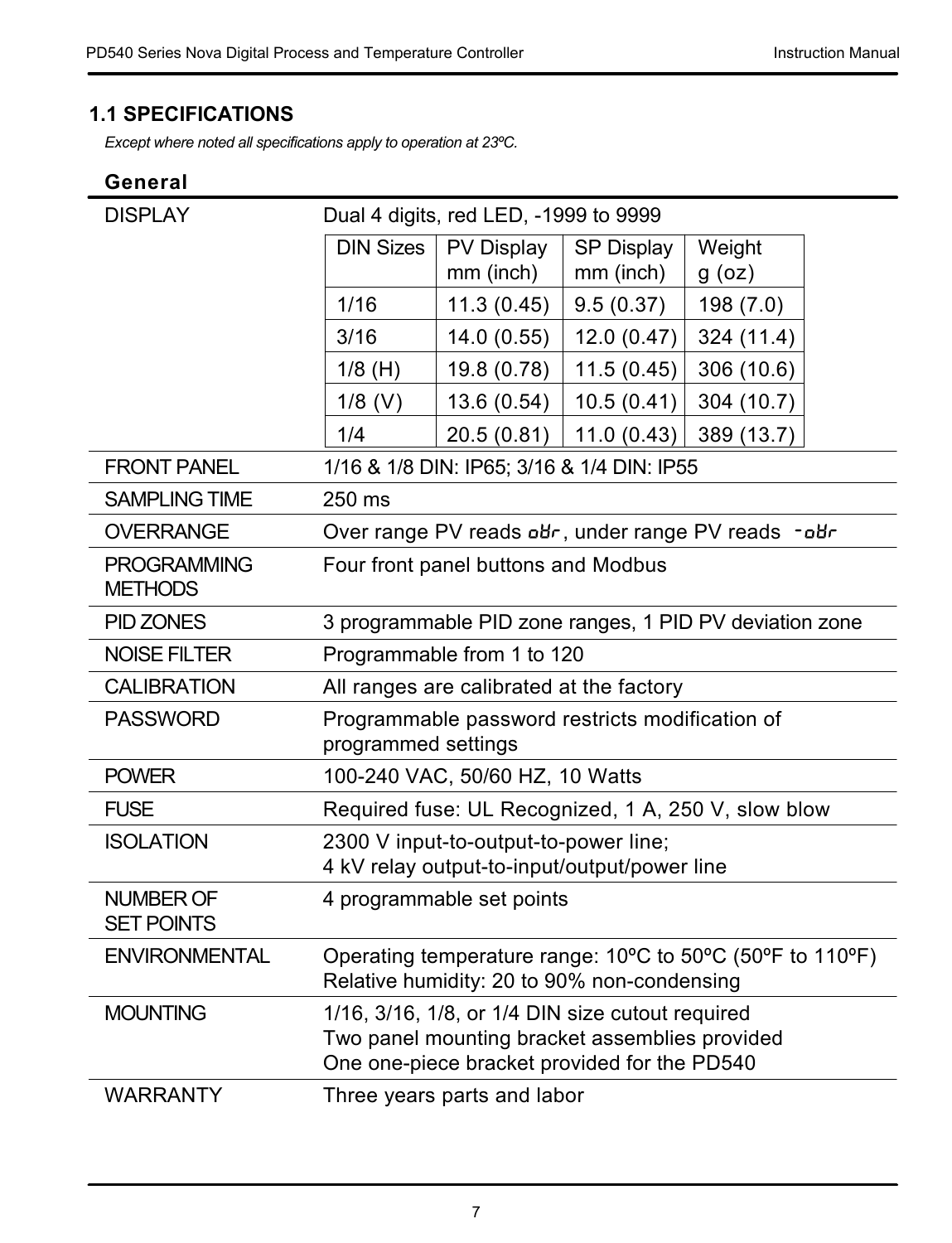# **Process and Temperature Inputs**

| <b>TEMPERATURE DRIFT</b>                    | Refer to accuracy specifications below                                                                                                                                                                                                                                         |
|---------------------------------------------|--------------------------------------------------------------------------------------------------------------------------------------------------------------------------------------------------------------------------------------------------------------------------------|
| <b>DECIMAL POINT</b>                        | Up to three decimal places for process inputs:<br>9.999, 99.99, 999.9, or 9999                                                                                                                                                                                                 |
| <b>REAR JUNCTION</b><br><b>COMPENSATION</b> | Automatic or off settings for temperature inputs. No user<br>calibration required.                                                                                                                                                                                             |
|                                             | OFFSET ADJUSTMENT Four programmable input bias zones                                                                                                                                                                                                                           |
| <b>SENSOR BREAK</b><br><b>DETECTION</b>     | Open sensor indicated by PV display flashing 5.0Pn.<br>All PID control outputs transmit at the user programmed<br>percent of full output scale set in parameters Po and Poc.<br>Up or down scale, user selectable; alarm relays will follow<br>the up or down scale selection. |
| <b>TRANSMITTER</b><br><b>SUPPLY</b>         | 14 to 18 VDC @ 20 mA; available at terminals OUT2 or<br>OUT3, instead of a retransmitting analog output                                                                                                                                                                        |

# UNIVERSAL INPUT TYPE AND ACCURACY

|           |              |                                                                                  | Temp<br>Range (°C)                                                                               | Temp<br>Range (°F)                                                   | Accuracy*                                                                                                                                                                                                                          |
|-----------|--------------|----------------------------------------------------------------------------------|--------------------------------------------------------------------------------------------------|----------------------------------------------------------------------|------------------------------------------------------------------------------------------------------------------------------------------------------------------------------------------------------------------------------------|
|           |              | K1<br>K <sub>2</sub><br>J<br>T                                                   | $-200$ to $1370$<br>-199.9 to 999.9<br>$-199.9$ to 999.9<br>$-199.9$ to $400.0$                  | $-300$ to $2500$<br>0 to 2300<br>$-300$ to $2300$<br>$-300$ to $750$ | $> 0^{\circ}$ C : ±0.1% FS ±1 digit<br>$<$ 0°C : $\pm$ 0.2% FS $\pm$ 1 digit                                                                                                                                                       |
|           |              | B                                                                                | 0 to 1800                                                                                        | 32 to 3300                                                           | $>$ 400 $^{\circ}$ C : ±0.15% FS ±1 digit<br>$<$ 400°C : ±5% FS ±1 digit                                                                                                                                                           |
|           | Thermocouple | R<br>S                                                                           | 0 to 1700<br>0 to 1700                                                                           | 32 to 3100<br>32 to 3100                                             | $±0.15\%$ FS $±1$ digit                                                                                                                                                                                                            |
|           |              | E<br>L<br>U                                                                      | $-199.9$ to 999.9<br>$-199.9$ to $900.0$<br>-199.9 to 400.0                                      | -300 to 1800<br>$-300$ to $1600$<br>-300 to 750                      | $> 0^{\circ}$ C : ±0.1% FS ±1 digit<br>$<$ 0°C : $\pm$ 0.2% FS $\pm$ 1 digit                                                                                                                                                       |
| nput Type |              | N                                                                                | $-200$ to $1300$                                                                                 | -300 to 2400                                                         | $> 0^{\circ}$ C : ±0.1% FS ±1 digit<br>$<$ 0°C : ±0.25% FS ±1 digit                                                                                                                                                                |
|           |              | W                                                                                | $0$ to $2300$                                                                                    | 32 to 4200                                                           | $\pm 0.2\%$ FS $\pm 1$ digit                                                                                                                                                                                                       |
|           |              | Platinel II                                                                      | 0 to 1390                                                                                        | 32 to 2500                                                           | $±0.1\%$ FS $±1$ digit                                                                                                                                                                                                             |
|           | <b>RTD</b>   | PtA<br>PtB                                                                       | $-199.9$ to 850.0<br>$-199.9$ to $500.0$ $-199.9$ to $999.9$                                     | $-300$ to $1560$                                                     | ±0.1% FS ±1 digit**                                                                                                                                                                                                                |
|           |              | PtC                                                                              | $-19.99$ to $99.99$                                                                              | $-4.0$ to 212.0                                                      | $\pm 0.2\%$ FS $\pm 1$ digit                                                                                                                                                                                                       |
|           |              | <b>JPtA</b><br><b>JPtB</b>                                                       | -199.9 to 500.0 -199.9 to 999.9                                                                  | -150.0 to 150.0 -199.9 to 300.0                                      | ±0.1% FS ±1 digit**                                                                                                                                                                                                                |
|           | Process      | $0.4$ to $2.0$ V<br>1,000 to 5,000<br>0 to 10 V<br>$-10$ to 20 mV<br>0 to 100 mV | $0.400$ to $2.000$<br>1.000 to 5.000<br>$0.00$ to $10.00$<br>$-10.00$ to $20.00$<br>0.0 to 100.0 |                                                                      | $±0.1\%$ FS $±1$ digit<br>Display range can be scaled between -1999 and 9999.<br>4 to 20 mA Input<br>To accept a 4 to 20 mA signal, select 0.4 to 2.0 VDC input<br>and connect a 100 $\Omega$ resistor across the input terminals. |

\*Performance within recommended operating conditions (10 to 50°C, 20 to 90% RH) \*\*For a range scale of 0 to 100°C: +0.3°C +1 digit, and for a range scale of -100 to 100°C: +0.5°C +1 digit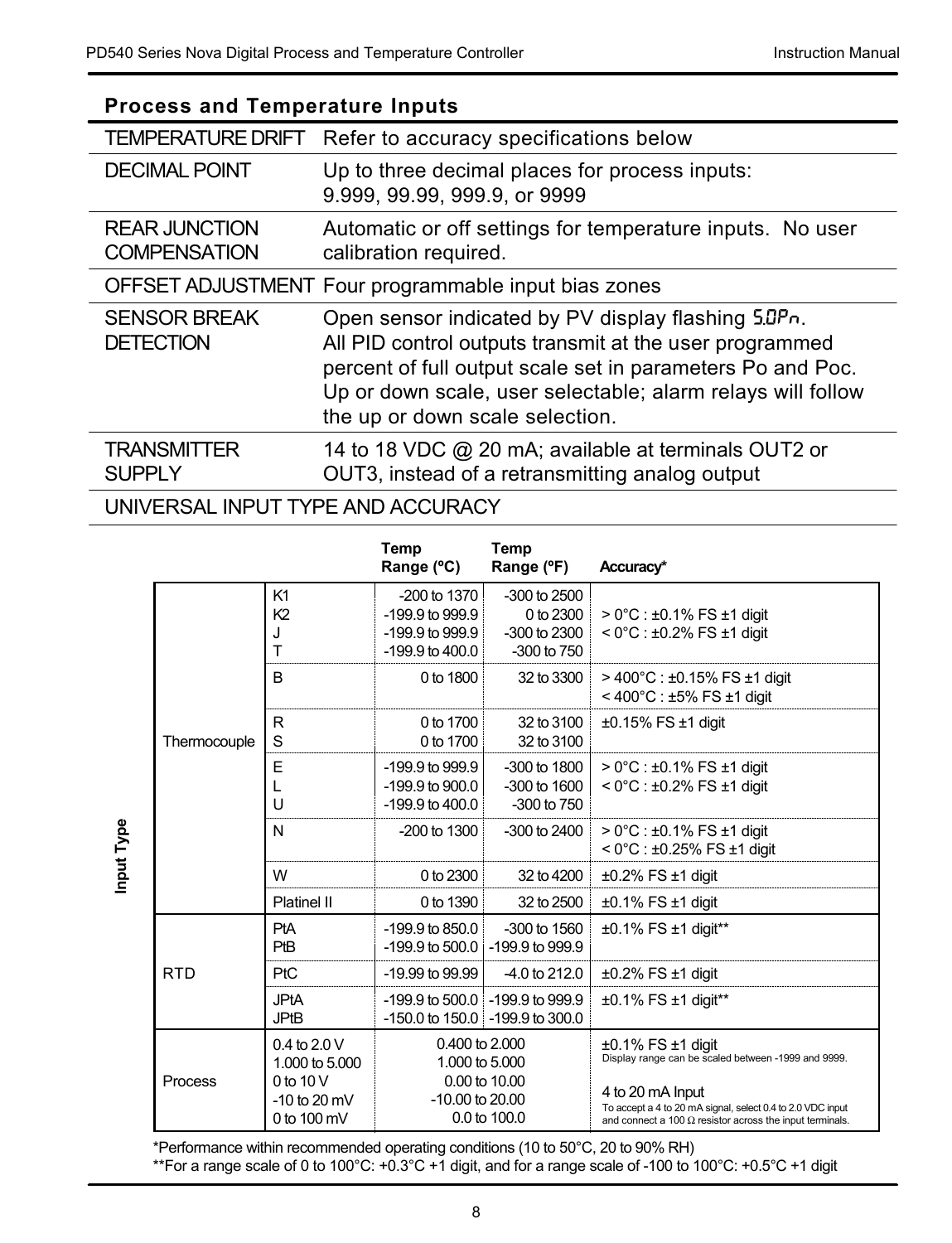| neiay Outputs                          |                                                                                                                                                                                                                                             |
|----------------------------------------|---------------------------------------------------------------------------------------------------------------------------------------------------------------------------------------------------------------------------------------------|
| <b>RATINGS</b>                         | Out1: 250 VAC @ 3 A or 30 VDC @ 3 A (resistive load)<br>Sub1, Sub2: 250 VAC @ 1 A or 30 VDC @ 1 A (resistive load)                                                                                                                          |
| ELECTRICAL NOISE<br><b>SUPPRESSION</b> | A suppressor (snubber) should be connected to each<br>relay contact switching inductive loads, to prevent<br>disruption to the microprocessor's operation.<br>Recommended suppressor value: $0.1 \mu$ F/470 $\Omega$ ,<br>250 VAC (PDX6901) |
| <b>DEADBAND</b>                        | For alarm operations, 0-100% of full scale, user selectable                                                                                                                                                                                 |
| <b>HIGH OR LOW</b><br><b>ALARM</b>     | User may program any relay for high or low trip point                                                                                                                                                                                       |
| <b>DEVIATION ALARM</b>                 | User may program any relay for a high, low, or range set<br>point deivation alarm.                                                                                                                                                          |
| <b>RELAY OPERATION</b>                 | Any relay may be set as an alarm relay or for time<br>proportional PID control.                                                                                                                                                             |
| <b>TIME DELAY</b>                      | 0 to 99 minutes 59 seconds alarm trip delay user<br>selectable for each alarm. Time proportional PID control<br>relay activation time delay of 0 to 99 minutes 59 seconds<br>user selectable.                                               |
| <b>FAIL-SAFE</b><br><b>OPERATION</b>   | Programmable<br>Independent for each alarm relay                                                                                                                                                                                            |
| AUTO INITIALIZATION                    | When power is applied to the controller, alarm relays will<br>reflect the state of the input to the controller except<br>standby alarms.                                                                                                    |

# **Relay Outputs**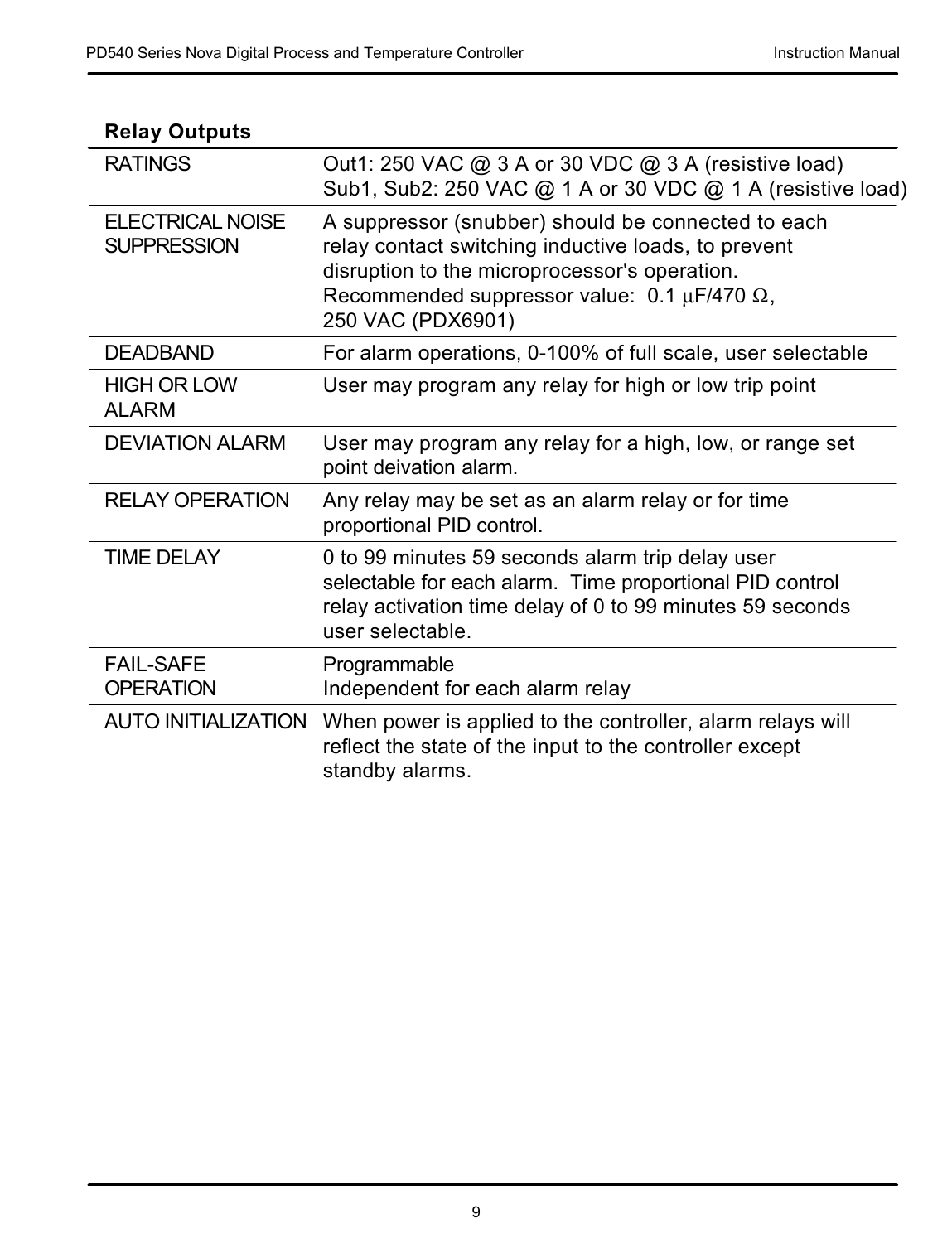| <b>Analog Outputs</b> |                                                                                                                                                                                                                                          |
|-----------------------|------------------------------------------------------------------------------------------------------------------------------------------------------------------------------------------------------------------------------------------|
| <b>OUTPUT RANGE</b>   | Continuous PID or retransmitting: 4-20 mA (600 $\Omega$ maximum)<br>Time Proportional PID: 15 VDC pulse (600 $\Omega$ minimum,<br>current limited at 30 mA) high, less than 0.1 VDC low, cycle<br>time 1 to 300 seconds, user selectable |
| <b>SCALING RANGE</b>  | Retransmitting 4-20 mA outputs can be scaled for any<br>display range low and high                                                                                                                                                       |
| <b>ACCURACY</b>       | +0.1% of full scale                                                                                                                                                                                                                      |

### **Analog Outputs**

# **Digital Inputs**

| <b>CONFIGURATION</b>                  | Two contacts, two operating modes                                                                       |
|---------------------------------------|---------------------------------------------------------------------------------------------------------|
| <b>CONTACTS</b>                       | Normally open switches (external excitation not required)<br>or open collector transistor               |
| <b>OPEN CIRCUIT</b><br><b>VOLTAGE</b> | Approximately 5 VDC                                                                                     |
| <b>LOGIC LEVELS</b>                   | $LO = 0$ to 0.8 VDC. HI = 4.7 to 28 VDC                                                                 |
| OPERATION MODES                       | Mode 1: Control output run/stop, selection of set point1 or 2<br>Mode 2: Selection of set points 1 to 4 |

# **Serial Communications**

| <b>PROTOCOLS</b>     | Modbus (ASCII, RTU), PC software,<br>Sync (master/slave SP control) |
|----------------------|---------------------------------------------------------------------|
| UNIT ADDRESS         | 1 to 99 (Max 31 units connected)                                    |
| <b>BAUD RATE</b>     | 600, 1200, 2400, 4800, 9600, 19200 bps, user selectable             |
| <b>RESPONSE TIME</b> | 0 to 100 ms delay response time<br>10 ms increments user selectable |
| <b>DATA</b>          | 7 or 8 bit user selectable                                          |
| <b>PARITY</b>        | None, even, or odd                                                  |

# **Approvals**

| UL RECOGNIZED       | USA and Canada<br><b>Process Control Equipment</b> |
|---------------------|----------------------------------------------------|
| UL FILE NUMBER      | F244207                                            |
| <b>CE COMPLIANT</b> |                                                    |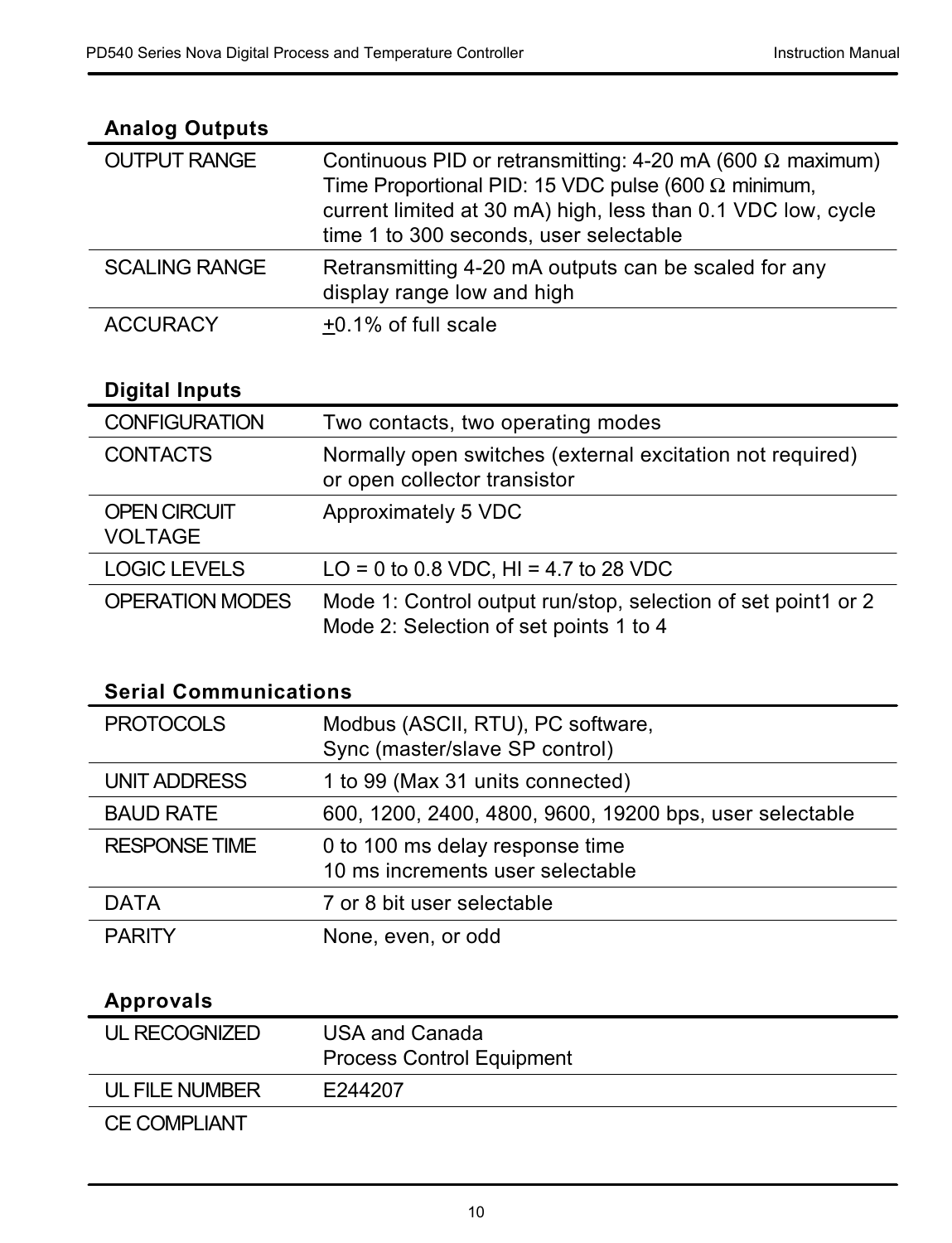# **2. Front Panel Buttons and LED Indicators**



# **Control Keys**

| Key                                                  | Function                                                                                                                                                                                                     |
|------------------------------------------------------|--------------------------------------------------------------------------------------------------------------------------------------------------------------------------------------------------------------|
| SET/ENT<br>(ENTER)                                   | Pressing SET/ENT key for at least 3 seconds switches between the operating display and<br>parameter setup groups. This key is used to verify and bypass parameter settings in the<br>parameter setup groups. |
| $\blacktriangle$ / $\blacktriangledown$<br>(UP/DOWN) | Used to change the value of digits when setting parameters.<br>Used to move between parameter groups.                                                                                                        |
| $\triangleleft$ (SHIFT)                              | Used to move to the next digit when setting parameters.                                                                                                                                                      |

# **LED Display**

| LED                                                 | Function                                                                                                                                                                                                                                                                               |
|-----------------------------------------------------|----------------------------------------------------------------------------------------------------------------------------------------------------------------------------------------------------------------------------------------------------------------------------------------|
| SP2, SP3, SP4<br>EV1, EV2, EV3<br>OUT<br><b>MAN</b> | LEDs activate when corresponding Set Point is selected for use.<br>LEDs activate when corresponding relays energize.<br>LED activated to display when control output is active.<br>LED on when manual output control mode is selected. LED blinks during auto-tuning<br>setup process. |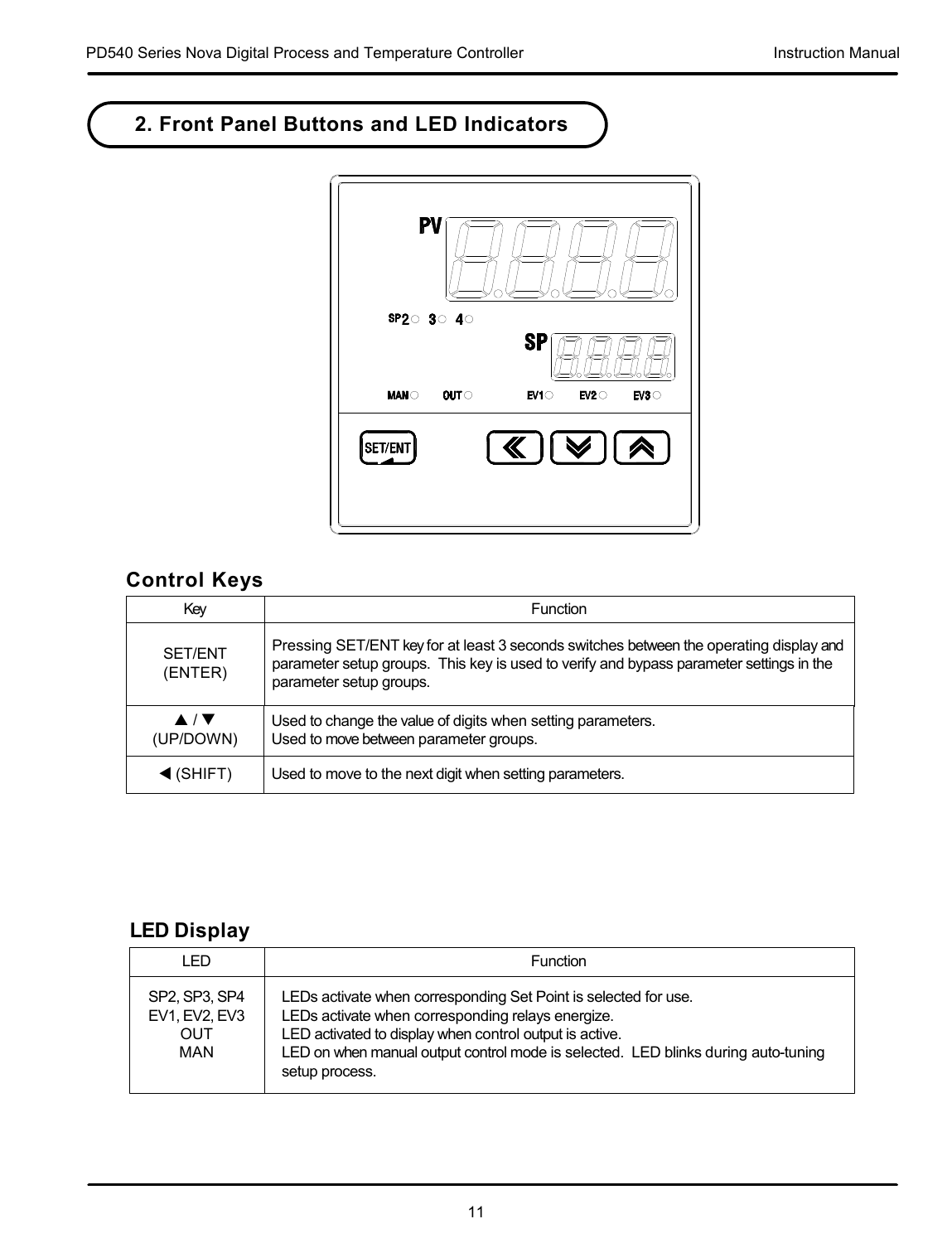



\*\*\*\* \*\*\* \*\*

: Optional feature

: Selection in H/C model controllers only (H/C models and ON/OFF mode display HYS)

\* : This setting is active only when integral time is 0 and Heat or Cool is selected.

: Menu only used if OUT2 or OUT3 selected for Heat or Cool control

: OUT3 is an option for the PD540, PD541, PD544, and PD545, and standard on all other models

: Option not available on the PD540 or PD541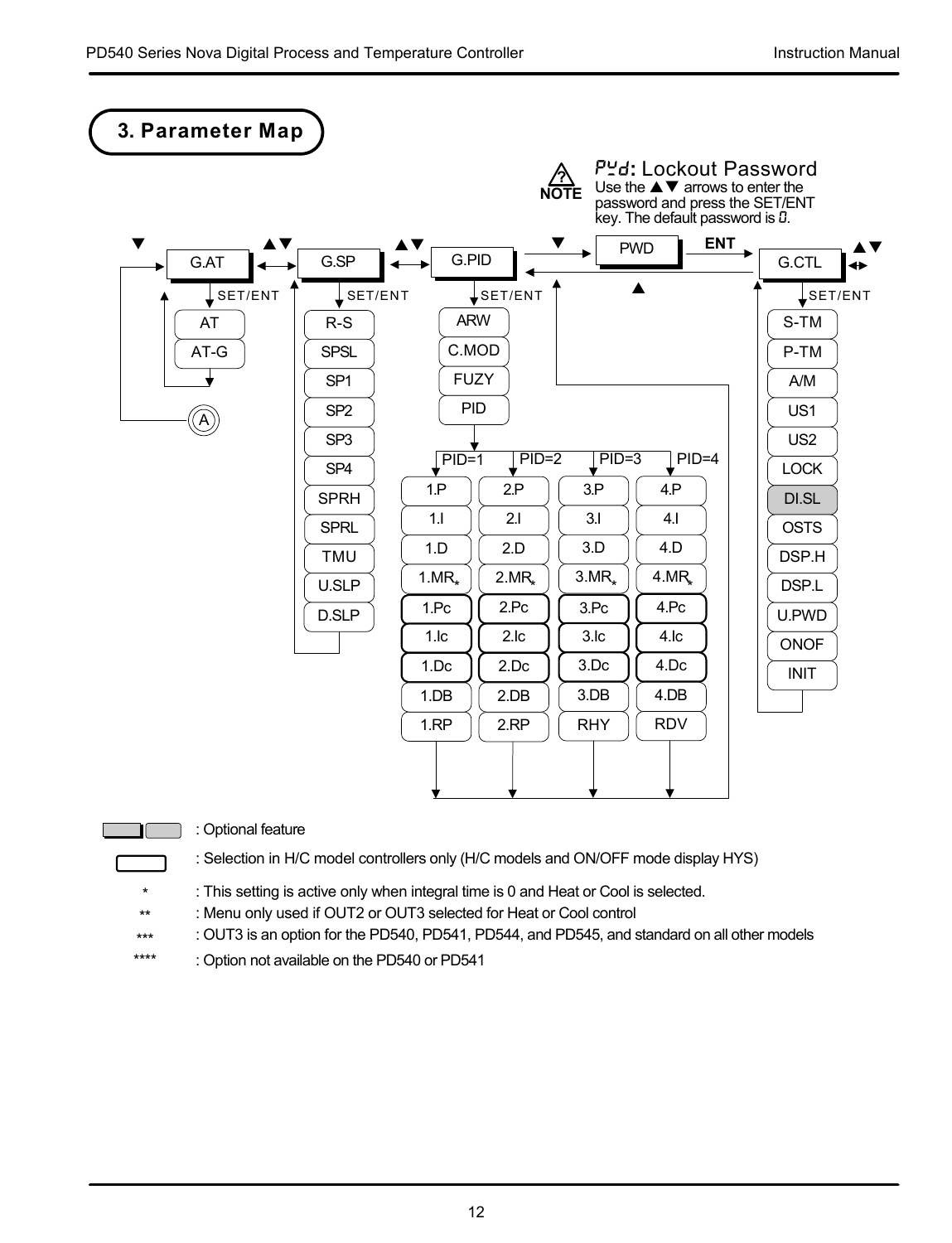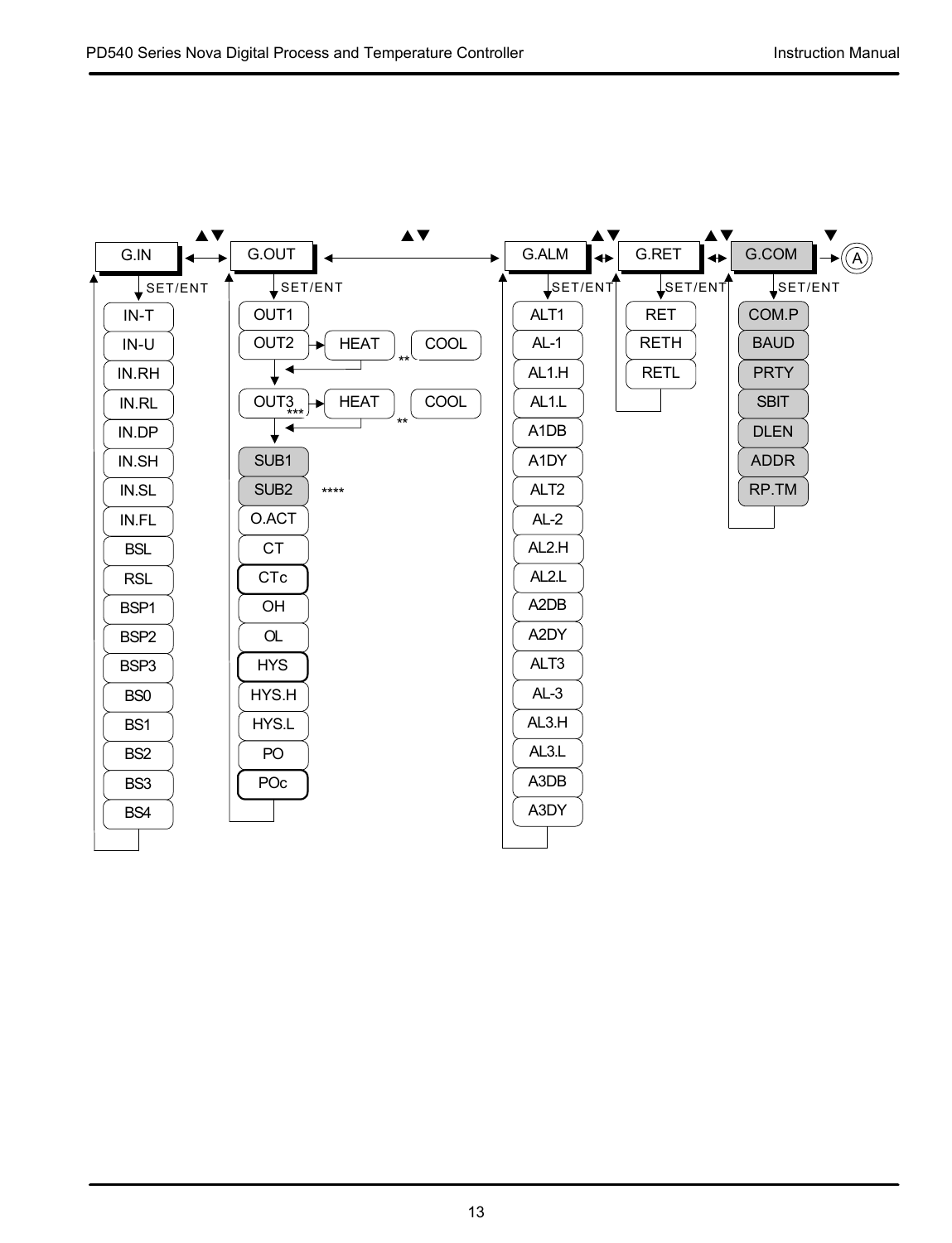

- note 1: 'STOP' appears in the SP display when the controller has stopped output operation due to running time parameters. The Set Point may be changed while in 'Stop' mode.
- note 2: Operation Display-1 : Initial display after power on. Active Set Point may be set through this menu.
- note 3: Operation Display-2 : Output control display shows level of output as % of full output scale. May be set manually if output configured for manual operation.
- note 4: Heating output display in Heating/Cooling models only.
- note 5: Cooling output display in Heating/Cooling models only.
- note 6: Only displayed when User Screen 1 is set in US1.
- note 7: Only displayed when User Screen 2 is set in US2.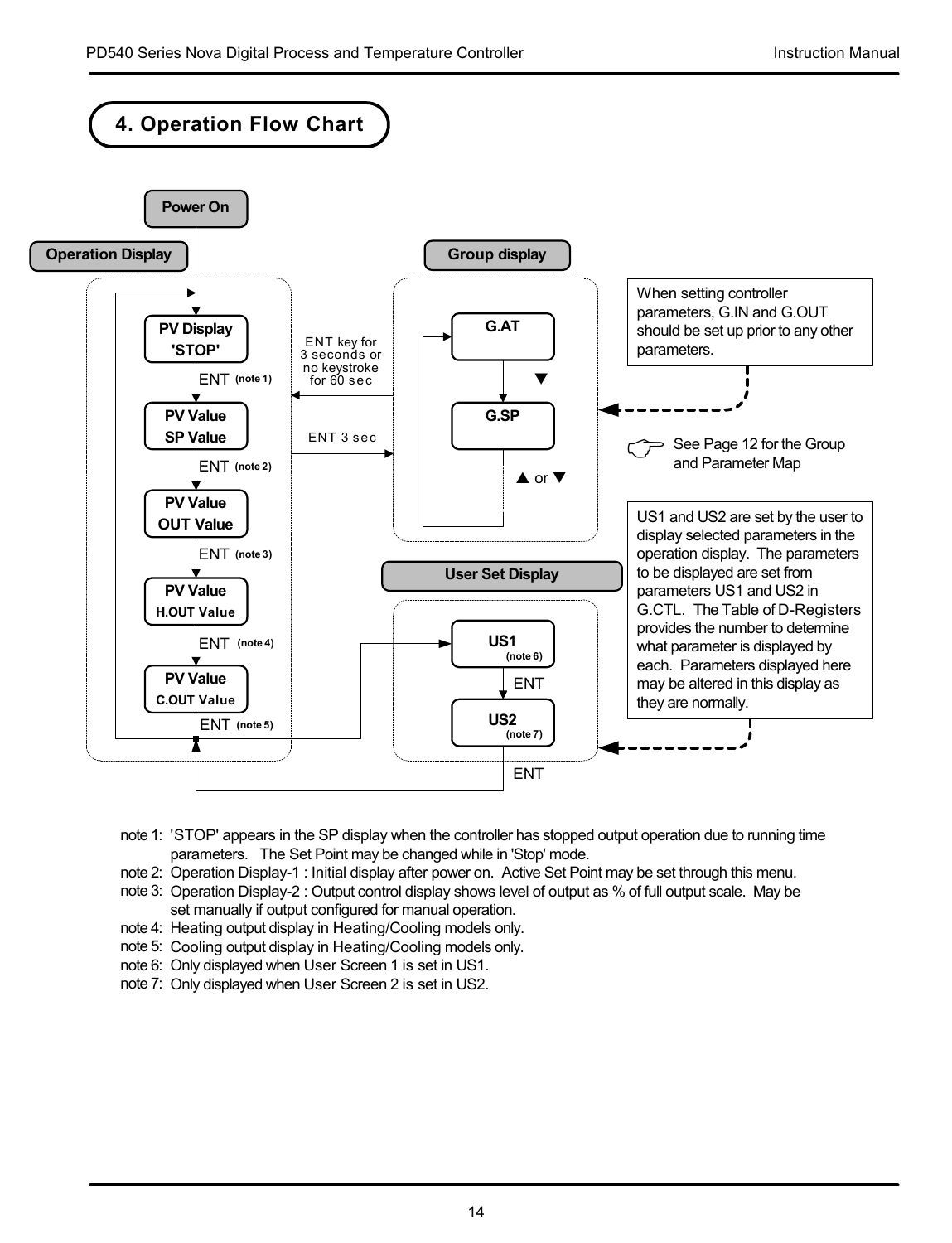# **5. Controller Parameter Setup**

5.1 Input Group (G.IN)





Input group parameters should be established first, as changes to the input type may reset other parameter settings in other groups to their default value.



This parameter selects the type of input sensor used. Its default setting is type TC.K1. Refer to the following table showing the type of sensor inputs and select the desired input type.

### **Table 1: Universal Input Selection**

*display range : -5% to 105%*

| No.            | <b>TYPE</b>     | Temp.Range(°C)      | Temp.Range(°F)  | Group                   | <b>DISP</b> |
|----------------|-----------------|---------------------|-----------------|-------------------------|-------------|
| 1              | K1              | -200 to 1370        | -300 to 2500    |                         | EC E T      |
| $\overline{2}$ | K <sub>2</sub>  | -199.9 to 999.9     | 0 to 2300       |                         | <i>ылг</i>  |
| 3              | J               | -199.9 to 999.9     | -300 to 2300    |                         | ECJ.        |
| $\overline{4}$ | E               | $-199.9$ to 999.9   | -300 to 1800    |                         | ECE         |
| 5              | T               | -199.9 to 400.0     | -300 to 750     |                         | ECE         |
| 6              | R               | 0 to 1700           | 32 to 3100      |                         | ECr         |
| $\overline{7}$ | B               | 0 to 1800           | 32 to 3300      | Thermocouple            | ьСь.        |
| 8              | S               | 0 to 1700           | 32 to 3100      |                         | EC5         |
| 9              | L               | -199.9 to 900.0     | -300 to 1600    |                         | ECL         |
| 10             | N               | -200 to 1300        | -300 to 2400    |                         | ECn         |
| 11             | U               | $-199.9$ to $400.0$ | -300 to 750     |                         | ъCи         |
| 12             | W               | 0 to 2300           | 32 to 4200      |                         | FC n        |
| 13             | Platinel II     | 0 to 1390           | 32 to 2500      |                         | ECPL        |
| 14             | PtA             | -199.9 to 850.0     | -300 to 1560    |                         | PER         |
| 15             | PtB             | -199.9 to 500.0     | -199.9 to 999.9 | <b>RTD</b><br>(0.00385) | Ръъ         |
| 16             | PtC             | $-19.99$ to $99.99$ | -4.0 to 212.0   |                         | PEC         |
| 17             | <b>JPtA</b>     | -199.9 to 500.0     | -199.9 to 999.9 | <b>RTD</b>              | JPER.       |
| 18             | <b>JPtB</b>     | -150.0 to 150.0     | -199.9 to 300.0 | (0.00392)               | јРъъ        |
| 19             | 0.4 to 2.0V     |                     | 0.400 to 2.000V |                         | 28          |
| 20             | 1 to $5V$       |                     | 1.000 to 5.000V |                         | 58          |
| 21             | 0 to 10V        | 0.00 to 10.00V      |                 |                         | 108         |
| 22             | $-10$ to $20mV$ | -10.00 to 20.00mV   |                 | <b>mVDC</b>             | 2058        |
| 23             | 0 to 100mV      | 0.0 to 100.0mV      |                 |                         | 1005        |



### **4-20 mA Input Selection:**

To accept a 4-20 mA signal, select 0.4 to 2.0 VDC input and connect a 100 Ω resistor across the input terminals. **?**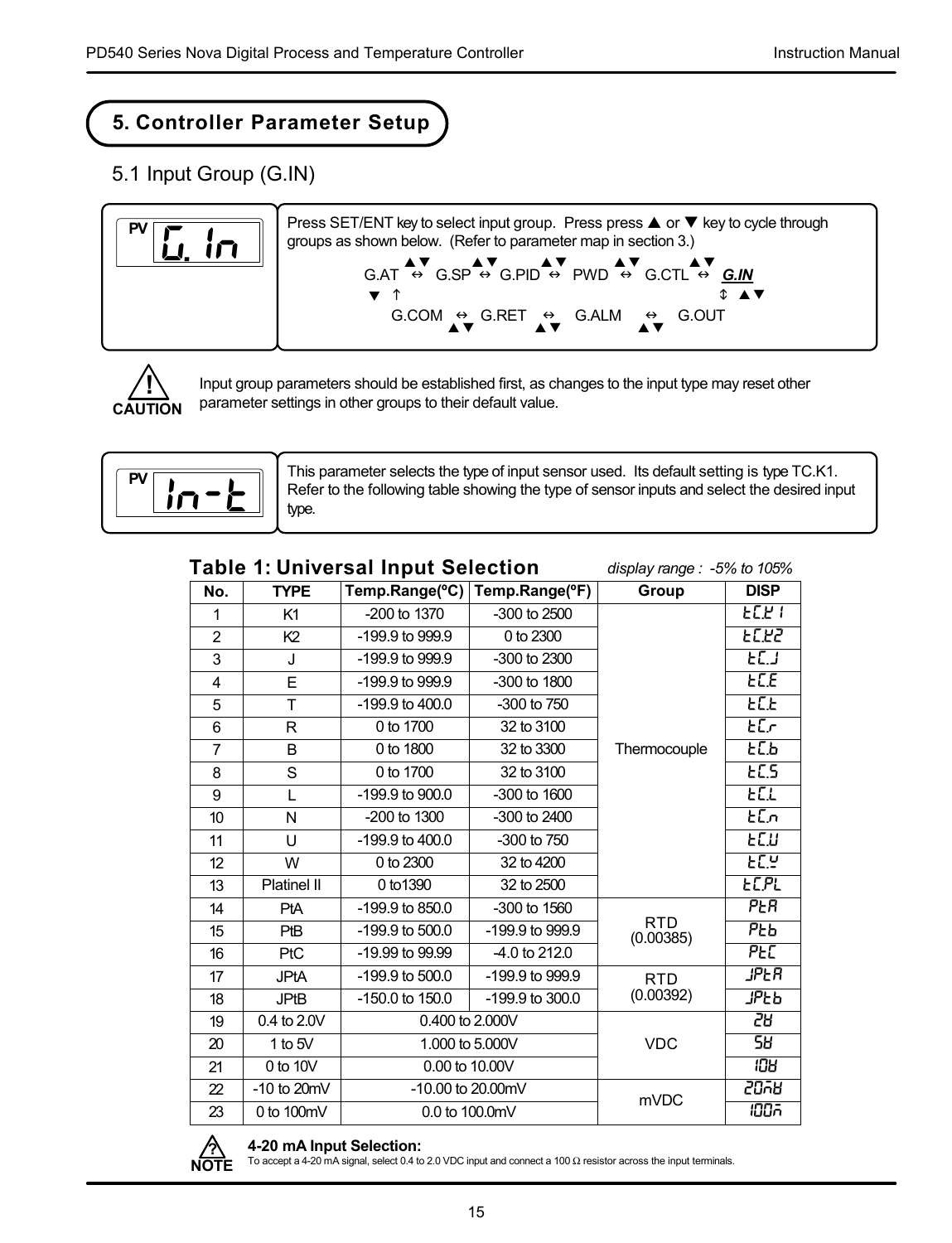| PV<br>កែ–ដ្ឋ          | This parameter sets the display temperature unit for °C or °F.<br>Its default selection is °C.<br>Refer to Table 1 when changing the temperature unit for the temperature input range.                                                                                                                                                                                                                          |
|-----------------------|-----------------------------------------------------------------------------------------------------------------------------------------------------------------------------------------------------------------------------------------------------------------------------------------------------------------------------------------------------------------------------------------------------------------|
| PV<br><u>in r H</u>   | This parameter sets the high limit of the temperature display range (maximum temperature<br>displayed). For mV and V inputs, this sets the value of the high input of the input scale<br>defined in In.SH.                                                                                                                                                                                                      |
| PV<br>lnrL            | This parameter sets the low limit of the temperature display range (minimum temperature<br>displayed). For mV and V inputs, this sets the low input of the input scale defined in In.SL.                                                                                                                                                                                                                        |
| PV<br>in.dP           | This parameter sets the position of the decimal point for mV or V inputs. The position of<br>the decimal point can be set as 9999, 999.9, 99.99, or 9.999. Its default set value is 1.                                                                                                                                                                                                                          |
| PV<br><u>In 5H</u>    | This parameter sets the high limit of the $mV$ or V display scale. This value will be<br>displayed when the input is set to the high input established in In.rH.<br>Its default value is 100.0.                                                                                                                                                                                                                 |
| PV<br><u>in.5L</u>    | This parameter sets the low limit of the mV or V display scale. This value will be displayed<br>when the input is set to the low input established in In.rL.<br>Its default value is 0.0.                                                                                                                                                                                                                       |
| PV<br>In.FL           | This parameter sets the PV filter for stabilization from electromagnetic noise and<br>interference. This will effect the rate of change of the PV display value. Its default setting<br>is OFF, and can be set from 1 to 120 seconds.                                                                                                                                                                           |
| $\sqrt[\text{P}]{5!}$ | This parameter to establishes PV behavior when an open input sensor is detected. When<br>BSL is set to UP, the PV operates as if at the high input range. When BSL is set to<br>DOWN, the PV operates as if at the low input range. Its default setting is UP. In the case<br>of mV or V inputs, the default setting is OFF. An open sensor check is not performed in 10<br>V, 20 mV, or 100 mV input settings. |
| PV                    | This parameter determines if RJC for thermocouple inputs is used. RJC can be turned<br>on or off. Its default setting is ON.                                                                                                                                                                                                                                                                                    |
| ™65P                  | This parameter sets where the PV bias points occur. See Fig 1 and Fig 2 for further<br>information about input bias operation.                                                                                                                                                                                                                                                                                  |
| 650                   | This parameter sets the bias value at the corresponding bias point input values. These<br>parameters establish the value of the offset at each of the defined BSP1 - BSP3 points.<br>See Fig 1 and Fig 2 for further information about input bias operation.                                                                                                                                                    |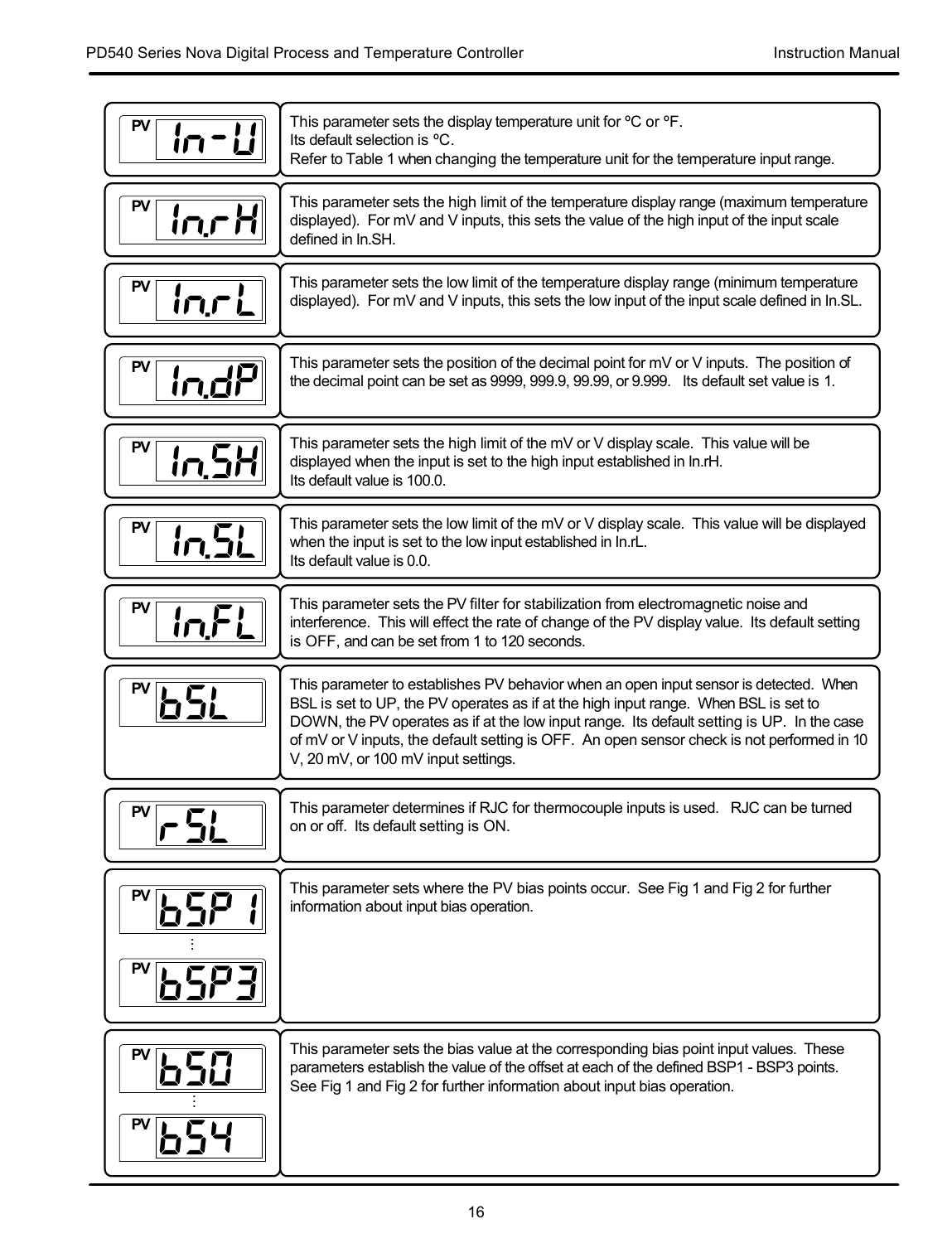

**Fig 1: Temperature Bias**

Example 1: The original temperature is shown within the range of  $0^{\circ}$ C (Range Low) and 100 $^{\circ}$ C (Range High). Bias points have been used to adjust the displayed temperature as shown in the graph in Fig 1.

| Temperature Settings to Establish Where the Bias Occurs |                                                                |                 |                 |                 |  |  |
|---------------------------------------------------------|----------------------------------------------------------------|-----------------|-----------------|-----------------|--|--|
| RL                                                      | BSP <sub>3</sub><br>RH<br>BSP <sub>2</sub><br>BSP <sub>1</sub> |                 |                 |                 |  |  |
| $0^{\circ}$ C                                           | $75^{\circ}$ C<br>$50^{\circ}$ C<br>100°C<br>$25^{\circ}$ C    |                 |                 |                 |  |  |
|                                                         | Bias Offset for Each Point                                     |                 |                 |                 |  |  |
| B <sub>S0</sub>                                         | BS <sub>1</sub>                                                | BS <sub>2</sub> | BS <sub>3</sub> | BS <sub>4</sub> |  |  |
| റ∘റ                                                     | -2ºC                                                           | +1°C            | $-3^{\circ}$ C  |                 |  |  |





Example 2: Temperature Bias Value (BS0 through BS4) = Temperature After Bias - Actual Temperature Display temperature after bias at 600ºC actual temperature = P

$$
P = 600 + (600 - BPS2)x - \frac{BSS - BS2}{BSP3 - BSP2} + BS2
$$
  

$$
P = 600 + (600 - 500)x - \frac{50 - 10}{800 - 500} + 10 = 623°C
$$
 Temperature After Bias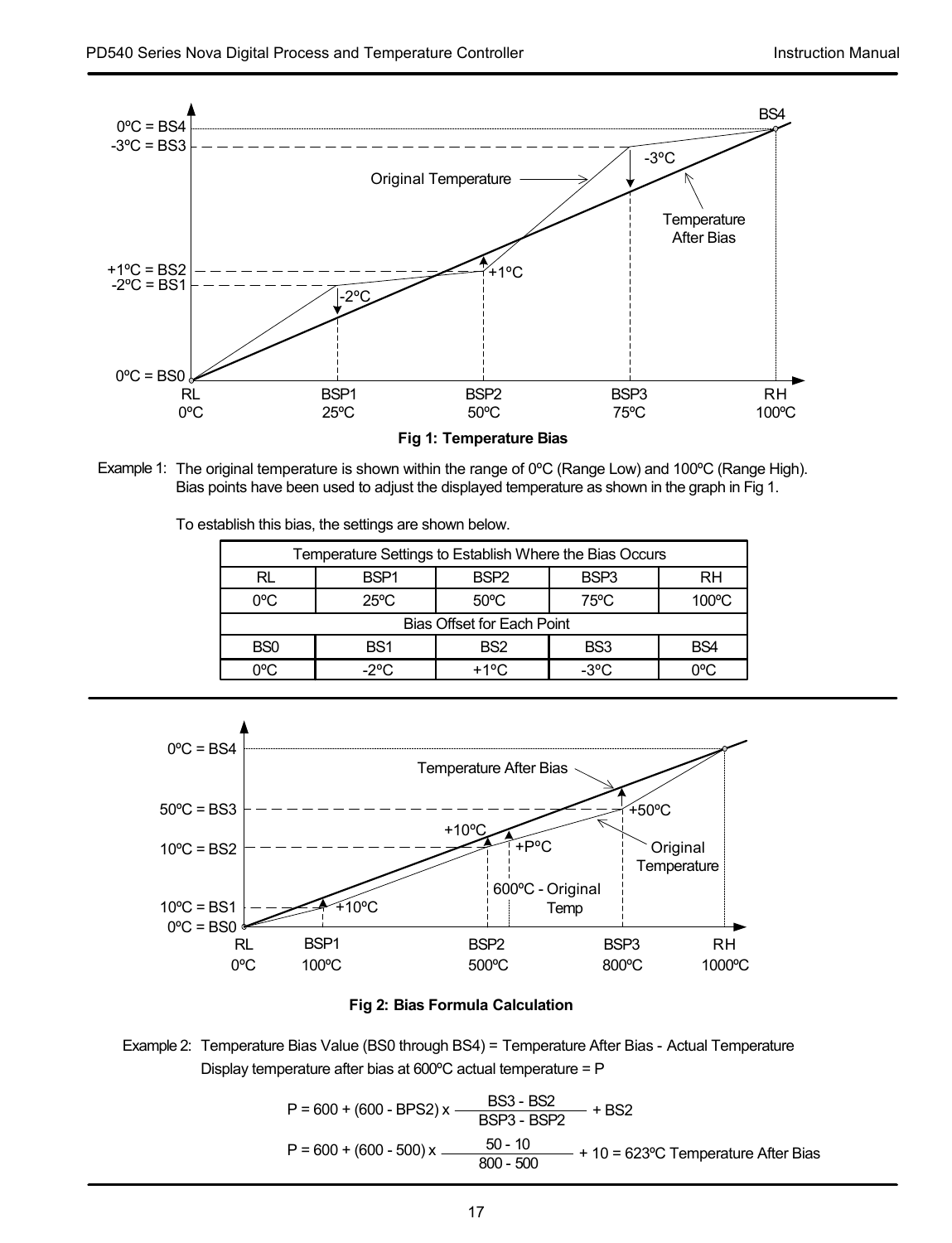| Display          | Parameter                                | Setting Range                                                                                                                                        | Unit       | Default                   | Remark                           |
|------------------|------------------------------------------|------------------------------------------------------------------------------------------------------------------------------------------------------|------------|---------------------------|----------------------------------|
| $IN-T$           | Input Type                               | Refer to Table 1: Universal Input Selection                                                                                                          | <b>ABS</b> | TC.K1                     |                                  |
| $IN-U$           | Display Unit                             | °C/°F                                                                                                                                                | <b>ABS</b> | °C                        | T/C, RTD                         |
| IN RH            | Max <sub>PV</sub><br>Display Range       | Within sensor input range<br>Refer to Table 1                                                                                                        | <b>AEU</b> | 1370                      |                                  |
| IN RL            | Min PV<br>Display Range                  | INRH > INRL                                                                                                                                          | <b>AEU</b> | $-200$                    |                                  |
| IN.DP            | <b>Decimal Point</b><br>Position         | 0, 1, 2, or 3                                                                                                                                        | <b>ABS</b> | 1                         | mV, V                            |
| IN.SH            | Max Input<br>Value Scale                 | $-1999$ to 9999<br>INSH > INSL                                                                                                                       | <b>ABS</b> | 100.0                     | mV.V                             |
| IN.SL            | Min Input<br>Value Scale                 | Decimal position determined by IN.DP                                                                                                                 |            | 0.0                       | mV, V                            |
| IN.FL            | <b>PV Filter</b>                         | OFF, 1 to 120                                                                                                                                        | sec        | OFF                       |                                  |
| <b>BSL</b>       | <b>Open Sensor</b><br>Behavior           | OFF, UP, DOWN                                                                                                                                        | <b>ABS</b> | UP                        | Not Used for<br><b>VDC Input</b> |
| <b>RSL</b>       | RJC Operation                            | ON. OFF                                                                                                                                              | <b>ABS</b> | ON                        | Only Used for<br><b>TC Input</b> |
| BSP <sub>1</sub> | Reference Bias<br>Point 1                | AEU (0.0 to 100.0%),<br>RL≤BSP1≤BSP2≤BSP3≤RH                                                                                                         | <b>AEU</b> | <b>AEU</b><br>$(100.0\%)$ |                                  |
| BSP <sub>2</sub> | Reference Bias<br>Point 2                | AEU (0.0 to 100.0%),<br>RL≤BSP1≤BSP2≤BSP3≤RH                                                                                                         | <b>AEU</b> | <b>AEU</b><br>$(100.0\%)$ |                                  |
| BSP3             | Reference Bias<br>Point 3                | AEU (0.0 to 100.0%),<br>RL <bsp1<bsp2<bsp3<rh< td=""><td><b>AEU</b></td><td><b>AEU</b><br/><math>(100.0\%)</math></td><td></td></bsp1<bsp2<bsp3<rh<> | <b>AEU</b> | <b>AEU</b><br>$(100.0\%)$ |                                  |
| BS <sub>0</sub>  | <b>Bias Value for RL</b><br>Point        | GEU (-100.0 to 100.0%)                                                                                                                               | GEU        | U                         |                                  |
| BS <sub>1</sub>  | <b>Bias Value at</b><br>BSP1             | GEU (-100.0 to 100.0%)                                                                                                                               | GEU        | $\Omega$                  |                                  |
| BS <sub>2</sub>  | <b>Bias Value at</b><br>BSP <sub>2</sub> | GEU (-100.0 to 100.0%)                                                                                                                               | GEU        | $\Omega$                  |                                  |
| BS <sub>3</sub>  | <b>Bias Value at</b><br>BSP <sub>3</sub> | GEU (-100.0 to 100.0%)                                                                                                                               | GEU        | $\Omega$                  |                                  |
| BS4              | <b>Bias Value</b><br>at RH               | GEU (-100.0 to 100.0%)                                                                                                                               | GEU        | $\Omega$                  |                                  |

### **Input Group Parameter Summary**



There are two types of engineering units values used in the setting of parameters, absolute engineering units (AEU) and general engineering units (GEU). An AEU parameter is set using an absolute value engineering unit that represents a specific point, such as a specific temperature or voltage level. An GEU parameter is set using engineering units, however it is a general value, and not tied to any input or output level.

For example: When establishing input bias, parameter BSP1 sets the specific PV value where bias point one will occur. This parameter has a unit designation of AEU. BS1, the amount of offset at BSP1 is set in engineering units, however this parameter occurs at whatever BSP1 is set to, and therefore does not have an absolute setting related to any input or output, it is just the amount of offset at where BSP1 occurs. While one is related to an absolute input value, and the other stand alone value, both are set as engineering units, such as BSP1 set as 100°C and BS1 set as 3°C.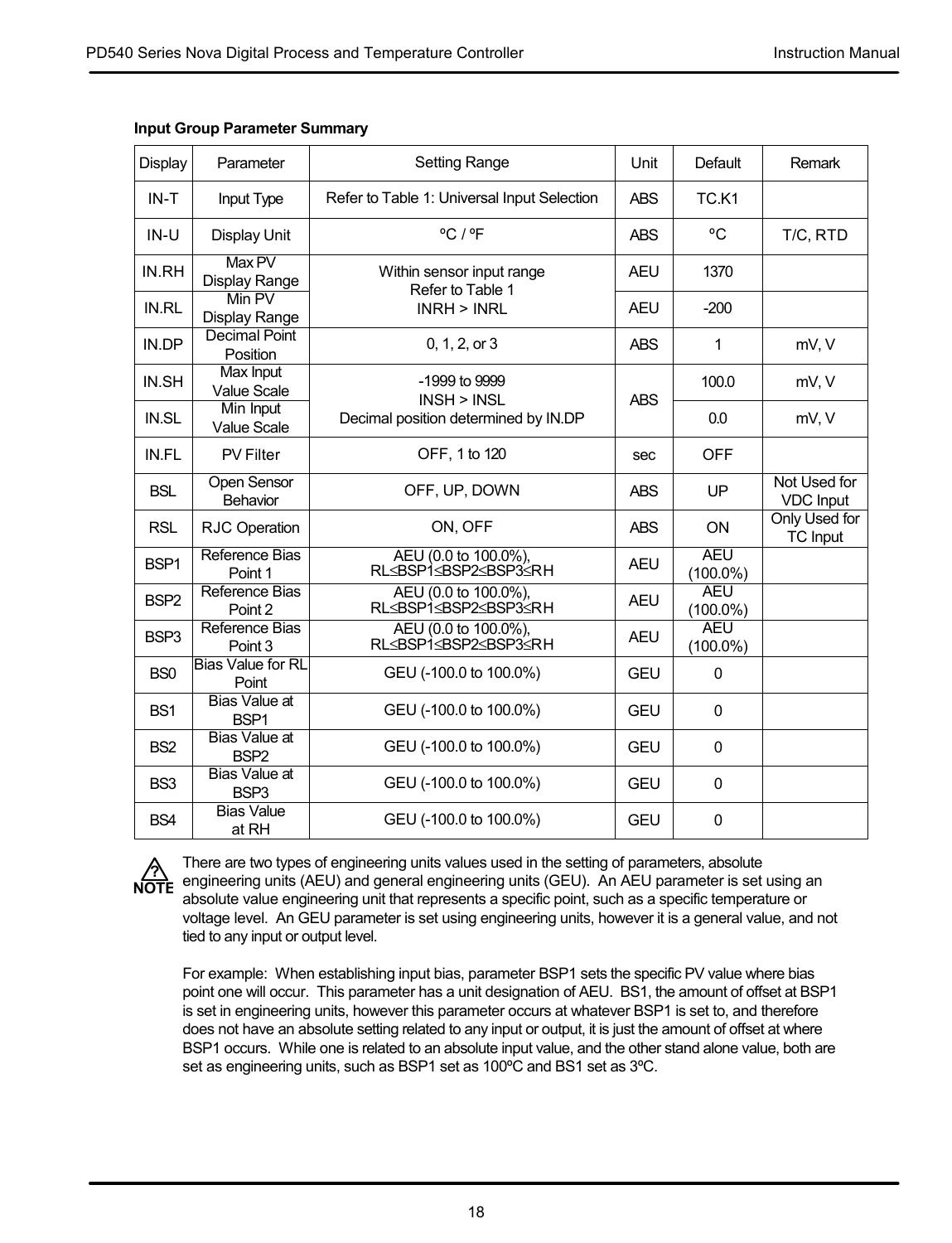# 5.2 Output Group (G.OUT)

| Goliti                            | Press SET/ENT key to select input group. (Refer to parameter map in section 3.)<br>AV.<br>G.AT $\leftrightarrow$ G.SP $\leftrightarrow$ G.PID $\leftrightarrow$ PWD $\leftrightarrow$ G.CTL $\leftrightarrow$ G.IN<br>▼ ↑<br><b>G.ALM</b><br>G.COM<br>G.RET<br>G.OUT                    |  |  |
|-----------------------------------|-----------------------------------------------------------------------------------------------------------------------------------------------------------------------------------------------------------------------------------------------------------------------------------------|--|--|
| PV<br>olit                        | This parameter sets the type of operation for output 1. (OUT1: relay output)<br>The output can be set to HEAT, COOL, ALM1, ALM2, ALM3, or RUN. Its default setting is<br>ALM1. (COOL is displayed on H/C models only. Skip when ON/OFF Mode selected.)                                  |  |  |
| PV<br>oUt2                        | This parameter establishes the type of operation for output 2. (OUT2: 4-20 mA or voltage<br>pulse) Settings can be HEAT, COOL, or RET (retransmitting). Its default setting is<br>HEAT. (COOL is displayed on H/C models only.)                                                         |  |  |
| PV                                | This parameter establishes the type of operation for output 3. (OUT3: 4-20 mA or voltage<br>pulse) Settings can be HEAT, COOL, or RET (retransmitting). Its default setting is<br>HEAT. (COOL is displayed on H/C models only.) Valid for models with OUT3 only.                        |  |  |
| HEAL                              | This parameter selects the type of output signal for each analog output (OUT2 and OUT3)<br>when they are set to HEAT. The outputs can be set to SSR (pulse output) or<br>SCR (4-20 mA). Its default setting is SSR.                                                                     |  |  |
| $\sqrt[\mathbb{P}]{\text{L}}$ ool | This parameter selects the type of output signal for each analog output (OUT2 and OUT3)<br>when they are set to COOL. The outputs can be set to SSR (pulse output) or SCR (4-<br>20mA). Its default setting is SSR.                                                                     |  |  |
|                                   | This parameter sets the type of operation for auxiliary output 1 (SUB1: relay output)<br>Output can be set to HEAT, COOL, ALM1, ALM2, ALM3, or RUN. Its default setting is<br>ALM2. (COOL is displayed on H/C models only. Menu appears only on models with the<br>SUB1 output option.) |  |  |
|                                   | This parameter sets the type of operation for auxiliary output 2 (SUB2: relay output)<br>Output can be set to HEAT, COOL, ALM1, ALM2, ALM3, or RUN. Its default setting is<br>ALM2. (COOL is displayed on H/C models only. Menu appears only on models with the<br>SUB2 output option.) |  |  |

Output Group Menu Progression Example:

**POTE**<br> **NOTE** The following settings establish relay output 1 (OUT1) to trigger based on alarm 1, for analog output 2 (OUT2) to operate as a heating temperature controller outputting a voltage pulse, for analog output 3 (OUT 3) to output a retransmitting 4-20 mA signal, and for auxiliary relay outputs SUB1 and SUB2 to trigger with alarm 2 and alarm 3.

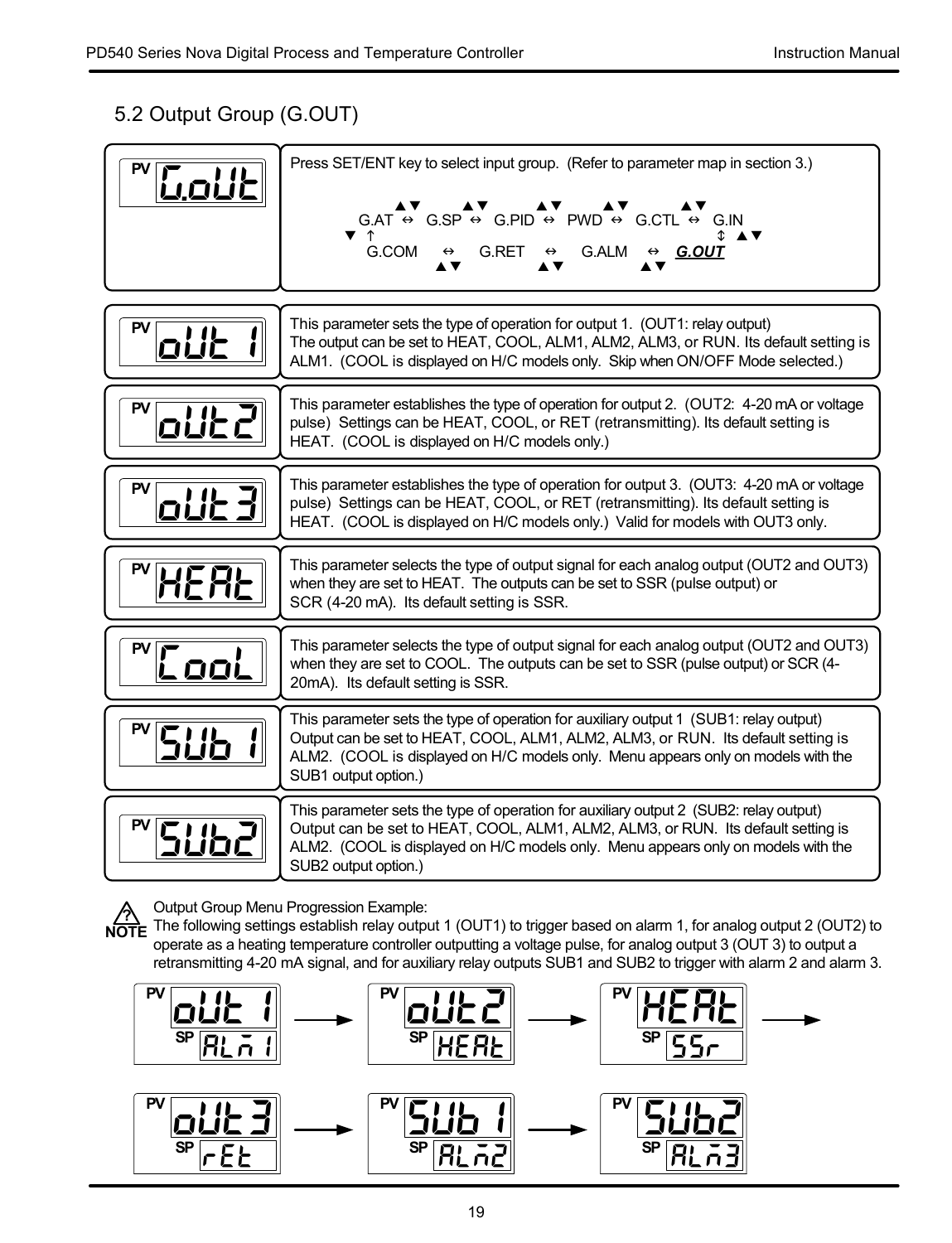



Cycle Time (CT) set to 10 seconds

**Fig 3: Time-Proportional PID Control Output**

| PV. | This parameter sets a high limit for the levels of the control output. This limits the output<br>levels based on a percentage of their full scale. Its default setting is 100 (%).                                                                                              |
|-----|---------------------------------------------------------------------------------------------------------------------------------------------------------------------------------------------------------------------------------------------------------------------------------|
| PV  | This parameter sets a low limit for the levels of the control output. This prevents the<br>outputs from dropping below a certain level based on a percentage of their full scale. Its<br>default setting is 0 (%). The outputs are limited by both the the low and high limits. |
|     | This parameter sets hysteresis in case of On/Off control output mode in a H/C model.                                                                                                                                                                                            |
|     | This parameter sets the hysteresis high limit for on/off relay control mode in normal<br>models (non-Heating/Cooling models).                                                                                                                                                   |
|     | This parameter sets the hysteresis low limit for on/off relay control mode in normal models<br>(non-Heating/Cooling models).                                                                                                                                                    |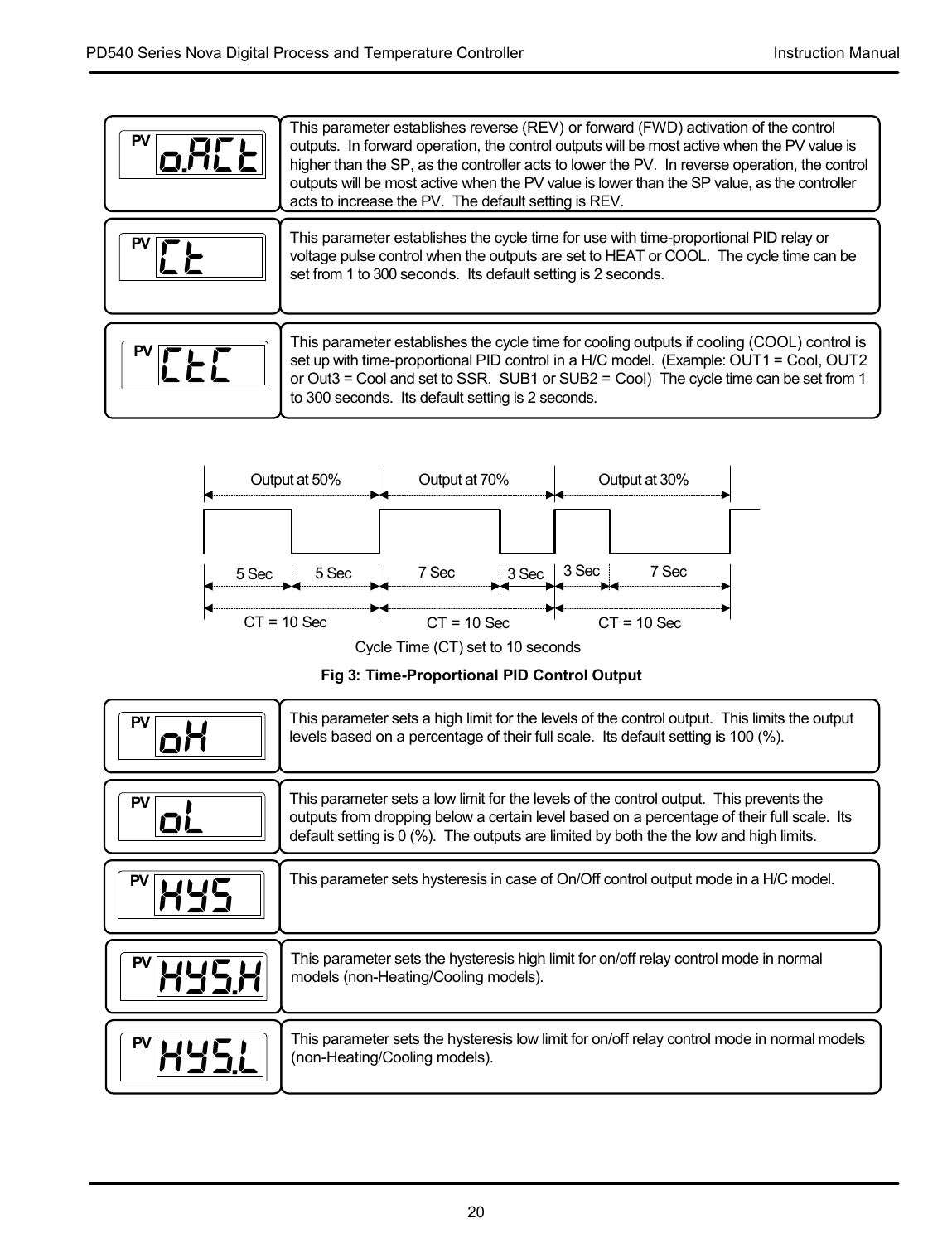

**PV** poC This parameter establishes the percent output transmitted by the control outputs when the controller is in STOP mode, or when an error condition occurs such as a PID algorithm error, A/D error, or open sensor error is detected.

This parameter establishes the percent output transmitted by the COOL control outputs in a Heating & Cooling controller model when the controller is in STOP mode, or when an error condition occurs.

### **Output Group Parameter Summary**

| Display          | Parameter                     | <b>Setting Range</b>                                            | Unit       | Default          | Remark                           |
|------------------|-------------------------------|-----------------------------------------------------------------|------------|------------------|----------------------------------|
| OUT <sub>1</sub> | Select Output                 | HEAT. COOL. ALM1. ALM2. ALM3. RUN<br><b>ABS</b>                 |            | ALM1             |                                  |
| OUT <sub>2</sub> | Select Output                 | HEAT, COOL, RET                                                 | <b>ABS</b> | <b>HEAT</b>      |                                  |
| OUT <sub>3</sub> | Select Output                 | HEAT. COOL. RET                                                 | <b>ABS</b> | <b>RET</b>       | Models with<br>OUT3 Only         |
| <b>HEAT</b>      | Select Output<br>Type         | SSR, SCR                                                        | <b>ABS</b> | <b>SSR</b>       | When OUT 2,<br>3. Set for HEAT   |
| COOL             | <b>Select Output</b><br>Type  | SSR, SCR                                                        | <b>ABS</b> | <b>SSR</b>       | When OUT 2,<br>3. Set for COOL   |
| SUB <sub>1</sub> | Select Output                 | HEAT, COOL, ALM1, ALM2, ALM3, RUN                               | <b>ABS</b> | ALM <sub>2</sub> | Option                           |
| SUB <sub>2</sub> | Select Output                 | HEAT, COOL, ALM1, ALM2, ALM3, RUN                               | <b>ABS</b> | ALM3             | Option                           |
| O.ACT            | Reverse and<br>Forward        | REV. FWD                                                        | <b>ABS</b> | <b>REV</b>       |                                  |
| CT               | Cycle Time 1                  | 1 to 300 sec                                                    | sec        | $2$ sec          |                                  |
| C <sub>Tc</sub>  | Cycle Time 2                  | 1 to 300 sec                                                    | sec        | $2$ sec          | H/C Models Only                  |
| <b>OH</b>        | High Limit value<br>of Output | OL + 1 digit to 105.0%<br>HC models: 0 to 105.0%, however OH>OL | $\%$       | 100.0%           |                                  |
| OL               | Low Limit value<br>of Output  | -5.0% to OH setting<br>HC Type: 0 to 105.0%, However OH>OL      | %          | 0%<br>H/C:100.0% |                                  |
| <b>HYS</b>       | <b>Hysteresis</b>             | 0.0 to 10.0%                                                    | $\%$       | 0.5%             | H/C Models Only,<br>On/Off Mode  |
| HYS.H            | <b>Hysteresis High</b>        | GEU (0.0 to 10.0% of sensor range)                              | GEU        | GEU (0.5%)       | Relay Cutoff,<br>ON/OFF Mode     |
| HYS.L            | <b>Hysteresis Low</b>         | GEU (0.0 to 10.0% of sensor range)                              | GEU        | GEU (0.5%)       | Relay Activation,<br>ON/OFF Mode |
| P <sub>O</sub>   | Preset Output                 | $-5.0$ to $105.0%$<br>H/C Type: 0.0 to 105.0%                   | $\%$       | 0.0%             |                                  |
| POc              | Preset Output                 | 0.0 to 105.0%                                                   | %          | 0.0%             | <b>H/C Models Only</b>           |

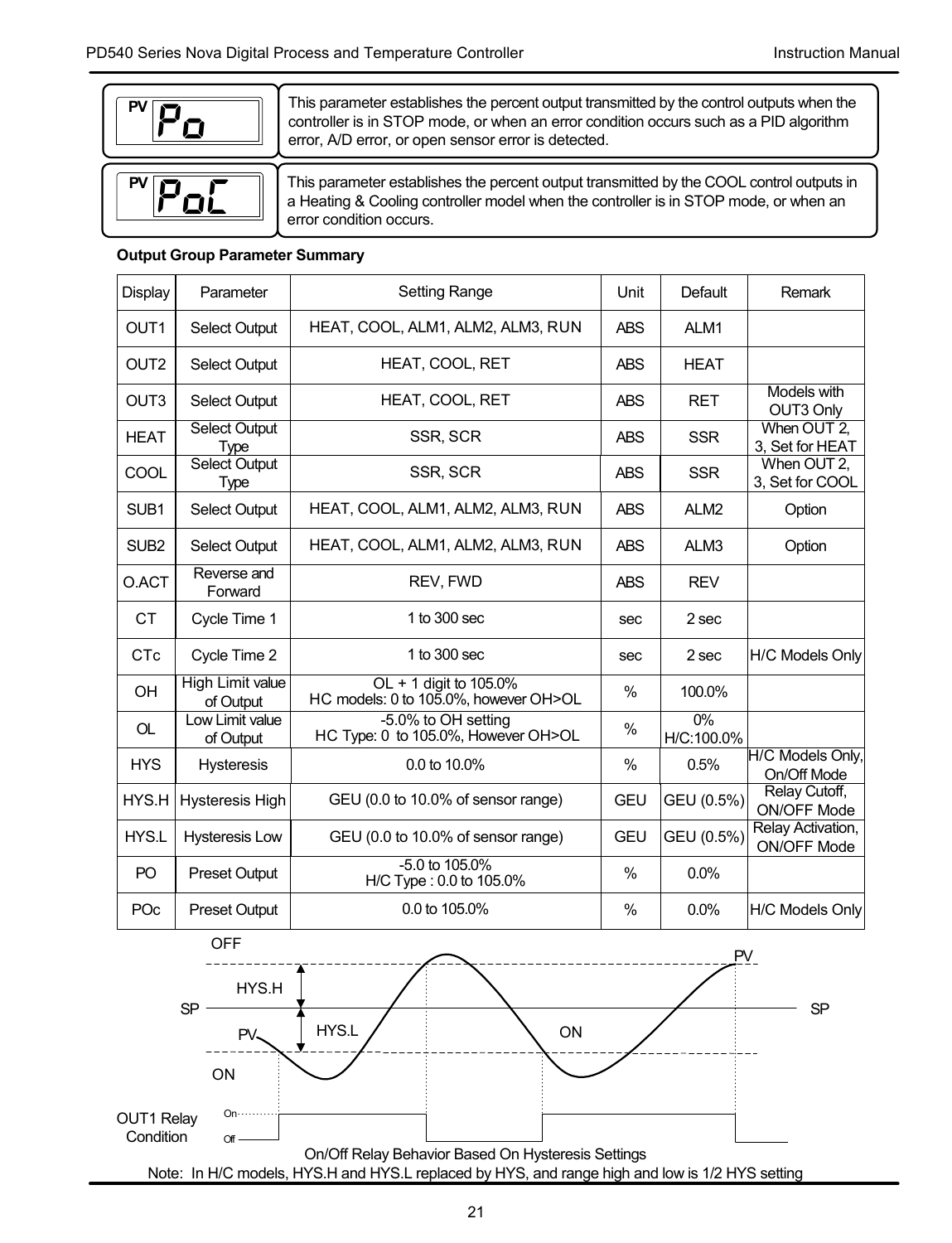# 5.3 Control Group (G.CTL)

|                                                                                                                 | GCEL                                                                                                                                                                                                                                                                                                                                                                                                                        | Press SET/ENT key to select control group. (Refer to parameter map in section 3.)<br>G.COM<br>$\leftrightarrow$                                                                        | $G.AT \overset{\blacktriangle\blacktriangledown}{\leftrightarrow} G.SP \overset{\blacktriangle\blacktriangledown}{\leftrightarrow} G.PID \overset{\blacktriangle\blacktriangledown}{\leftrightarrow} PWD \overset{\blacktriangle\blacktriangledown}{\leftrightarrow} \underline{G.CTL} \overset{\blacktriangle\blacktriangledown}{\leftrightarrow} G.N$<br><b>G.ALM</b><br>$G.RET \leftrightarrow$ | G.OUT                                                                                                                                                                                |  |  |
|-----------------------------------------------------------------------------------------------------------------|-----------------------------------------------------------------------------------------------------------------------------------------------------------------------------------------------------------------------------------------------------------------------------------------------------------------------------------------------------------------------------------------------------------------------------|----------------------------------------------------------------------------------------------------------------------------------------------------------------------------------------|----------------------------------------------------------------------------------------------------------------------------------------------------------------------------------------------------------------------------------------------------------------------------------------------------------------------------------------------------------------------------------------------------|--------------------------------------------------------------------------------------------------------------------------------------------------------------------------------------|--|--|
|                                                                                                                 | 5-Łñ                                                                                                                                                                                                                                                                                                                                                                                                                        | This parameter establishes the delay time from power on to when the outputs are activated.<br>This can be set from 0 to 99.95 (hours.minutes). Its default setting is OFF. See Fig. 4. |                                                                                                                                                                                                                                                                                                                                                                                                    |                                                                                                                                                                                      |  |  |
|                                                                                                                 | <u>tn</u>                                                                                                                                                                                                                                                                                                                                                                                                                   | begins after the S-TM function.                                                                                                                                                        |                                                                                                                                                                                                                                                                                                                                                                                                    | This parameter establishes the running time for the controller outputs. P-TM can be set<br>from to 99.59 (hours minutes). Its default setting is OFF. See Fig 4. Note that this time |  |  |
| S-TM<br>P-TM<br><b>STOP</b><br><b>RUN</b><br><b>STOP</b><br>POWER ON<br>Fig 4: Output Delay and Timer Functions |                                                                                                                                                                                                                                                                                                                                                                                                                             |                                                                                                                                                                                        |                                                                                                                                                                                                                                                                                                                                                                                                    |                                                                                                                                                                                      |  |  |
|                                                                                                                 | This establishes the control mode as automatic (AUTO) or manual (MAN). When in<br>Arā<br>manual mode, the output levels can be set by the user from the operation display, and the<br>MAN LED will active on the front panel. The default setting is AUTO.                                                                                                                                                                  |                                                                                                                                                                                        |                                                                                                                                                                                                                                                                                                                                                                                                    |                                                                                                                                                                                      |  |  |
|                                                                                                                 | This parameter establishes the user screens for viewing, confirmation, and setup of<br>commonly used parameters from the operation display. To add the parameter to the<br>operation display, enter the corresponding number for the parameter from the Table of D-<br>Registers as either US1 or US2. The default settings are OFF.<br>usa<br>See page 14 and the Operation Flow Chart for a map of the operation display. |                                                                                                                                                                                        |                                                                                                                                                                                                                                                                                                                                                                                                    |                                                                                                                                                                                      |  |  |
|                                                                                                                 |                                                                                                                                                                                                                                                                                                                                                                                                                             |                                                                                                                                                                                        |                                                                                                                                                                                                                                                                                                                                                                                                    |                                                                                                                                                                                      |  |  |
|                                                                                                                 | Lo[Ľ                                                                                                                                                                                                                                                                                                                                                                                                                        | operation display functions, such as changing the set point, as well as setting group                                                                                                  |                                                                                                                                                                                                                                                                                                                                                                                                    | Turning ON this parameter locks all settings from being changed. This applies to the<br>parameters. If ON, only the LOCK parameter may be changed. The default setting is OFF.       |  |  |
|                                                                                                                 | <b>Table 2: DI Operation</b>                                                                                                                                                                                                                                                                                                                                                                                                |                                                                                                                                                                                        |                                                                                                                                                                                                                                                                                                                                                                                                    |                                                                                                                                                                                      |  |  |
|                                                                                                                 | DI.SL                                                                                                                                                                                                                                                                                                                                                                                                                       | DI1                                                                                                                                                                                    | DI <sub>2</sub>                                                                                                                                                                                                                                                                                                                                                                                    | <b>Operation</b>                                                                                                                                                                     |  |  |
|                                                                                                                 | <b>OFF</b>                                                                                                                                                                                                                                                                                                                                                                                                                  |                                                                                                                                                                                        | ÷                                                                                                                                                                                                                                                                                                                                                                                                  | DI Disabled                                                                                                                                                                          |  |  |
|                                                                                                                 |                                                                                                                                                                                                                                                                                                                                                                                                                             | off                                                                                                                                                                                    | $\overline{\phantom{a}}$                                                                                                                                                                                                                                                                                                                                                                           | Stop                                                                                                                                                                                 |  |  |
|                                                                                                                 | 1                                                                                                                                                                                                                                                                                                                                                                                                                           | <b>on</b><br>÷.                                                                                                                                                                        |                                                                                                                                                                                                                                                                                                                                                                                                    | Run                                                                                                                                                                                  |  |  |
|                                                                                                                 |                                                                                                                                                                                                                                                                                                                                                                                                                             | ÷                                                                                                                                                                                      | off<br><b>on</b>                                                                                                                                                                                                                                                                                                                                                                                   | SP <sub>1</sub><br>SP <sub>2</sub>                                                                                                                                                   |  |  |
|                                                                                                                 |                                                                                                                                                                                                                                                                                                                                                                                                                             | off                                                                                                                                                                                    | off<br>off                                                                                                                                                                                                                                                                                                                                                                                         | SP <sub>1</sub>                                                                                                                                                                      |  |  |

off on SP3 on on SP4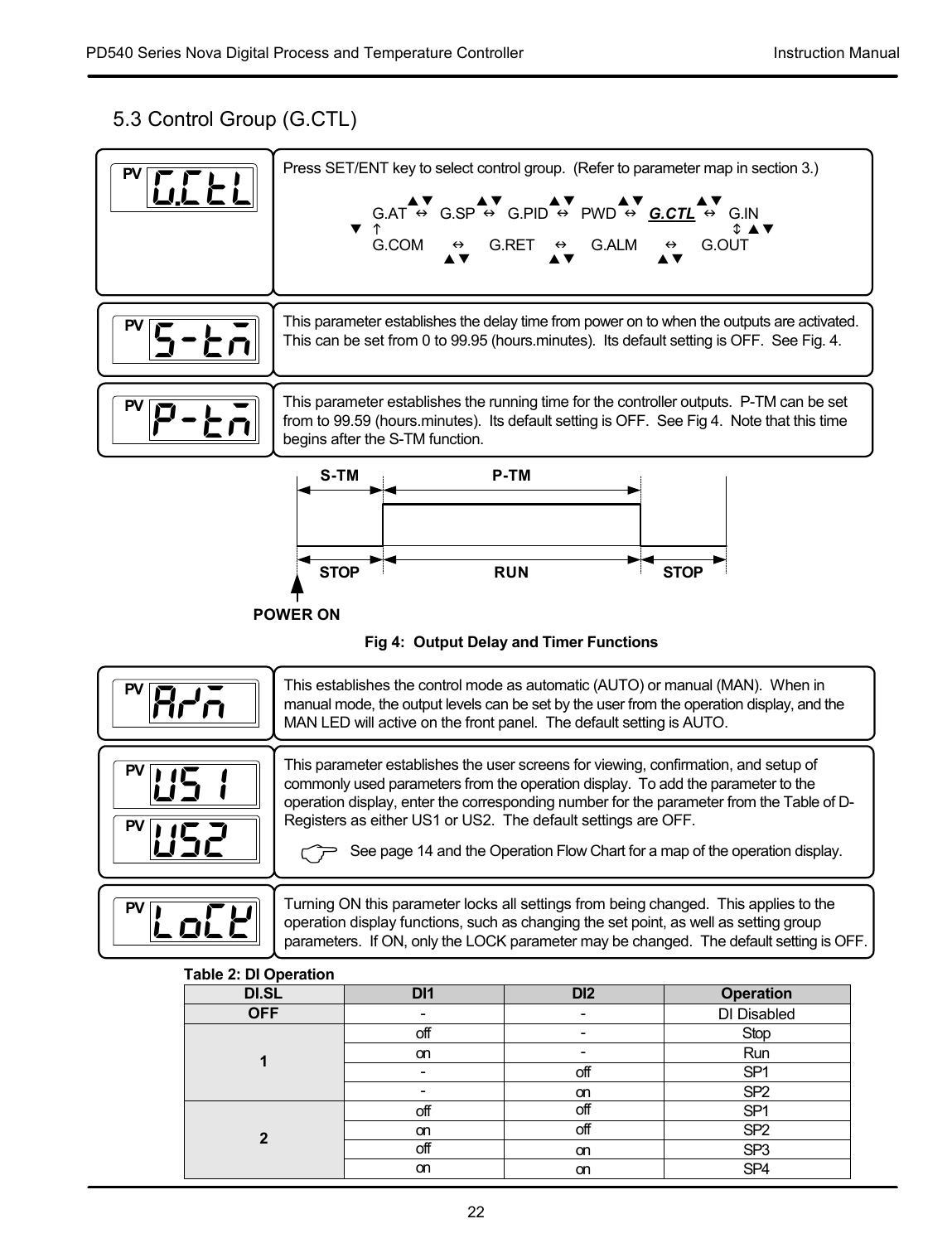| This parameter establishes the operation of the digital input (DI) external contacts. The<br>digital input operating configurations are shown in Table 2: DI Operation. This feature is<br>only valid for models with digital inputs.                                                                                                                |
|------------------------------------------------------------------------------------------------------------------------------------------------------------------------------------------------------------------------------------------------------------------------------------------------------------------------------------------------------|
| When this parameter is on, the output settings will be displayed in the operation display.<br>The settings of parameters OUT1, OUT2, OUT3, SUB1, and SUB2 will be shown. Only<br>outputs built into the model being used will display. Its default setting is OFF.                                                                                   |
| This parameter sets the high limit of the sensor input in the PV display. The PV value will<br>not display higher than this limit, however the control functions will operate based on the<br>actual input value.                                                                                                                                    |
| This parameter sets the low limit of the sensor input in the PV display. The PV value will<br>not display lower than this limit, however the control functions will operate based on the<br>actual input value.                                                                                                                                      |
| This parameter establishes the password for the controller. This password must be<br>entered at the PWD screen before accessing the control group (G.CTL) or it will not<br>access the setting groups after the PWD prompt. The default setting is "0". See the<br>parameter map in section 3 for the location of the PWD prompt in the group menus. |



Be sure not to forget the password once it has been set. If the password is forgotten, contact technical support as listed on the back of this manual.



The parameter to set the control type for On/Off control mode in a Heating or Cooling standard controller. Control output is set to output 1 (Out1: Relay) when in On/Off mode. See hysteresis commands in the output group for operating the relay in On/Off mode.



The **onof** parameter does not appear in Heating and Cooling controllers. To set up a Heating and Cooling model for On/Off control, enter the GP Id (PID Group) and set parameters  $1P$  and  $1P<sub>C</sub>$  to 0.0.



See page 20 and 21 for more information on setting up On/Off control.



This parameter resets most parameters to their factory settings. To reset the controller, set this parameter to ON. After reset, it will return to the OFF setting.



Most parameters will be reset to their default settings when the controller is initialized. Note the current settings before this is done so they can easily be restored after controller initialization.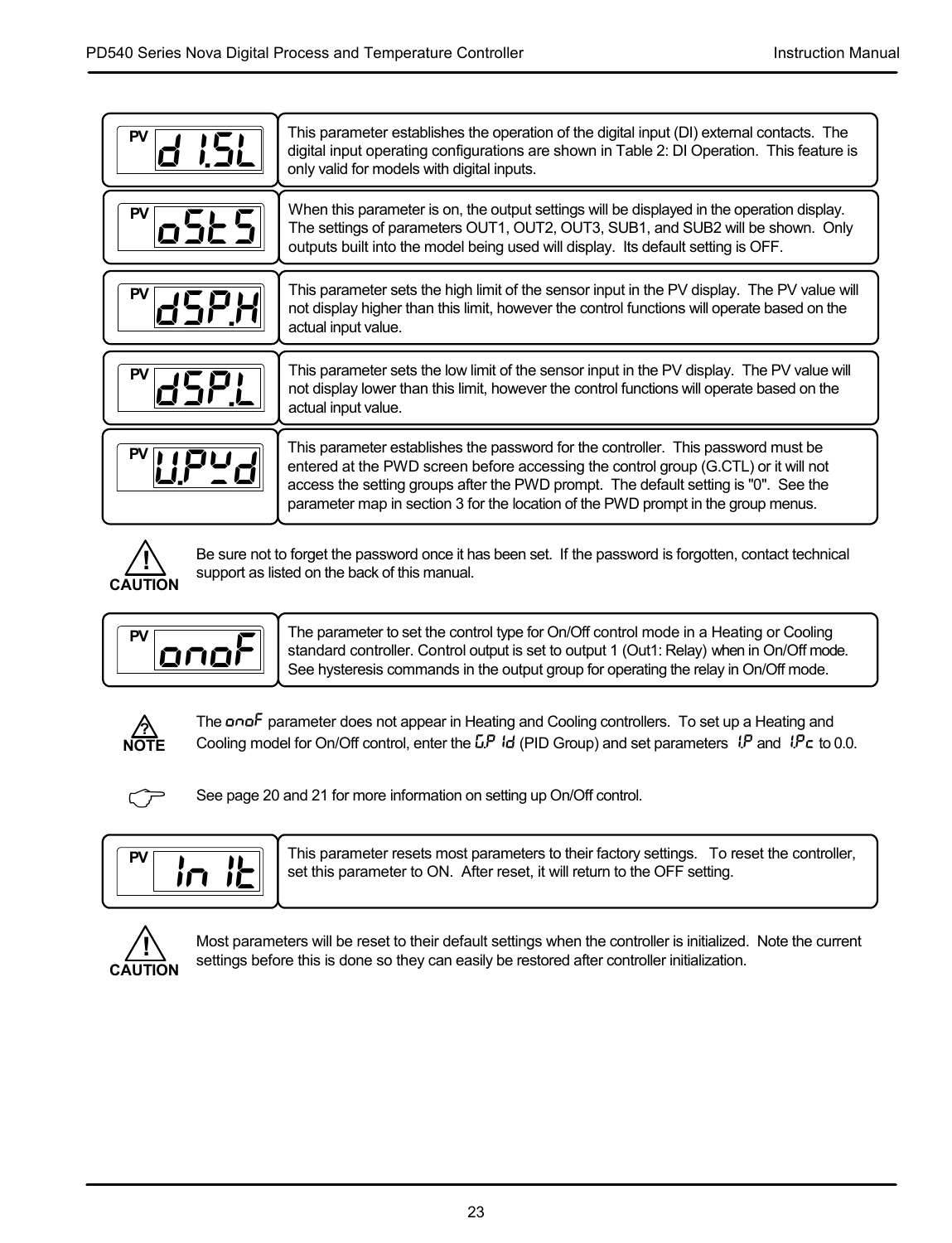| Display         | Parameter                       | Setting Range                                                                                        | Unit        | Default      | Remark               |
|-----------------|---------------------------------|------------------------------------------------------------------------------------------------------|-------------|--------------|----------------------|
| S-TM            | <b>Start Time Delay</b>         | Off (0.00) to 99.59 (hours.minutes)                                                                  | <b>Time</b> | <b>OFF</b>   |                      |
| P-TM            | Process Run Time                | Off (0.00) to 99.59 (hours.minutes)                                                                  | Time        | <b>OFF</b>   |                      |
| A/M             | Automatic/Manual                | AUTO, MAN                                                                                            | <b>ABS</b>  | <b>AUTO</b>  |                      |
| US <sub>1</sub> | User Screen                     | Off, D-Register Number 1 to 1299                                                                     | <b>ABS</b>  | OFF          |                      |
| US <sub>2</sub> | User Screen                     | Off, D-Register Number 1 to 1299                                                                     | <b>ABS</b>  | <b>OFF</b>   |                      |
| <b>LOCK</b>     | Parameter Lock                  | OFF, ON                                                                                              | <b>ABS</b>  | <b>OFF</b>   |                      |
| DI.SL           | DI Selection                    | OFF, 1, 2                                                                                            | <b>ABS</b>  | OFF          | DI Option            |
| <b>OSTS</b>     | <b>Output Status</b><br>Display | OFF, ON                                                                                              | <b>ABS</b>  | <b>OFF</b>   |                      |
| DSP.H           | Display High Limit              | AEU (-5.0 to 105.0%), DSP.L <dsp.h< td=""><td><b>AEU</b></td><td>AEU (105.0%)</td><td></td></dsp.h<> | <b>AEU</b>  | AEU (105.0%) |                      |
| DSP.L           | Display Low Limit               | AEU (-5.0 to 105.0%), DSP.L <dsp.h< td=""><td><b>AEU</b></td><td>AEU (-5.0%)</td><td></td></dsp.h<>  | <b>AEU</b>  | AEU (-5.0%)  |                      |
| U.PWD           | User Password                   | 0 to 9999                                                                                            | <b>ABS</b>  | $\Omega$     |                      |
| ONOF            | ON/OFF Mode                     | ON. OFF                                                                                              | <b>ABS</b>  | <b>OFF</b>   | Not in<br>H/C Models |
| <b>INIT</b>     | Factory<br>Initialization       | OFF, ON                                                                                              | <b>ABS</b>  | <b>OFF</b>   |                      |

### **Control Group Parameter Summary**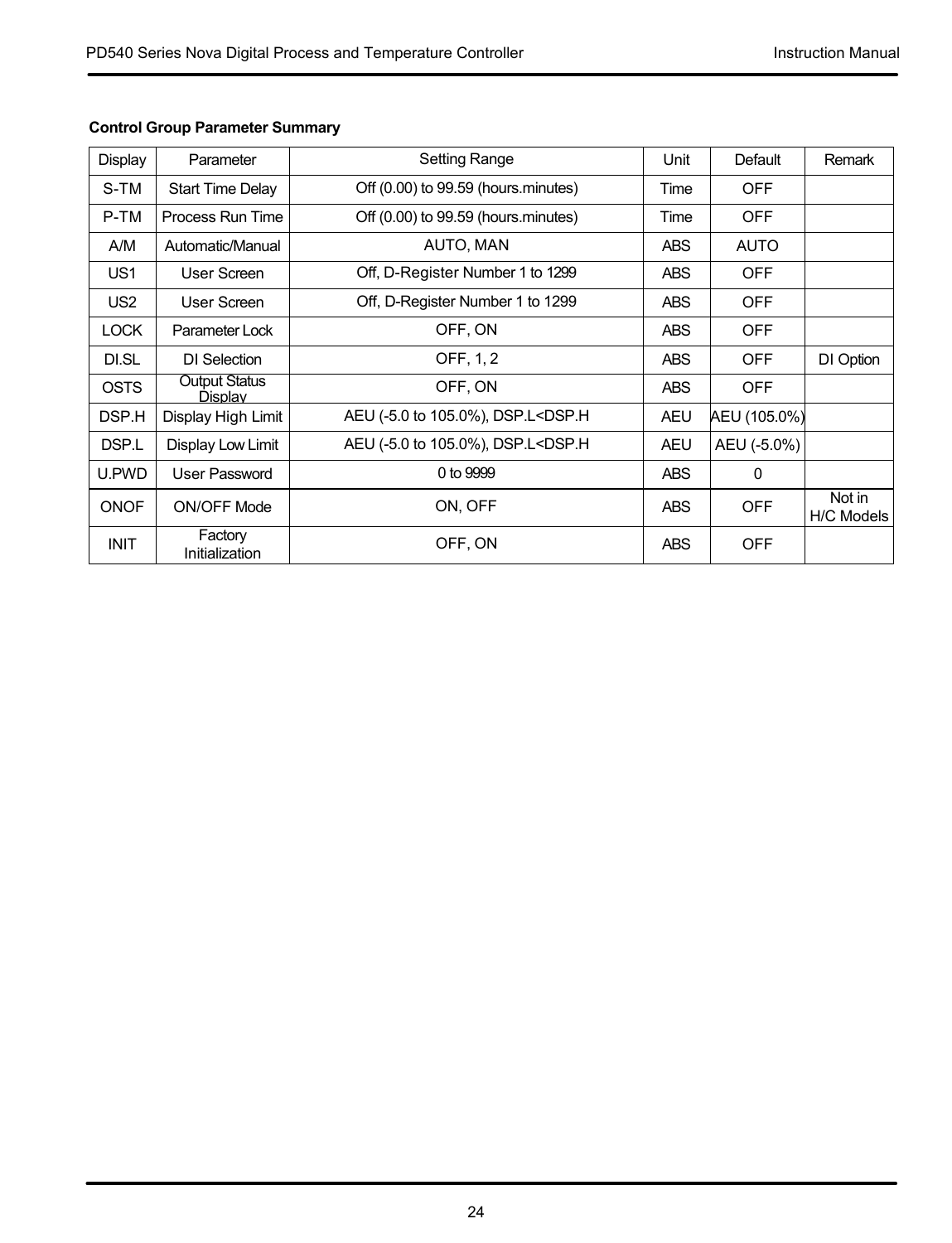# 5.4 SP Group (G.SP)

| 658                 | Press SET/ENT key to select SP group. (Refer to parameter map in section 3.)<br>$G.AT \leftrightarrow \underline{G.SP} \leftrightarrow G.PID \leftrightarrow PWD \leftrightarrow G.CTL \leftrightarrow G.N$<br><b>v</b> 1<br>G.COM<br>$G.RET \leftrightarrow$<br><b>G.ALM</b><br>G.OUT<br>$\leftrightarrow$<br>$\leftrightarrow$                                                                               |
|---------------------|----------------------------------------------------------------------------------------------------------------------------------------------------------------------------------------------------------------------------------------------------------------------------------------------------------------------------------------------------------------------------------------------------------------|
|                     | This parameter sets the running mode to RUN or STOP. In STOP mode, outputs are<br>turned off, and no set point is maintained.                                                                                                                                                                                                                                                                                  |
| 5851                | This parameter selects which set point is active. There are four programmable set points,<br>and one for use with SYNC-SLAVE communication. It can be set to RSP, SP1, SP2, SP3,<br>or SP4. Its default setting is SP1.<br>When using the communication option for Sync-Slave control, the slave<br>NOTE controllers must have SPSL set to RSP.                                                                |
| ϚΡΥ                 | This parameter sets the value of each of the 4 programmable set points that can be<br>selected to run. The parameter SPSL selects which set point to use.                                                                                                                                                                                                                                                      |
| 5Pr.HI              | This parameter sets a high limit on what the set points can be programmed or changed to.<br>This value may reset if the type of input is changed, or if parameter IN.RH or IN.RL<br>(IN. SH or IN.SL if input type is mV or V) is changed.                                                                                                                                                                     |
| SPrL                | This parameter sets a low limit on what the set points can be programmed or changed to.<br>This value may reset if the type of input is changed, or if parameter IN.RH or IN.RL<br>(IN. SH or IN.SL if input type is mV or V) are changed.                                                                                                                                                                     |
| とうじ                 | This parameter sets the time unit the controller uses for parameters with time components.<br>This can be set to the format of HH.MM (hours.minutes) or MM.SS (minutes.seconds).<br>Its default setting is HH.MM.<br>Parameters S-TM and P-TM are not linked to TMU. The time unit setting<br>NOTE of those parameters is always HH.MM (hours.minutes).                                                        |
| PV<br><b>U.SL P</b> | This parameter to sets the SP to ascend or descend gradually over time, dependant on the<br>new SP selected. U.SLP (rate of ascension) and D.SLP (rate of descent) are the rate of<br>change over time (time units set by parameter TMU) of the set point when the set point is<br>changed. When U.SLP and D.SLP is set to OFF, the new SP is set instantly. The default<br>setting of U.SLP and D.SLP is OFF. |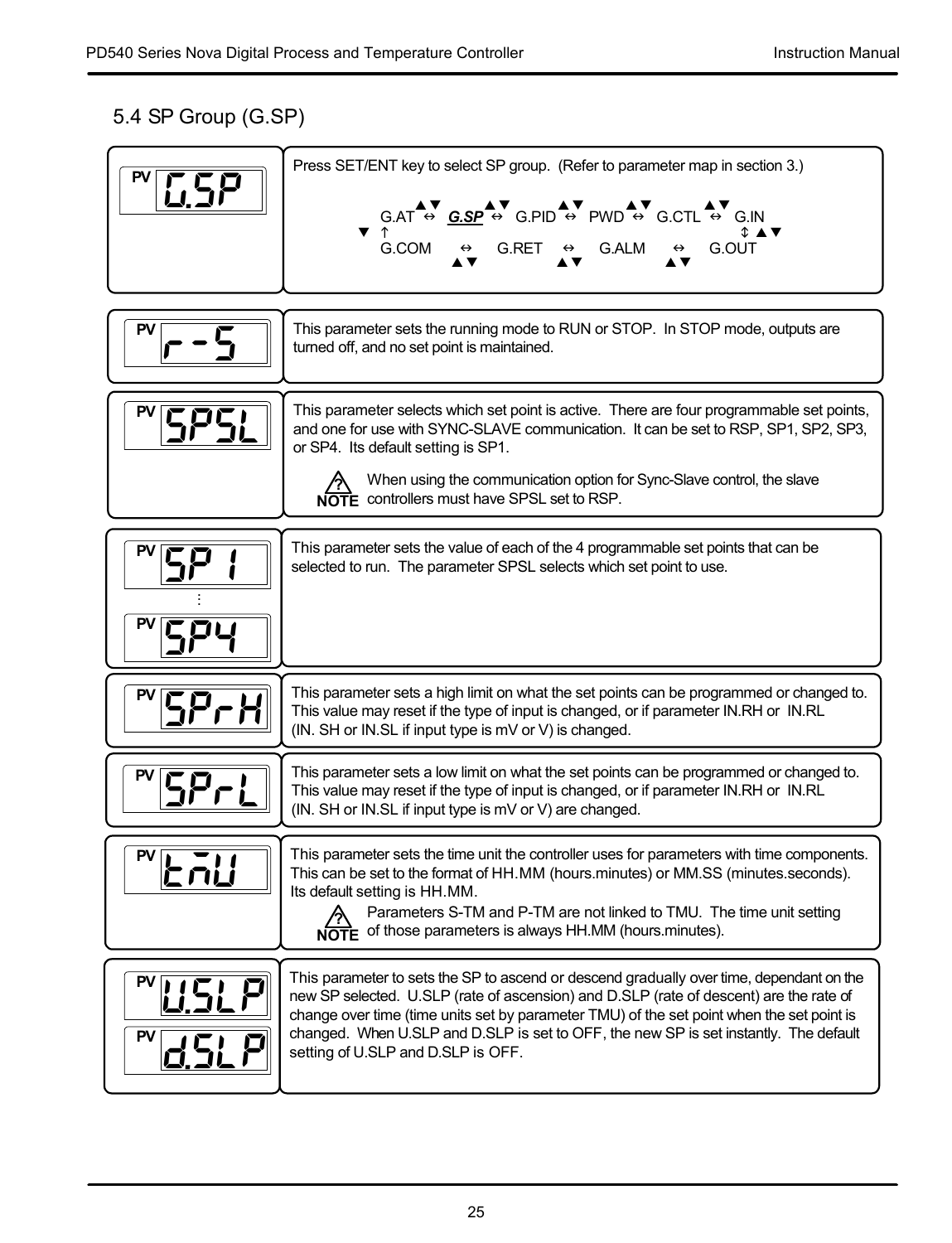| Display         | Parameter                        | <b>Setting Range</b>                                         | Unit       | Default                          | Remark |
|-----------------|----------------------------------|--------------------------------------------------------------|------------|----------------------------------|--------|
| $R-S$           | Run/Stop                         | RUN, STOP                                                    | <b>ABS</b> | <b>RUN</b>                       |        |
| <b>SPSL</b>     | SP Select                        | RSP. SP1, SP2, SP3, SP4                                      | <b>ABS</b> | SP <sub>1</sub>                  |        |
| SP <sub>1</sub> | Set Point 1                      | AEU (0.0 - 100.0% of input range)                            | <b>AEU</b> | AEU (Input<br>Range Low)         |        |
| SP <sub>2</sub> | Set Point 2                      | AEU (0.0 - 100.0% of input range)                            | <b>AEU</b> | AEU (Input<br>Range Low)         |        |
| SP <sub>3</sub> | Set Point 3                      | AEU (0.0 - 100.0% of input range)                            | <b>AEU</b> | <b>AEU</b> (Input<br>Range Low)  |        |
| SP <sub>4</sub> | Set Point 4                      | AEU (0.0 - 100.0% of input range)                            | <b>AEU</b> | AEU (Input<br>Range Low)         |        |
| <b>SPRH</b>     | Set Point<br>Range High          | AEU (0.0 - 100.0% of input range)                            | <b>AEU</b> | <b>AEU</b> (Input<br>Range High) |        |
| SPRL            | Set Point<br>Range Low           | AEU (0.0 - 100.0% of input range)                            | <b>AEU</b> | AEU (Input<br>Range Low)         |        |
| TMU             | <b>Time Unit</b>                 | HH.MM (hours.minutes),<br>MM.SS (minutes.seconds)            | <b>ABS</b> | HH.MM                            |        |
| U.SLP           | Rate of Chage<br>for SP Increase | OFF (0), GEU (0.0%+1digit to 100.0%) per<br>minute or second | <b>GEU</b> | OFF (0)                          |        |
| D.SLP           | Rate of Chage<br>for SP Decrease | OFF (0), GEU (0.0%+1digit to 100.0%) per<br>minute or second | <b>GEU</b> | OFF(0)                           |        |

### **Set Point Group Parameter Summary**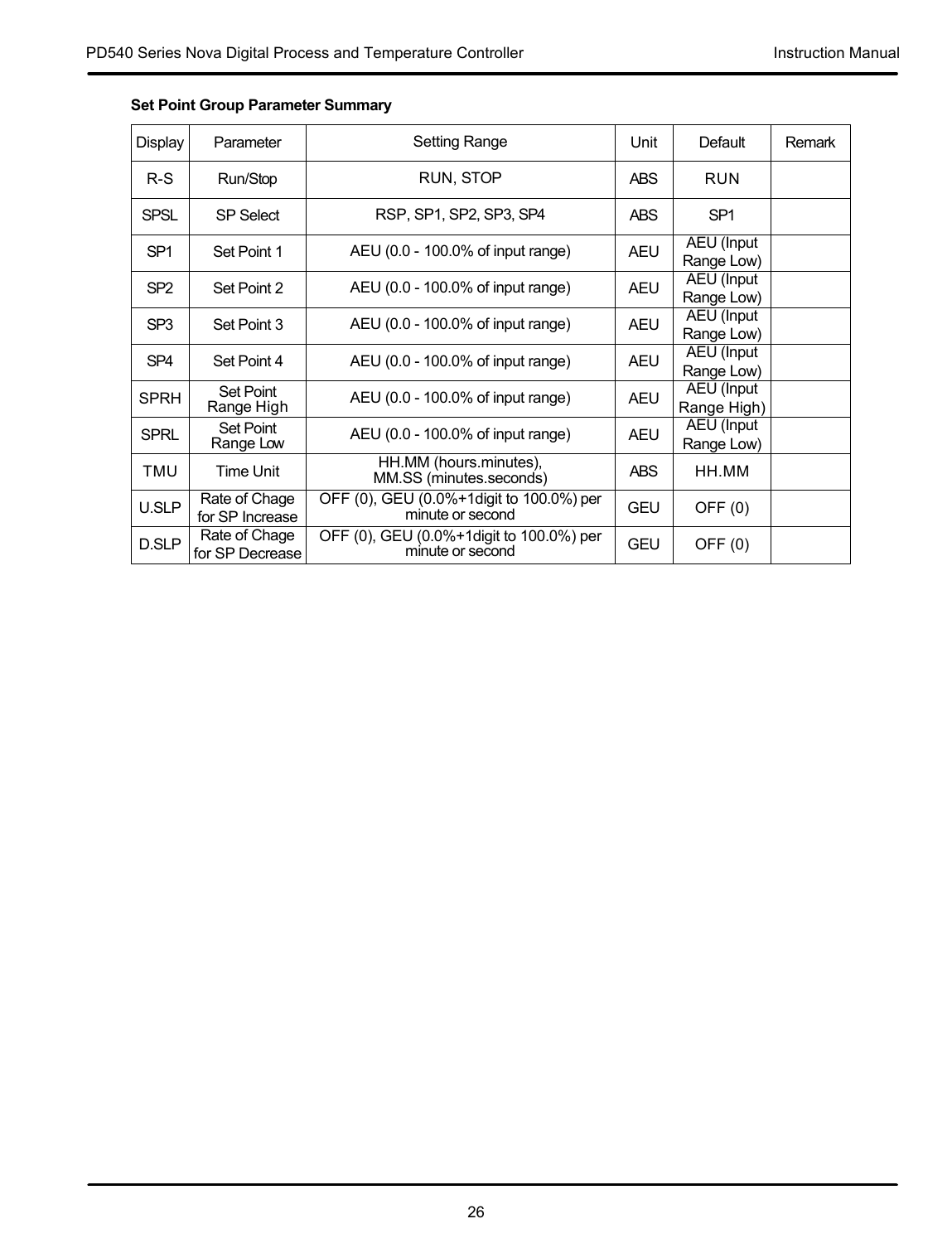### 5.5 PID Group (G.PID) The parameter sets the PV deviation width to prevent overshoot. When the control outputs reach this high limit value, they stop ordinary output action for integral control and use ARW (Anti-Reset Windup). When the setting is AUTO, this parameter is calculated automatically. **PV PV** This parameter activates the use of fuzzy logic. Fuzzy logic can be effective in suppressing overshoot and reducing PV variation that may occur once the PV has reached the SP. Refer to Fig 5: Overshoot Suppression with Fuzzy Logic. **PV** The PID group selection does not appear when the controller is operating in On/Off mode Press SET/ENT key to select PID group. (Refer to parameter map in section 3.) **? NOTE** G.AT ↔ G.SP ↔ <u>G.**PID**</u> ↔ PWD ↔ G.CTL ↔ G.IN<br>↑ ↑  $G.COM \leftrightarrow G.RET \leftrightarrow G.ALM \leftrightarrow G.OUT$ AV AV AV AV AV ▲▼ ▲▼ ▴▼ ▲▼ ▼ This parameter establishes the control mode. It can be set to Differential of Deviation Value (d. db) or Process Variable (d. Pb). Dviation Value mode will reduce overshoot. Process Variable mode will more quickly raise and lower the PV. The default setting is d. dv. **PV** C.mod





| This parameter establishes the number of PID setting groups to be used in control output<br>calculation. Up to 4 user defined groups of proportional, integral, and derivative value<br>zones can be established. Use this setting to enter the setting menus for each PID group. |
|-----------------------------------------------------------------------------------------------------------------------------------------------------------------------------------------------------------------------------------------------------------------------------------|
| This parameter sets the proportional operation for PID control.<br>Setting range of 1.P is 0.1 (H/C model: 0.0) to 999.9%.<br>Its default setting is 10.0%.                                                                                                                       |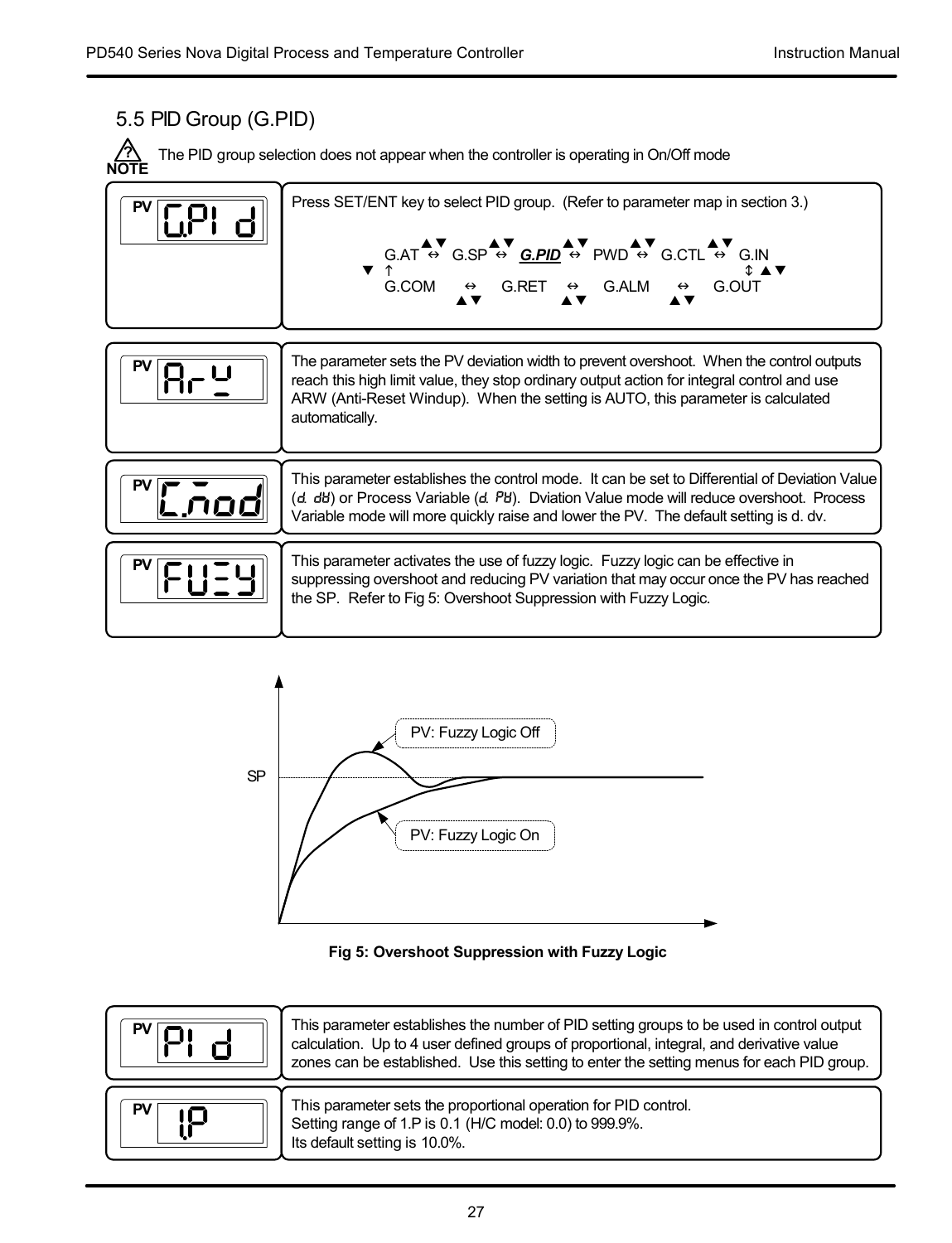| PV<br>IJ          | This parameter sets the integration time for PID control.<br>Setting ranges of 1.I are OFF or 1 to 6000 seconds.<br>Its default setting is 120 seconds                                                                                                                                                                                                          |
|-------------------|-----------------------------------------------------------------------------------------------------------------------------------------------------------------------------------------------------------------------------------------------------------------------------------------------------------------------------------------------------------------|
| PV<br>ιd          | The parameter to set derivation time for PID control.<br>Setting ranges of 1.D are OFF or 1 to 6000 seconds.<br>Its default setting is 30 seconds.                                                                                                                                                                                                              |
| PV<br><u> (որ</u> | The parameter to set the manual reset in the PID calculation. This setting only functions if<br>the integral time setting is OFF. This setting always functions for H/C models.                                                                                                                                                                                 |
| PV<br>iΡc         | The parameter to set proportional operation for PID control for the cooling control in<br>H/C models. Setting options are 0.0 (when using On/Off control) or 0.1 to 999.9%.<br>Its default setting is 10.0%.                                                                                                                                                    |
| PV<br>IJ.<br>C    | The parameter to set integral time for PID control for the cooling control in H/C models.<br>Setting options are OFF or 1 to 6000 seconds.<br>Its default setting is 120 seconds.                                                                                                                                                                               |
| PV<br>ldc         | The parameter to set derivative time for PID control for the cooling control in H/C models.<br>Setting options are OFF or 1 to 6000 seconds.<br>Its default setting is 30 seconds.                                                                                                                                                                              |
| PV<br>ldЬ         | The parameter to set the dead band, in which there is no output from either the heating or<br>cooling outputs. Refer to Fig 6, Fig 7, and Fig 8.                                                                                                                                                                                                                |
|                   | Note: The contents of PID Groups 2, 3, and 4 are the same as PID Group 1.                                                                                                                                                                                                                                                                                       |
| PV<br>ᡁ᠌᠌         | This parameter establishes the PV range of each of the 3 main PID zones. The range of<br>PID zone 1 is IN.RL (IN.SL if set for mV or V input) to 1.RP. The range of PID zone 2 is<br>1.RP to 2.RP. The range of PID zone 3 is 2.RP to IN.RH (IN.SH if set for mV or V input).                                                                                   |
| PV<br>2-5         | This parameter establishes the range of each of the 3 main PID zones. The range of PID<br>zone 1 is IN.RL (IN.SL if set for mV or V input) to 1.RP. The range of PID zone 2 is 1.RP<br>to 2.RP. The range of PID zone 3 is 2.RP to IN.RH (IN.SH if set for mV or V input).                                                                                      |
| P٧<br>rHY         | This parameter establishes the hysteresis width of the PID zone.                                                                                                                                                                                                                                                                                                |
|                   | This parameter sets the range of deviation for PID zone 4. When the difference between<br>the PV and SP is greater than this deviation range, the controller will utilize PID group 4<br>for PID settings. While the PV and SP are within this deviation difference, the controller<br>will utilize whatever zone would normally be used based on the PV value. |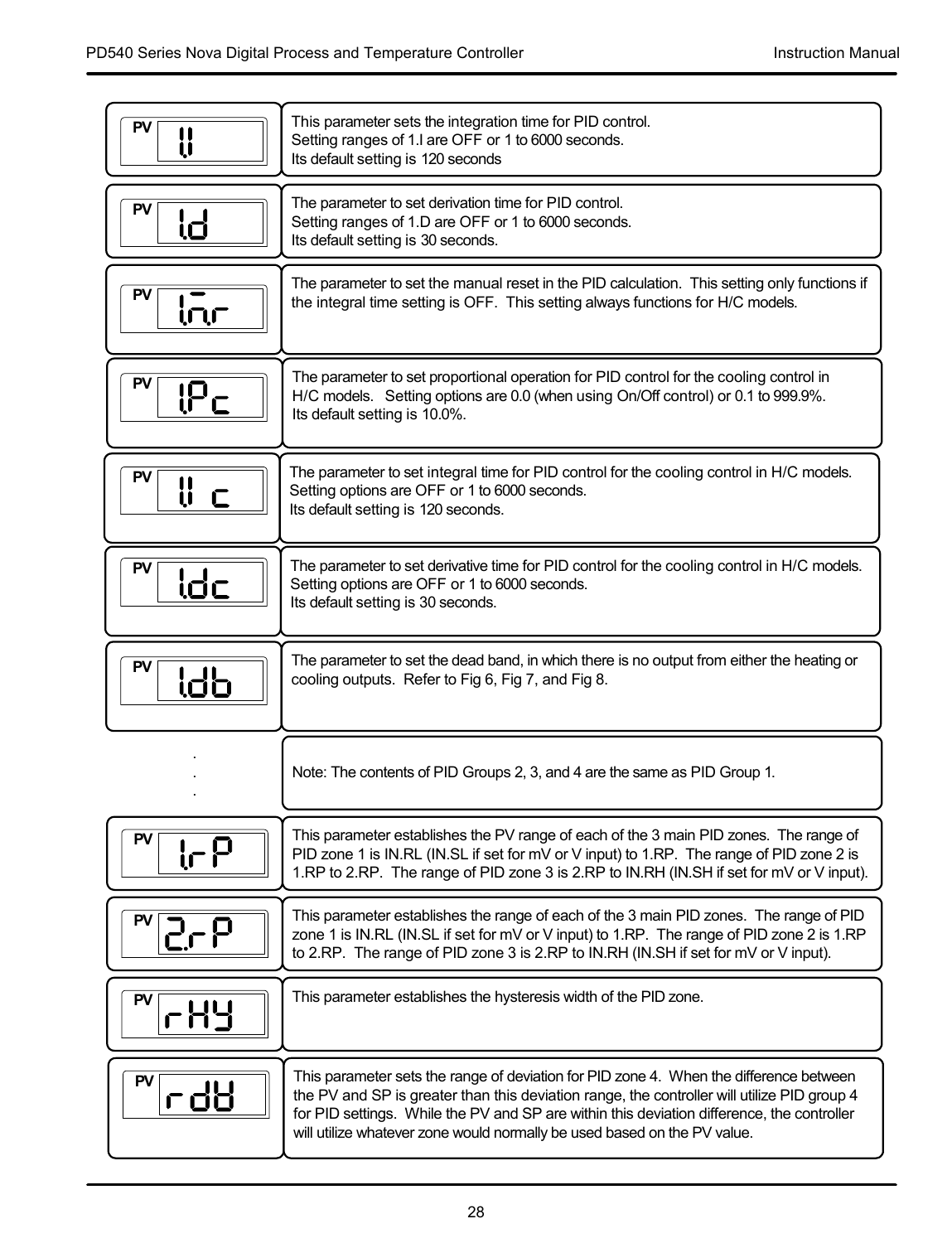

**Fig 6: Heating and Cooling Outputs Using PID Control**



**Fig 7: Heating On/OFF and Cooling PID Outputs**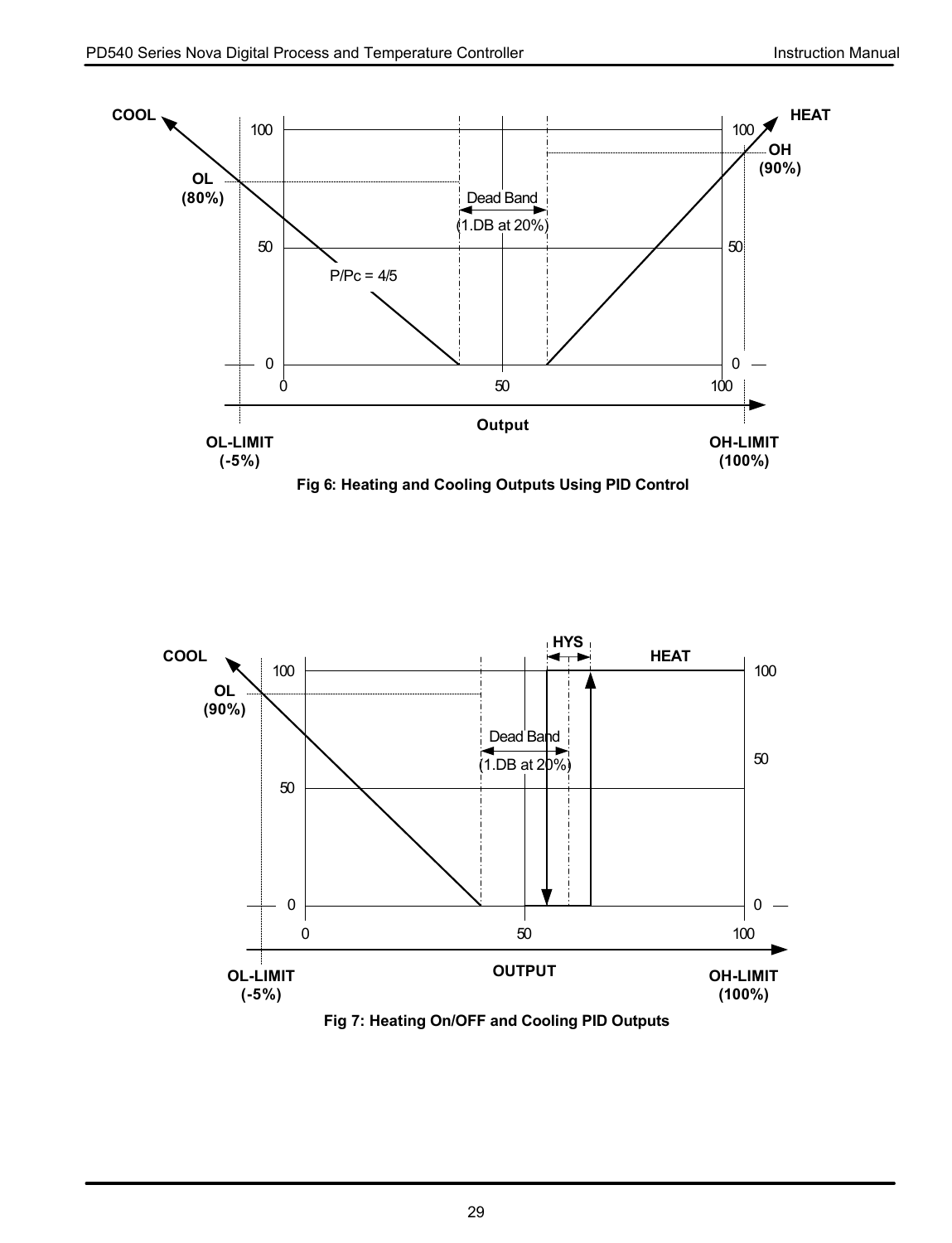



### **PID Group Parameter Summary**

| Display     | Parameter                                    | Setting Range                                                          | Unit          | Default           | Remarks                         |
|-------------|----------------------------------------------|------------------------------------------------------------------------|---------------|-------------------|---------------------------------|
| <b>ARW</b>  | Anti-Reset Wind-Up                           | Auto or 50.0 to 200.0%                                                 | $\%$          | Auto              |                                 |
| C.MOD       | Control Mode                                 | Differential of Deviation Value (d. dV) or<br>Process Variable (d. PV) | <b>ABS</b>    | d. dV             |                                 |
| <b>FUZY</b> | Fuzzy                                        | OFF, ON                                                                | <b>ABS</b>    | OFF               |                                 |
| PID         | PID Number                                   | MENU (0), 1, 2, 3, or 4                                                | <b>ABS</b>    | <b>MENU</b>       |                                 |
| n.P         | n.Proportional Band                          | 0.1 (H/C Models:0.0) to 999.9%                                         | $\%$          | 10.0%             |                                 |
| n.l         | n.Integral Time                              | OFF. 1 to 6000 seconds                                                 | sec.          | $120$ sec         |                                 |
| n.D         | n Derivative Time                            | OFF, 1 to 6000 seconds                                                 | sec.          | 30 <sub>sec</sub> |                                 |
| n.MR        | n.Manual Reset                               | $-5.0$ to $105.0%$                                                     | $\frac{0}{0}$ | 50.0%             | Used if $I=0$ .<br>or H/C Model |
| n.Pc        | n.Proportional Band<br>for Cooling Side      | 0.0 (ON/OFF Control) or 0.1 to 999.9%                                  | $\frac{0}{0}$ | 10.0%             | H/C<br>Models Only              |
| n.lc        | n.Integral Time for<br><b>Cooling Side</b>   | OFF, 1 to 6000 sec                                                     | sec           | $120$ sec         | H/C<br>Models Only              |
| n.Dc        | n Derivative Time for<br><b>Cooling Side</b> | OFF. 1 to 6000 sec                                                     | sec.          | 30 <sub>sec</sub> | H/C<br>Models Only              |
| n.DB        | n Deadband                                   | $-100.0$ to 50.0%                                                      | %             | 3.0%              | H/C<br>Models Only              |
| 1.RP        | Reference Point 1                            | AEU (0.0%), 1.RP < 2.RP                                                | <b>AEU</b>    | 100.0%            | PID Zone 1                      |
| 2.RP        | Reference Poin t2                            | $1.$ RP < $2.$ RP < AEU (100.0%)                                       | <b>AEU</b>    | 100.0%            | PID Zone 2                      |
| <b>RHY</b>  | Reference<br><b>Hysteresis</b>               | GEU (0.0 to 10.0%)                                                     | GEU           | 0.3%              | PID Zone 3                      |
| <b>RDV</b>  | Reference<br>Deviation                       | GEU (0.0 to 100.0%)                                                    | GEU           | 0.0%              | PID Zone 4                      |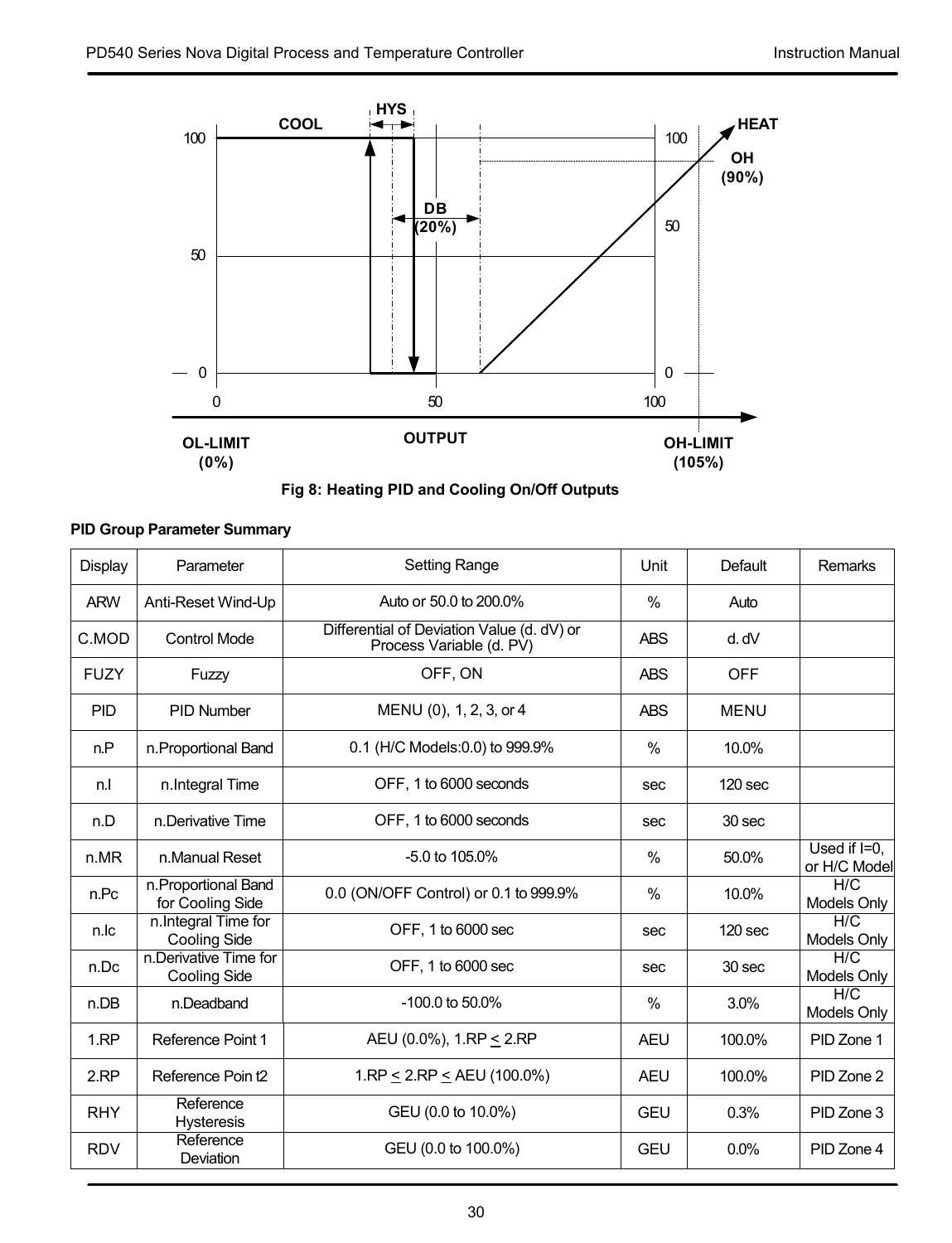# 5.6 Auto-Tuning Group (G.AT)

AT group selection does not appear if operating in On/Off mode or when set for manual output control. **? NOTE**



When AT is set to ON, auto-tuning will begin (indicated by the MAN light blinking). This parameter cannot be used if the controller is in STOP mode.

### **Auto-Tuning (AT) NOTE**

**?**

The auto-tuning feature is used to let the controller measure process characteristics and automatically set the most appropriate values for the PID parameters. During the initial auto-tuning process, the control outputs will function in an On/Off condition, and the controller will use the responses to calculate the needed PID values. During this setup process, the MAN LED on the controller will blink.

Start the auto-tuning process after setting a desired set point. Auto-tuning will set the PID parameters for the PID zone which the set point is in, based on the PID reference point (RP) entered.



**Fig 9: Auto-Tuning**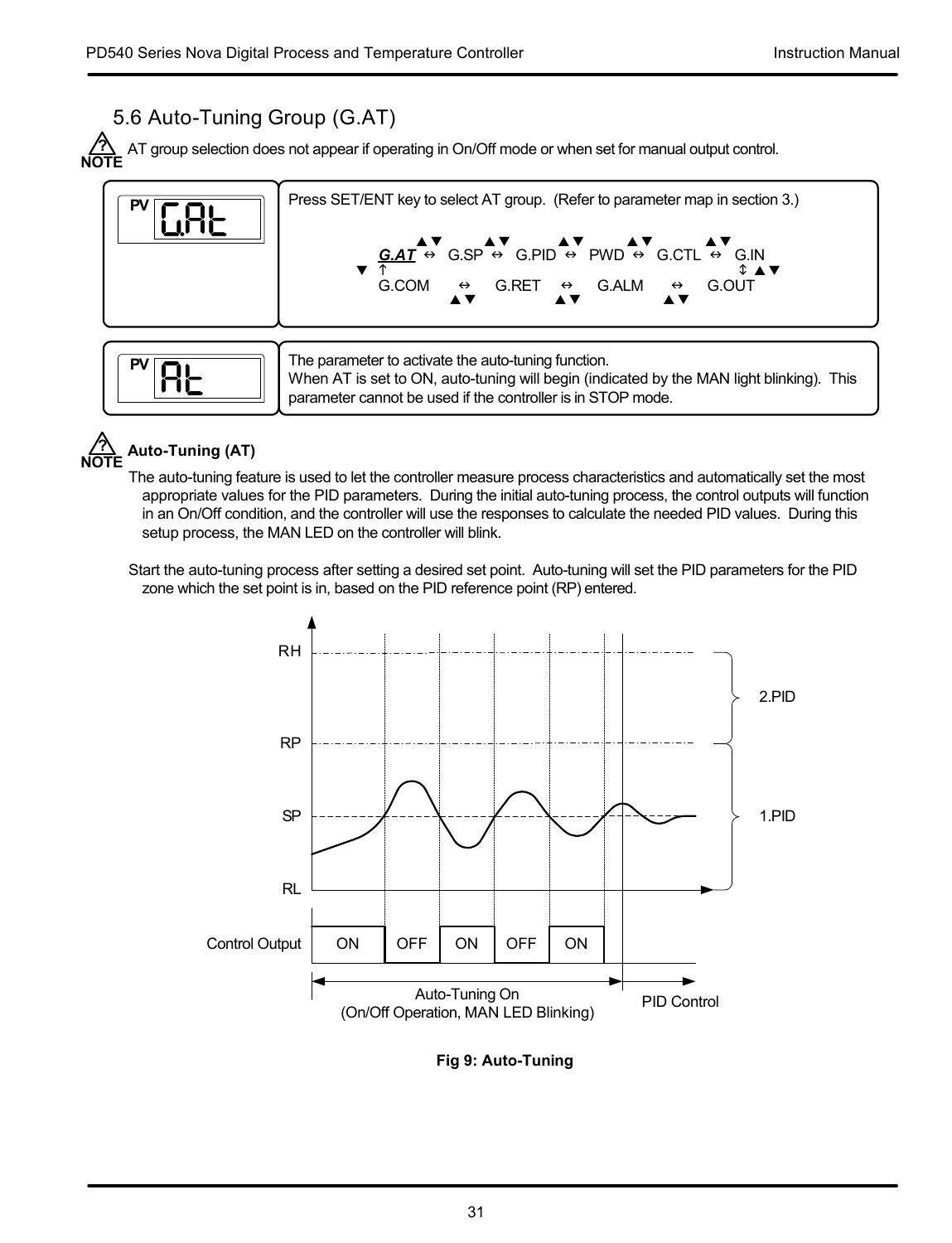Auto-Tuning the Heating/Cooling Outputs:

Auto-tuning of the heating/cooling outputs is the same process as the normal outputs. The PID heating/ cooling parameters will be calculated. The parameters for the PID derivation time (1.D) will be the same for both the heating and cooling outputs.

Display During Auto-Tuning:

The MAN LED on the front panel will blink at a 500 ms time interval.

Changing the Set Point During Auto-Tuning:

If the set point is changed during the auto-tuning process, the original set point will be maintained for the duration of the auto-tuning process. After auto-tuning is complete, the controller will change to the new set point.

Changing PID Parameters During Auto-Tuning:

The PID values can be changed during the auto-tuning process. After auto-tuning is complete, it will then use the auto-tune calculated PID values. Values changed after auto-tuning will remain set until auto-tuning is run again.

Auto-Tuning Interruptions or Errors:

The auto-tuning process will end without effect for any of the following reasons:

- Auto-tuning forced to end (Example: Controller power down or stop condition)
- Open sensor (S.OPN) input error detected during the auto-tuning process
- Auto-tuning cycle exceeds 24 hours.
- Control changed to manual (MAN) operation during auto-tuning.



This parameter affects the proportional value derived by auto-tuning. Reduce the AT-G gain value and the cycle becomes more rapid, but more unstable. Increasing gain slows system reaction time, but system stability increases.



**Fig 10: Auto-Tuning Gain**

### **Auto-Tuning Group Parameter Summary**

| Display | Parameter   | Setting Range | Unit       | Default | Remark               |
|---------|-------------|---------------|------------|---------|----------------------|
| AT      | Auto-Tuning | OFF, ON       | <b>ABS</b> | OFF     | <b>AT Activation</b> |
| $AT-G$  | AT Gain     | 0.1 to 10.0   | <b>ABS</b> | 1.0     | Gain Value           |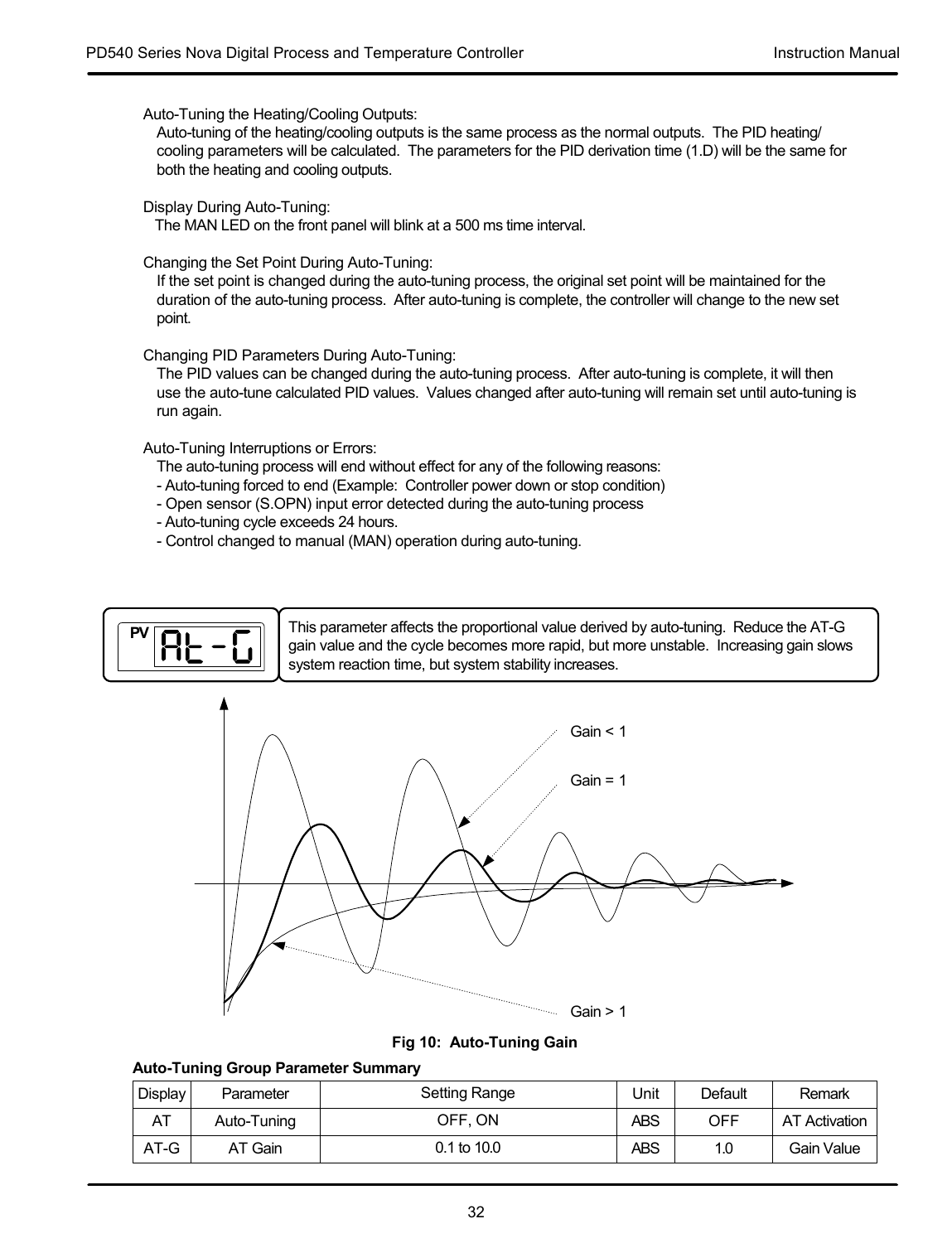# 5.7 Alarm Group (G.ALM)

| 6.AL J                                           | ▼↑<br>G.COM                                                                                                                                                                                                                                                                                                                                                                                                            | Press SET/ENT key to select alarm group. (Refer to parameter map in section 3.)<br>$GAT \leftrightarrow GSP \leftrightarrow G.PID \leftrightarrow PWD \leftrightarrow G.CTL \leftrightarrow G.N$<br>G.RET<br>G.ALM<br>G.OUT<br>$\leftrightarrow$ |  |  |  |  |  |
|--------------------------------------------------|------------------------------------------------------------------------------------------------------------------------------------------------------------------------------------------------------------------------------------------------------------------------------------------------------------------------------------------------------------------------------------------------------------------------|--------------------------------------------------------------------------------------------------------------------------------------------------------------------------------------------------------------------------------------------------|--|--|--|--|--|
| AL L                                             |                                                                                                                                                                                                                                                                                                                                                                                                                        | This parameter sets the type of alarm to be set for alarm 1.<br>The types of alarms selectable are shown in Table 3: Alarm Selection.                                                                                                            |  |  |  |  |  |
|                                                  | This parameter sets the alarm trigger point for the alarm set in ALT1.<br>This parameter displays if a high, low, or high and low limit alarm was selected for ALT1.                                                                                                                                                                                                                                                   |                                                                                                                                                                                                                                                  |  |  |  |  |  |
| RL<br>iН                                         | This establishes the high deviation range to trigger the alarm of deviation. This parameter<br>displays if a deviation alarm was selected in ALT1.                                                                                                                                                                                                                                                                     |                                                                                                                                                                                                                                                  |  |  |  |  |  |
| Ρ٧<br>RL<br><u>!!</u>                            | This establishes the low deviation range to trigger the alarm of deviation. This parameter<br>displays if a deviation alarm was selected in ALT1.                                                                                                                                                                                                                                                                      |                                                                                                                                                                                                                                                  |  |  |  |  |  |
| PV<br>idb                                        | This parameter sets the dead band (Hysteresis) of alarm 1.                                                                                                                                                                                                                                                                                                                                                             |                                                                                                                                                                                                                                                  |  |  |  |  |  |
| Я<br>1dY                                         |                                                                                                                                                                                                                                                                                                                                                                                                                        | This parameter sets the delay time before of alarm 1 is triggered.                                                                                                                                                                               |  |  |  |  |  |
|                                                  |                                                                                                                                                                                                                                                                                                                                                                                                                        | Note: The menus for alarm 2 and 3 are the same as alarm 1.                                                                                                                                                                                       |  |  |  |  |  |
| Alarm Types and LED Display<br>SP<br><b>AHF5</b> |                                                                                                                                                                                                                                                                                                                                                                                                                        | Alarm Output Settings:<br>- Forward: Relay energized in alarm condition<br>- Reverse: Failsafe operation. Relay energized during normal<br>operating conditions                                                                                  |  |  |  |  |  |
|                                                  | $\triangleright$ 5 indicates standby operation<br>$\rightarrow$ F for forward operation<br>$\cdot$ for reverse (failsafe) operation<br>Decimal point always displayed<br>► H indicates a high alarm<br>L indicates a low alarm<br><b>o</b> for outside range of deviation band<br>I for inside range of deviation band<br>$\triangleright$ <b>R</b> indicates an absolute value alarm<br>d indicates a deviation alarm | Standby Operation:<br>The alarm will not trigger if the alarm condition<br>occurs during the following activities<br>- during power-up<br>- the set point is changed<br>- the type of alarm is changed                                           |  |  |  |  |  |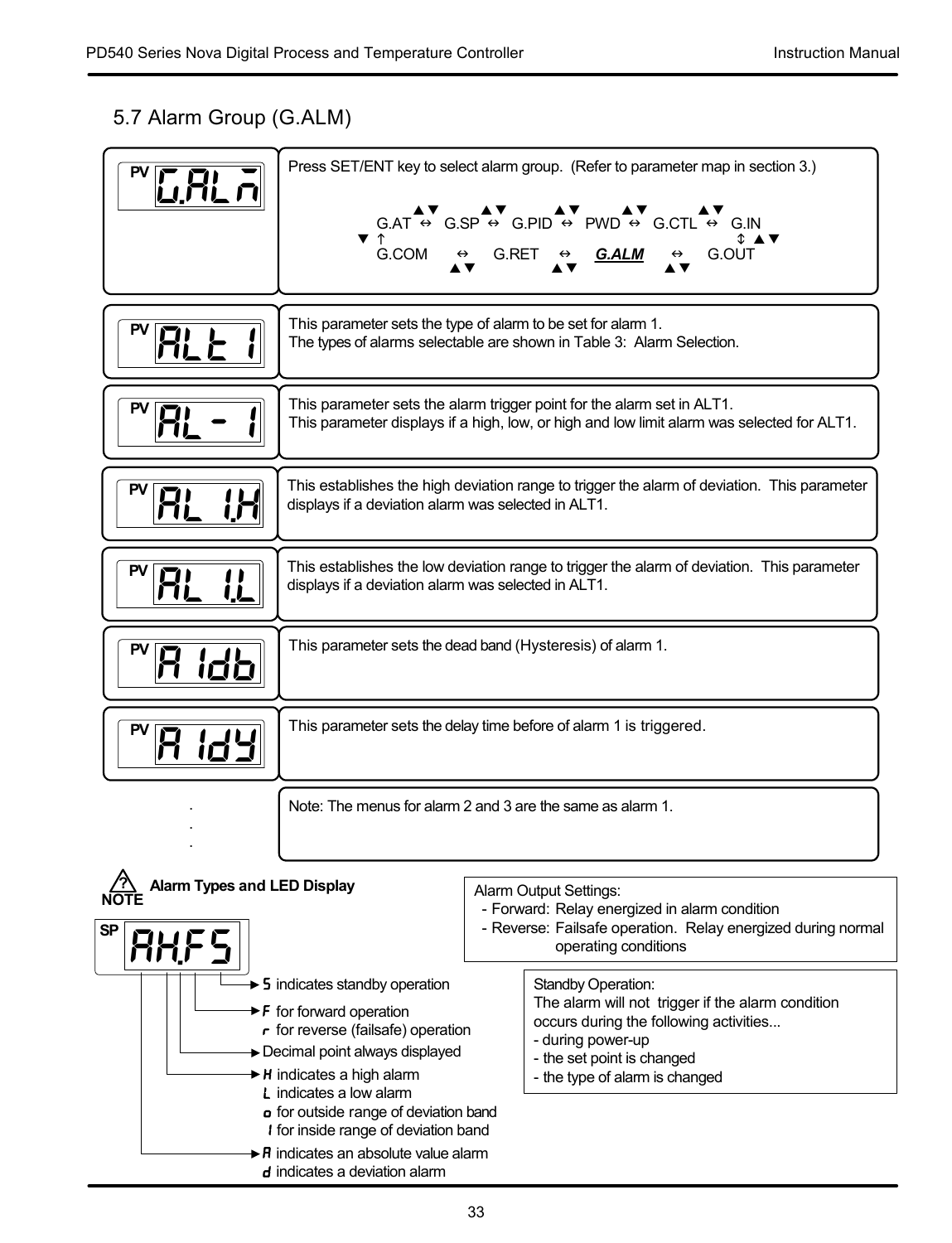### **Table 3: Alarm Selection**

| No.            | Alarm Type                                           |              | Operation    | Standby      |              | Display Data |
|----------------|------------------------------------------------------|--------------|--------------|--------------|--------------|--------------|
|                |                                                      |              | Rev          | On           | Off          |              |
| $\mathbf{1}$   | Absolute Value High Limit Alarm                      |              |              | ✓            |              | AH.F         |
| $\overline{2}$ | Absolute Value Low Limit Alarm                       | $\checkmark$ |              | $\checkmark$ |              | AL.F         |
| 3              | High Limit Deviation Alarm                           | ✓            |              | ✓            |              | DH.F         |
| $\overline{4}$ | Low Limit Deviation Alarm                            | $\checkmark$ |              | $\checkmark$ |              | DL.F         |
| 5              | High Limit Deviation Alarm                           |              | ✓            | ✓            |              | DH.R         |
| 6              | Low Limit Deviation Alarm                            |              | $\checkmark$ | $\checkmark$ |              | DL.R         |
| 7              | High and Low Limit Deviation Alarm                   | ✓            |              | ✓            |              | DO.F         |
| 8              | High and Low Limit Range Deviation Alarm             | $\checkmark$ |              | $\checkmark$ |              | DI.F         |
| 9              | Absolute Value High Limit Alarm                      |              | ✓            | ✓            |              | AH.R         |
| 10             | Absolute Value Low Limit Alarm                       |              | ✓            | $\checkmark$ |              | AL.R         |
| 11             | Absolute Value High Limit Alarm with Standby         | ✓            |              |              | ✓            | AH.FS        |
| 12             | Absolute Value Low Limit Alarm with Standby          | $\checkmark$ |              |              | $\checkmark$ | AL.FS        |
| 13             | High Limit Deviation Alarm with Standby              | ✓            |              |              | ✓            | DH.FS        |
| 14             | Low Limit Deviation Alarm with Standby               | $\checkmark$ |              |              | $\checkmark$ | <b>DL.FS</b> |
| 15             | High Limit Deviation Alarm with Standby              |              | ✓            |              | ✓            | DH.RS        |
| 16             | Low Limit Deviation Alarm with Standby               |              | ✓            |              | $\checkmark$ | <b>DL.RS</b> |
| 17             | High and Low Limit Deviation Alarm with Standby      | ✓            |              |              | ✓            | DO.FS        |
| 18             | High and Low Limit Range Deviation Alarmwith Standby | $\checkmark$ |              |              | $\checkmark$ | DI.FS        |
| 19             | Absolute Value High Limit Alarm with Standby         |              | ✓            |              | $\checkmark$ | AH.RS        |
| 20             | Absolute Value Low Limit Alarm with Standby          |              | $\checkmark$ |              | $\checkmark$ | AL.RS        |



**Fig 11: Alarm Operation**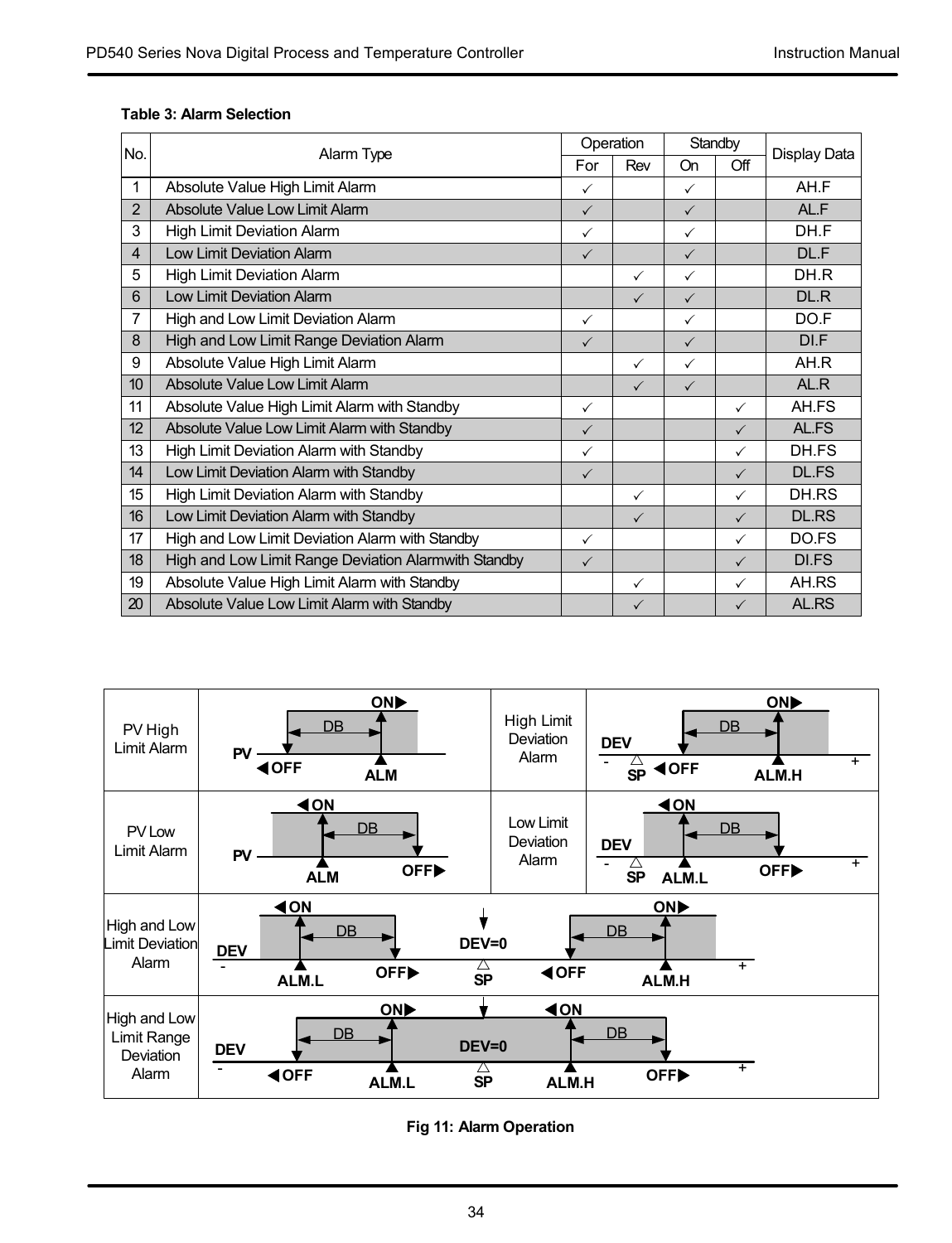| Display                       | Parameter                                 | <b>Setting Range</b>              |            | Default                  | Remark                    |
|-------------------------------|-------------------------------------------|-----------------------------------|------------|--------------------------|---------------------------|
| ALT <sub>1</sub>              | Alarm Type 1                              | Refer to Table 3: Alarm Selection | <b>ABS</b> | AH.F                     |                           |
| $AL-1$                        | Set Value of<br>Alarm 1                   | AEU (-100.0 to 00.0%)             | <b>AEU</b> | AEU (100.0%) Value Alarm | Absolute                  |
| AL <sub>1.H</sub>             | <b>High Deviation</b><br>Limit of Alarm 1 | GEU (-100.0 to 100.0%)            | <b>GEU</b> | GEU (0.0%)               | Deviation<br>Alarm        |
| AL <sub>1</sub> .L            | Low Deviation<br>Limit of Alarm 1         | GEU (-100.0 to 100.0%)            | <b>GEU</b> | GEU (0.0%)               | Deviation<br>Alarm        |
| A <sub>1</sub> D <sub>B</sub> | Alarm 1 DB                                | GEU (0.0 to 100.0%)               | <b>GEU</b> | GEU (0.5%)               |                           |
| A1DY                          | Delay Time of<br>Alarm 1                  | 0.00 to 99.59                     | MM.SS      | 0.00                     |                           |
| ALT <sub>2</sub>              | Alarm Type 2                              | Refer to Table 3: Alarm Selection | <b>ABS</b> | AH.F                     |                           |
| $AL-2$                        | Set Value of<br>Alarm <sub>2</sub>        | AEU (-100.0 to 100.0%)            | <b>AEU</b> | AEU (100.0%) Value Alarm | Absolute                  |
| AL <sub>2.H</sub>             | <b>High Deviation</b><br>Limit of Alarm 2 | GEU (-100.0 to 100.0%)            | GEU        | GEU (0.0%)               | <b>Deviation</b><br>Alarm |
| AL <sub>2.</sub> L            | Low Deviation<br>Limit of Alarm 2         | GEU (-100.0 to 100.0%)            | GEU        | GEU (0.0%)               | Deviation<br>Alarm        |
| A <sub>2</sub> D <sub>B</sub> | Alarm 2 DB                                | GEU (0.0 to 100.0%)               | <b>GEU</b> | GEU (0.5%)               |                           |
| A2DY                          | Delay Time of<br>Alarm <sub>2</sub>       | 0.00 to 99.59                     | MM.SS      | 0.00                     |                           |
| ALT <sub>3</sub>              | Alarm Type 3                              | Refer to Table 3: Alarm Selection | <b>ABS</b> | AH.F                     |                           |
| $AL-3$                        | Set Value of<br>Alarm <sub>3</sub>        | AEU (-100.0 to 100.0%)            | <b>AEU</b> | AEU (100.0%) Value Alarm |                           |
| AL3.H                         | <b>High Deviation</b><br>Limit of Alarm 3 | GEU (-100.0 to 100.0%)            | GEU        | GEU (0.0%)               | Deviation<br>Alarm        |
| AL3.L                         | Low Deviation<br>Limit of Alarm 3         | GEU (-100.0 to 100.0%)            | GEU        | GEU (0.0%)               | Deviation<br>Alarm        |
| A3DB                          | Alarm 3 DB                                | GEU (0.0 to 100.0%)               | <b>GEU</b> | GEU (0.5%)               |                           |
| A3DY                          | Delay Time of<br>Alarm <sub>3</sub>       | 0.00 to 99.59                     | MM.SS      | 0.00                     |                           |

### **Alarm Group Parameter Summary**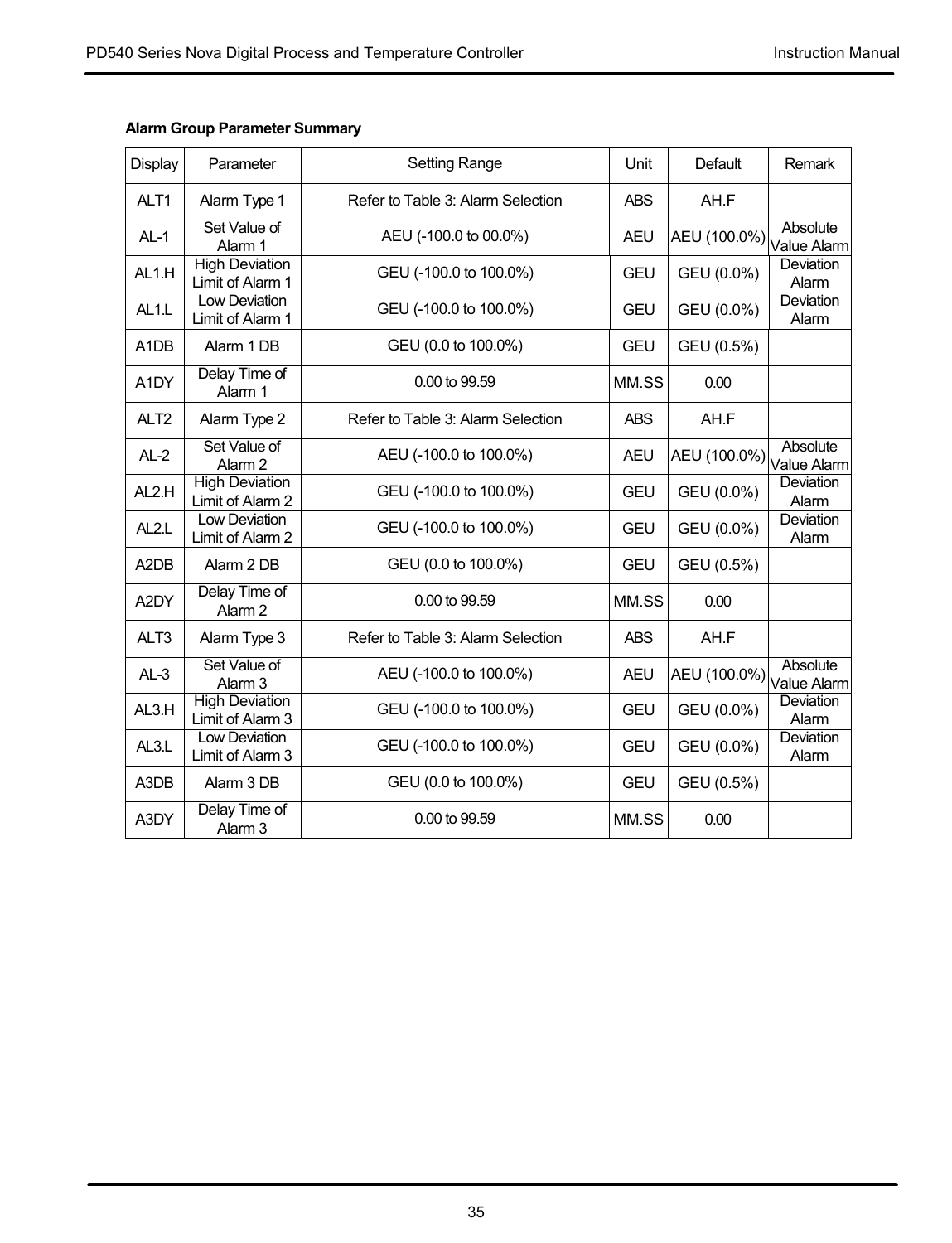# 5.8 Retransmission Group (G.RET)

|          | Press SET/ENT key to select retransmission group. (Refer to parameter map.)<br>$G.AT \overset{\text{AV}}{\leftrightarrow} G.SP \overset{\text{AV}}{\leftrightarrow} G.PID \overset{\text{AV}}{\leftrightarrow} PWD \overset{\text{AV}}{\leftrightarrow} G.CTL \overset{\text{AV}}{\leftrightarrow} G.N$<br>$\overline{\mathbf{v}}$ $\uparrow$<br>G.COM $\leftrightarrow$ G.RET $\leftrightarrow$ G.ALM $\leftrightarrow$ G.OUT |
|----------|--------------------------------------------------------------------------------------------------------------------------------------------------------------------------------------------------------------------------------------------------------------------------------------------------------------------------------------------------------------------------------------------------------------------------------|
| PV       | This parameter sets the type of retransmission operation to use. Options are PV, SP, MV,<br>and LPS. See notes below for an explanation of the retransmission types.<br>The default setting is PV.                                                                                                                                                                                                                             |
| PV<br>P٧ | These parameters are used to scale the retransmitting output. They set the high and low<br>limits for the retransmission output scale, as shown below. The retransmitting outputs will<br>transmit 4 mA at the low limit (RETL) and 20 mA at the high limit (RETH) values. These<br>limits are used when the retransmission type is set to PV or SP.                                                                           |



### **PV and SP Type Retransmission Scale**

PV type retransmits based on the input value, SP retransmits based on the set point value.



### **MV Type Retransmission Scale**

MV type retransmits based on the full scale output and what is currently being transmitted by the control outputs



### **LPS Type Retransmission**

LPS (Loop Power Suppy) retransmitting outputs will transmit a 14-18 VDC @ 20 mA power supply output.

| Display     | Parameter                      | Setting Range                                 | Unit       | Default     | Remark                 |
|-------------|--------------------------------|-----------------------------------------------|------------|-------------|------------------------|
| <b>RET</b>  | Select Ret Type                | PV. SP. MV. LPS                               | <b>ABS</b> | PV          |                        |
| <b>RETH</b> | <b>Ret Scale</b><br>High Limit | T/C. RTD: INRH to INRL<br>mV. V: INSH to INSL | <b>AEU</b> | <b>INRH</b> | Only valid<br>when RET |
| <b>RETL</b> | <b>Ret Scale</b><br>Low Limit  | <b>RETH &gt; RETL</b>                         | AEU        | <b>INRL</b> | is set to<br>PV or SP  |

### **Retransmission Group Parameter Summary**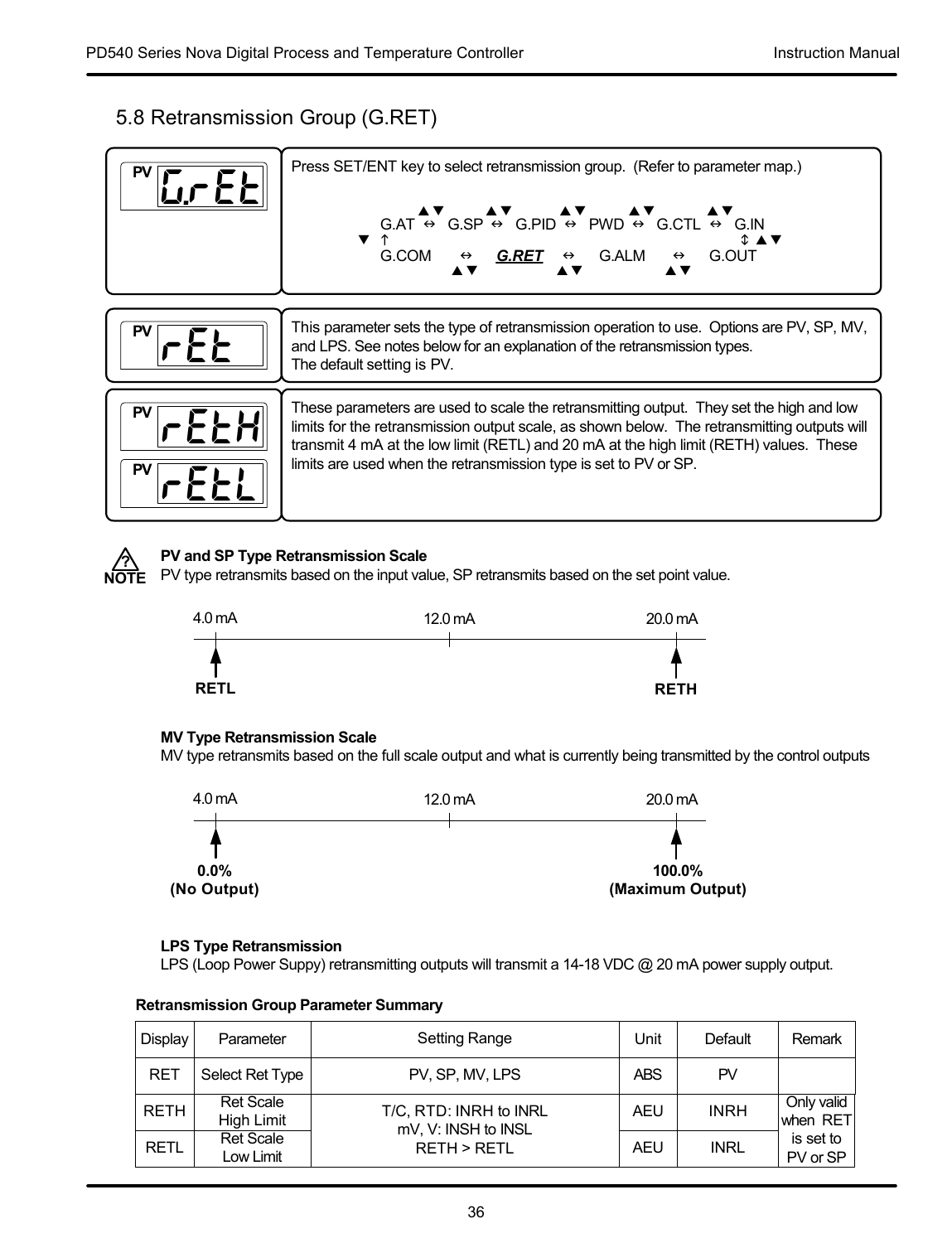# 5.9 Communication Group (G.COM)

| $\sqrt[m]{\text{LL}}$ on          | Press SET/ENT key to select communication group. (Refer to parameter map.)<br>G.AT $\leftrightarrow$ G.SP $\leftrightarrow$ G.PID $\leftrightarrow$ PWD $\leftrightarrow$ G.CTL $\leftrightarrow$ G.IN<br>▼↑<br><b>G.COM</b> $\leftrightarrow$ G.RET $\leftrightarrow$ G.ALM $\leftrightarrow$ G.OUT                                                                                                                                   |
|-----------------------------------|----------------------------------------------------------------------------------------------------------------------------------------------------------------------------------------------------------------------------------------------------------------------------------------------------------------------------------------------------------------------------------------------------------------------------------------|
| $\sqrt[\infty]{\text{Lon}}P$      | This parameter selects the type of communication protocol to be used.                                                                                                                                                                                                                                                                                                                                                                  |
| bAUd                              | This parameter sets the communication speed (baud rate).<br>The baud rate can be set at 600 to 19200 bps (bytes per second).<br>The default setting is for 9600 bps.                                                                                                                                                                                                                                                                   |
| <u> ₩₽−⊧₩</u>                     | This parameter sets the communication parity.<br>This can be set to NONE, EVEN, or ODD.<br>The default setting is NONE.                                                                                                                                                                                                                                                                                                                |
| <u>" Sbi t</u>                    | This parameter sets the communication stop bit.<br>This can be set as 1 or 2.<br>The default setting is 2.                                                                                                                                                                                                                                                                                                                             |
| $d$ L $En$                        | This parameter sets the communication data length.<br>This can be set to 7 or 8. The default setting is 8.<br>This parameter is not displayed when the communication protocol (COM.P) is set for<br>MODBUS ASCIII or RTU.                                                                                                                                                                                                              |
| <u> Rddr</u>                      | This parameter sets the communication address for the controller.<br>This can be set as 1 to 99 pcs address.<br>Its default setting is 1.                                                                                                                                                                                                                                                                                              |
| $\mathsf{rPE}$ $\bar{\mathsf{r}}$ | This parameter sets the communication response time.<br>The RP. TM is the delay to return data to the upper level device after processing<br>commands received from the upper level device.<br>The setting RP.TM is based on the number of 10 ms intervals to delay (example: a setting<br>of 2 will result in a 20 ms delay). If RP. TM is set to 0 it will immediately return a response<br>once the command processing is complete. |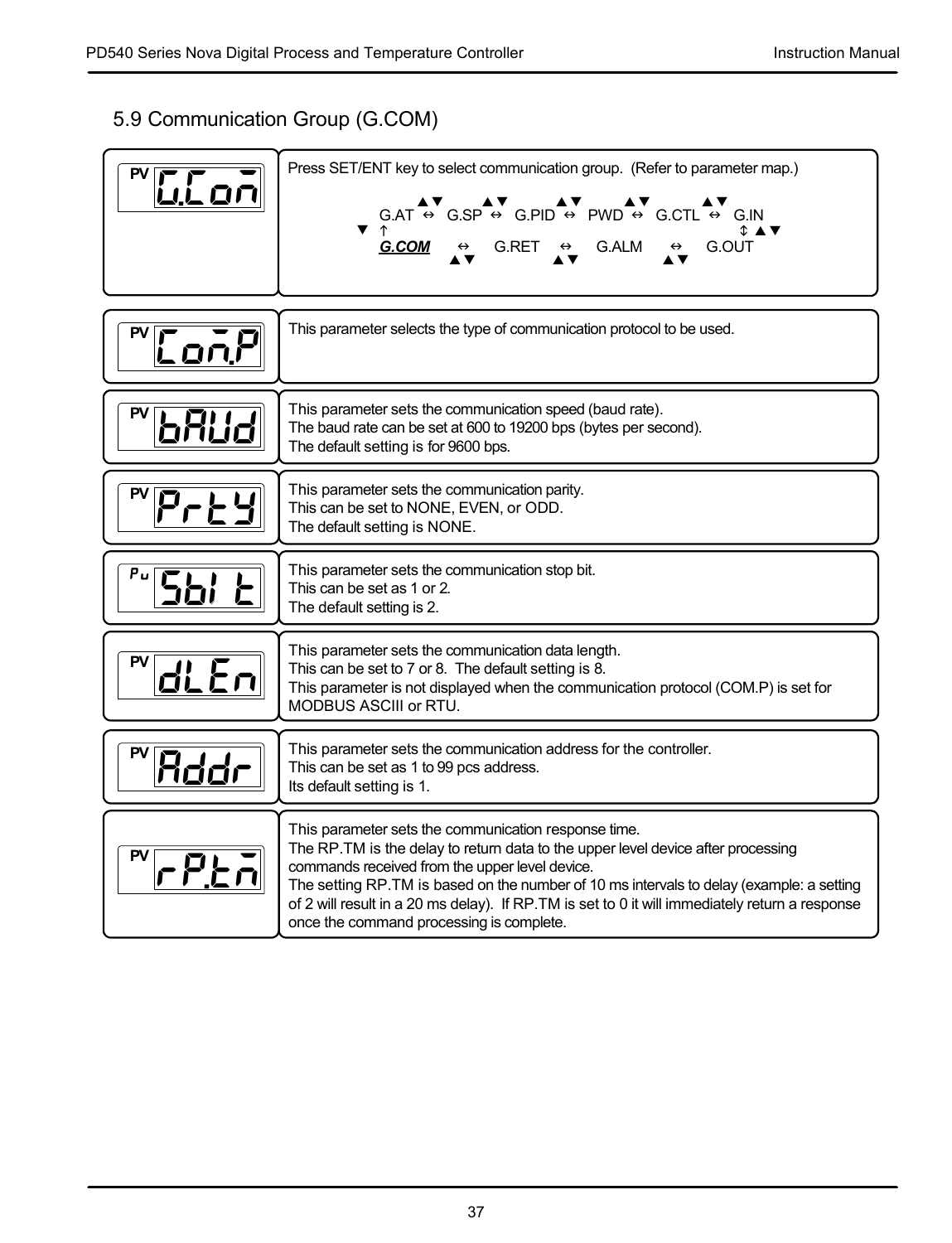| Display     | Parameter                 | <b>Setting Range</b>                                                | Unit       | Default          | Remark |
|-------------|---------------------------|---------------------------------------------------------------------|------------|------------------|--------|
| COM.P       | Communication<br>Protocol | PCC0, PCC1, Modbus ASCII,<br>Modbus RTU, Sync-Master,<br>Sync-Slave | <b>ABS</b> | PCC <sub>0</sub> | Option |
| <b>BAUD</b> | <b>Baud Rate</b>          | 600, 1200, 2400, 4800, 9600, 19200                                  | <b>ABS</b> | 9600             | Option |
| <b>PRTY</b> | Parity                    | None, Even, Odd                                                     | <b>ABS</b> | <b>None</b>      | Option |
| <b>SBIT</b> | Stop Bit                  | 1, 2                                                                | <b>ABS</b> | 1                | Option |
| <b>DLEN</b> | Data Length               | 7, 8 (not used when set for MODBUS)                                 | <b>ABS</b> | 8                | Option |
| <b>ADDR</b> | <b>Address</b>            | 1 to 99 (maximum of 31 connected at once)                           | <b>ABS</b> | 1                | Option |
| RP.TM       | Response Time             | 0 to 10 (number of 10ms intervals)                                  | <b>ABS</b> | $\Omega$         | Option |

### **Communication Group Parameter Summary**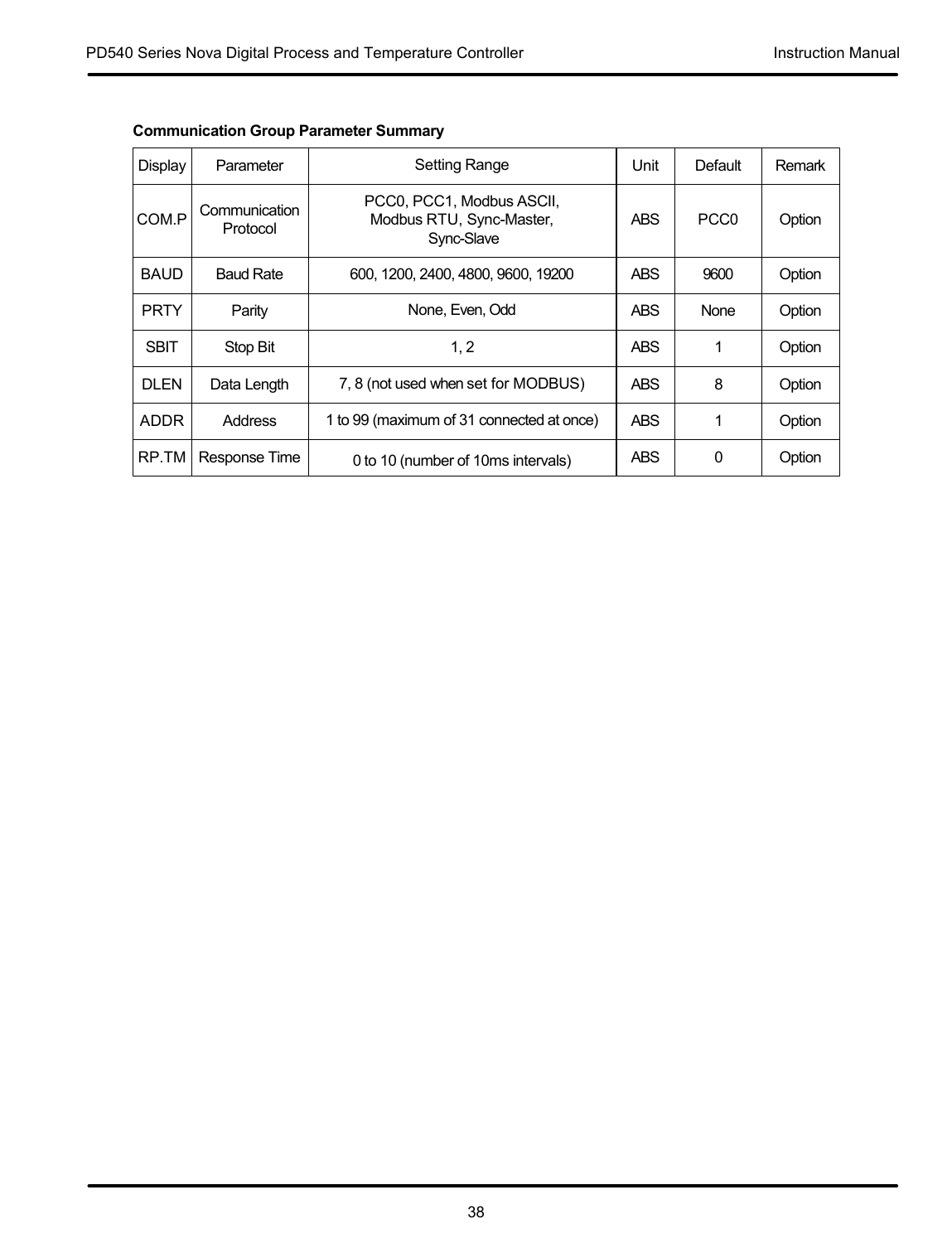# **6. Error Display and Correction**

| Error Message          | Error Incident                      | <b>Action Needed</b> |
|------------------------|-------------------------------------|----------------------|
| <b>E.SYS</b>           | EEPROM. Data Loss                   | <b>Needs Repair</b>  |
| E.R.IC                 | RJC Sensor Failure                  | <b>Needs Repair</b>  |
| SP Decimal<br>Flashing | <b>Communication Failure</b>        | Check Comm Cable     |
| S.OPN                  | Open Sensor Detected                | Check Sensor         |
| E.AT                   | Auto-Tune Timed Out (Over 24 Hours) | <b>Check Process</b> |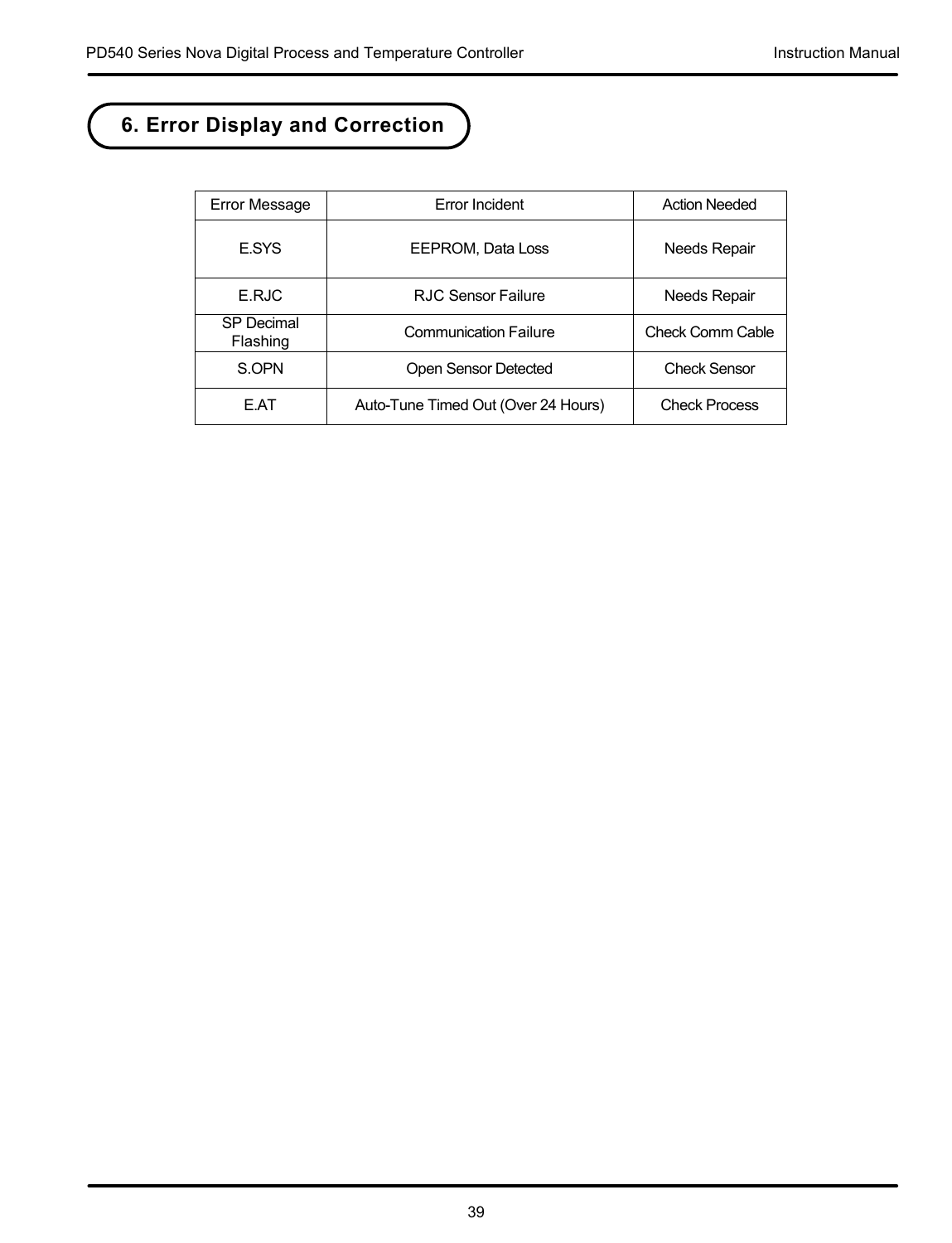# **7. Installation**

### 7.1 Dimensions and Panel Cutouts



**1/4 DIN**

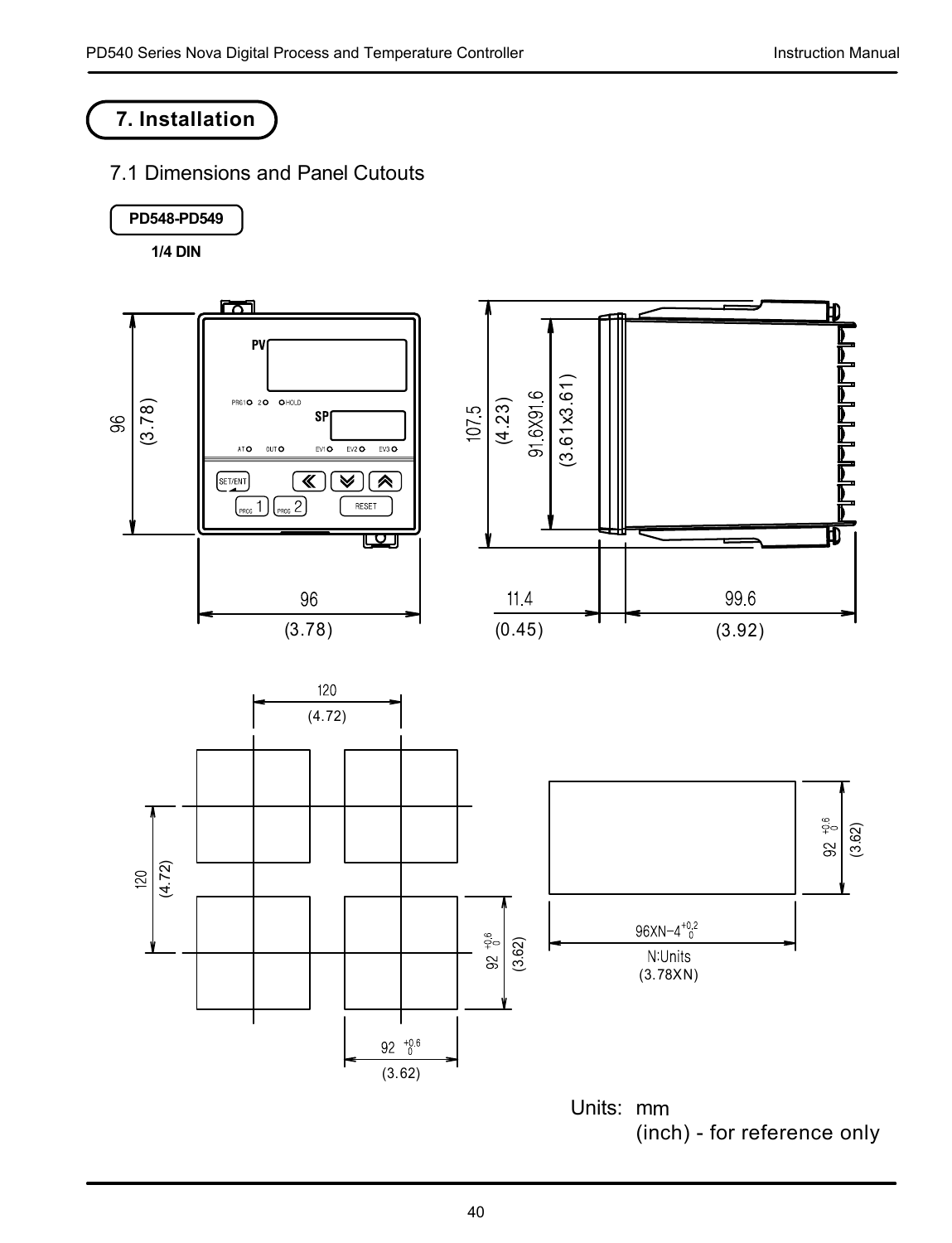

**1/8 (V) DIN**

![](_page_40_Figure_4.jpeg)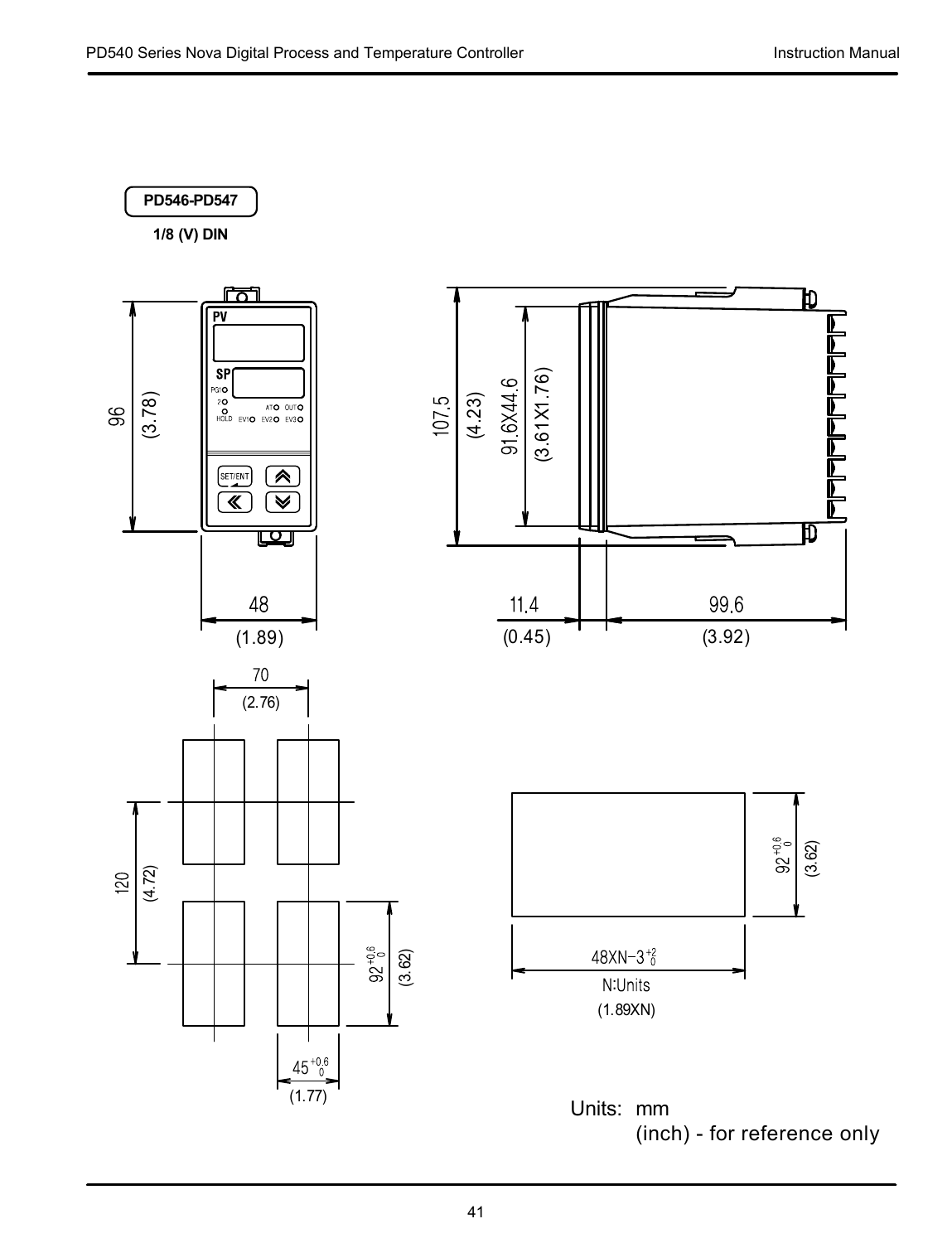# **PD544-PD545**

**3/16 DIN**

![](_page_41_Figure_4.jpeg)

![](_page_41_Figure_5.jpeg)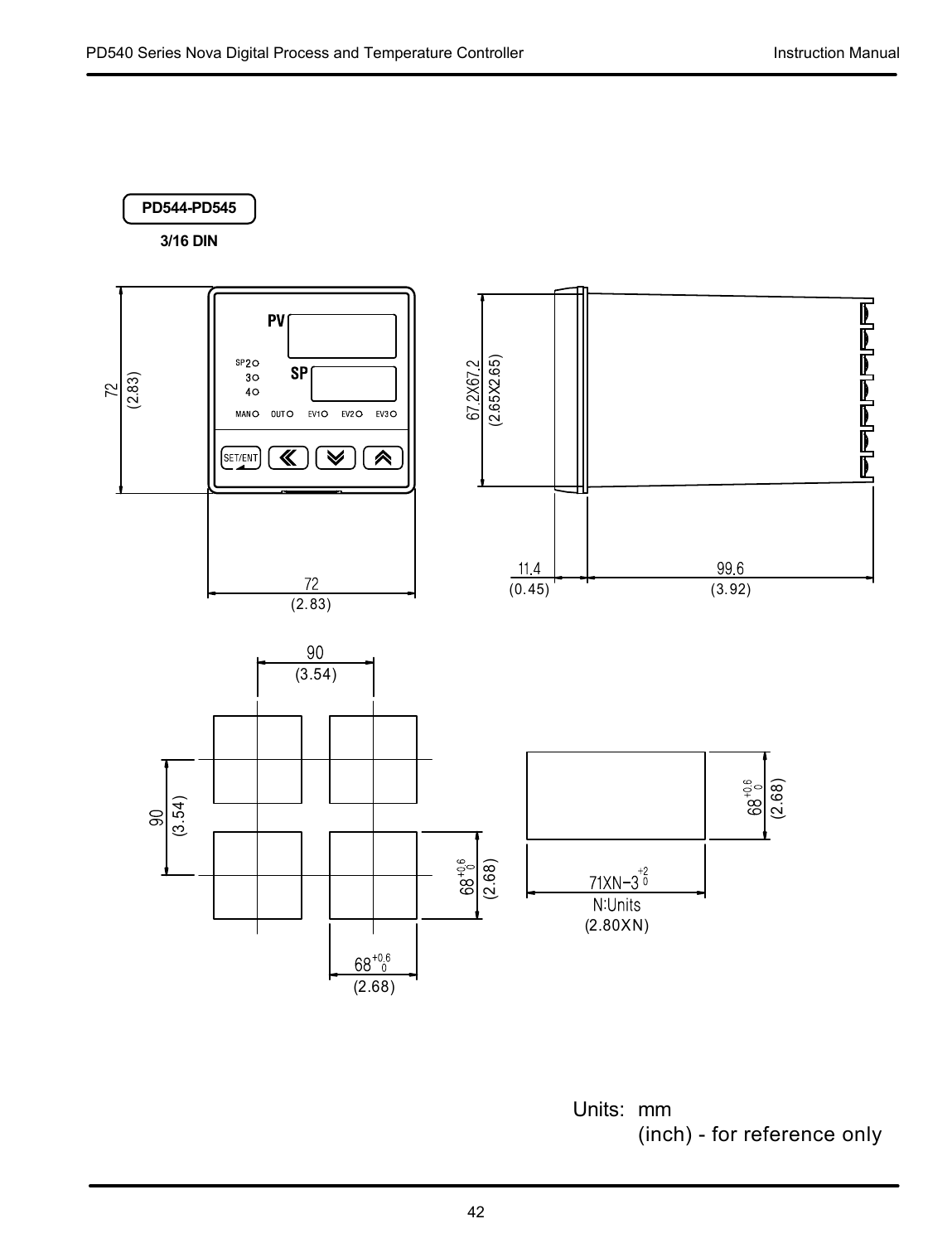### **PD542-PD543**

**1/8 (H) DIN**

![](_page_42_Figure_4.jpeg)

![](_page_42_Figure_5.jpeg)

 $92\substack{+0.6 \ 0}$ 

(3.62)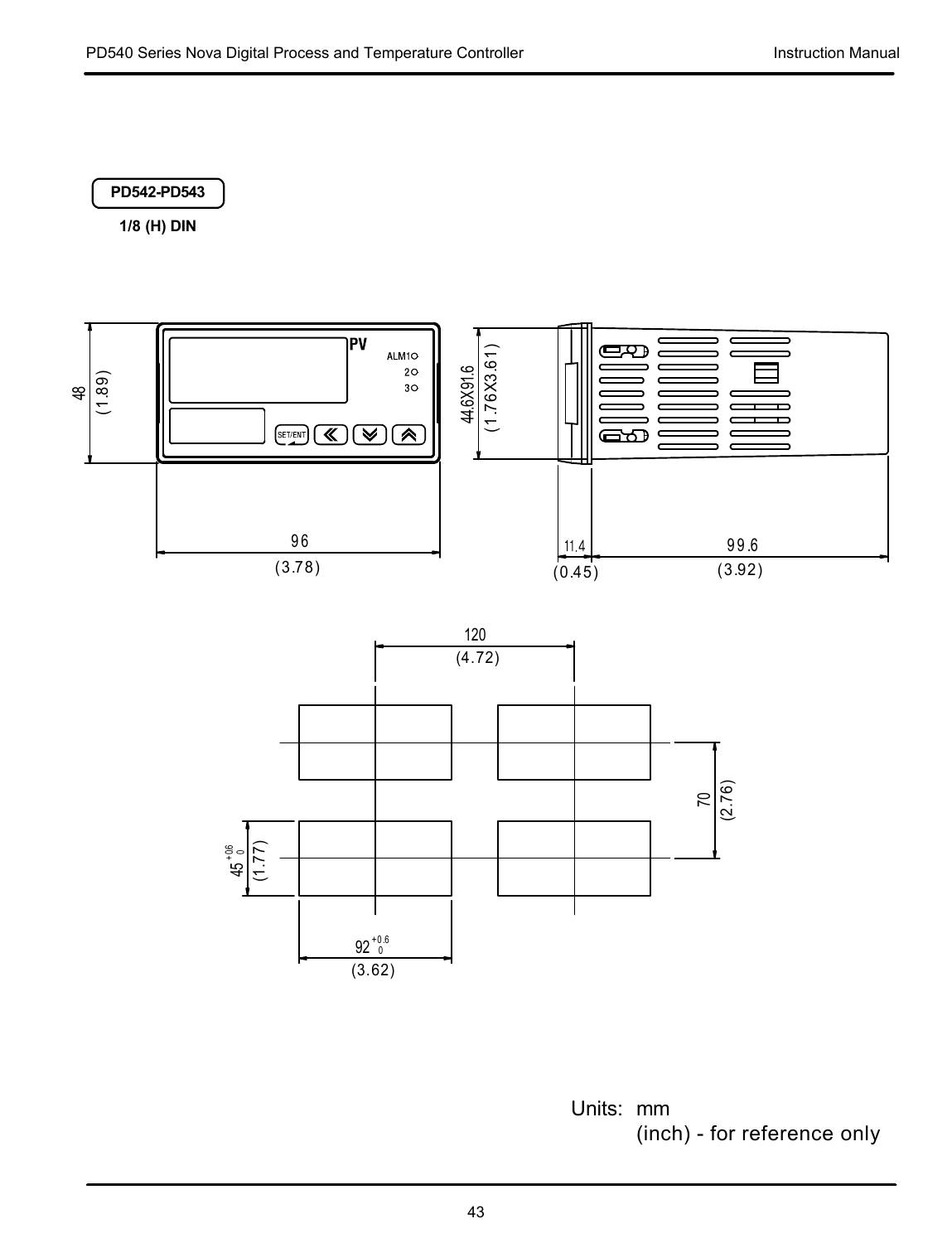![](_page_43_Figure_2.jpeg)

Units: mm (inch) - for reference only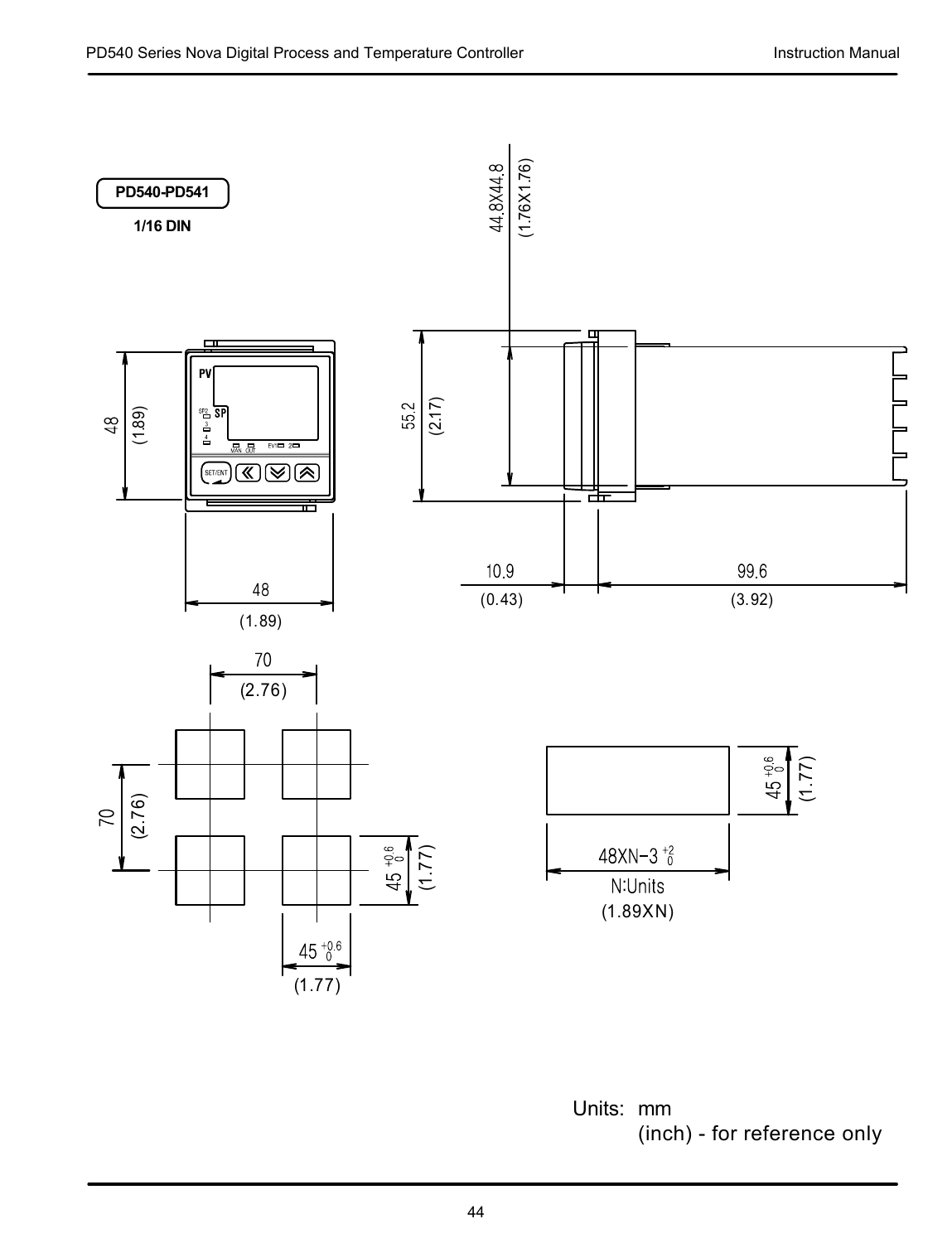### 7.2 Panel Mounting

![](_page_44_Figure_3.jpeg)

### **Installation Steps**

- 1. Cut the mounting panel. (Refer to 7.1 Dimensions and Panel Cutouts)
- 2. Insert the controller through the front of the panel rear terminals first.
- 3. On applicable models, attach the right and left mounting bracket and secure it to the panel.
- 4. On 1/16 DIN controller models, slide the mounting bracket onto the back of the controller as shown, and slide it forward on the controller until the bracket locks in place, and the controller is secure.

![](_page_44_Picture_9.jpeg)

Do not excessively tighten the mounting bracket screws. Excessive tightening may lead to controller or panel damage.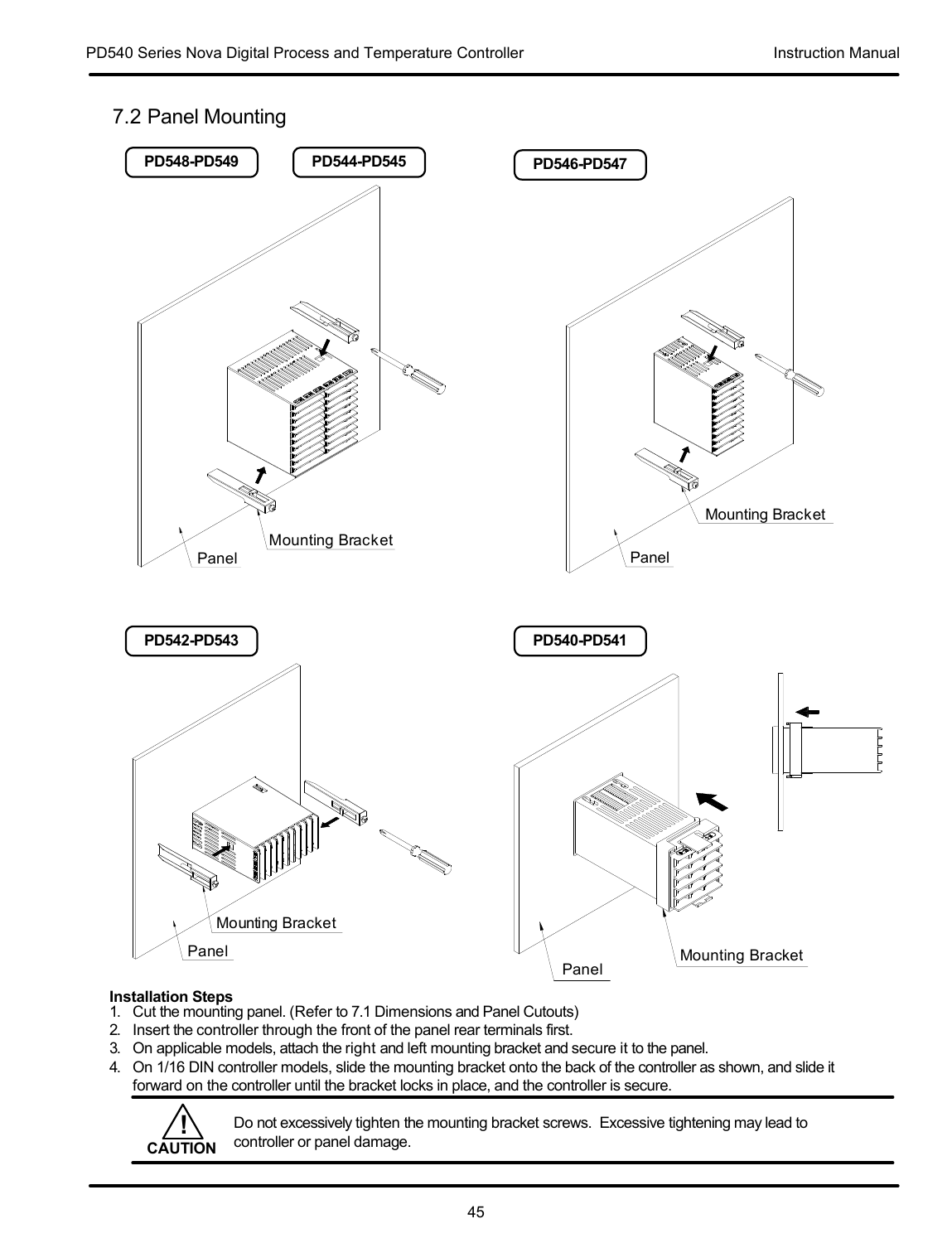### 7.3 Power Cable Specification

Make power connections using 0.9 to 2.0 mm<sup>2</sup> or 16 AWG vinyl insulated wire. (Voltage rating of 300 VAC)

### 7.4 Terminal Specification

Use M3.5 screw-compatible crimp on terminals with insulating sleeve as shown below.

![](_page_45_Figure_6.jpeg)

Use copper conductors only if the terminal is for connection to copper wire only.

![](_page_45_Picture_8.jpeg)

Always turn off the source circuit breaker and check to ensure the power is off to the controller through the use of a tester prior to working on the wiring terminals.

- Never touch the terminals in the rear panel when power is supplied to the controller.
- Be sure to turn off the electric power before wiring any terminals.

![](_page_45_Picture_12.jpeg)

Bind the wires connected to the controller terminals securely together in order to prevent electromagnetic interference.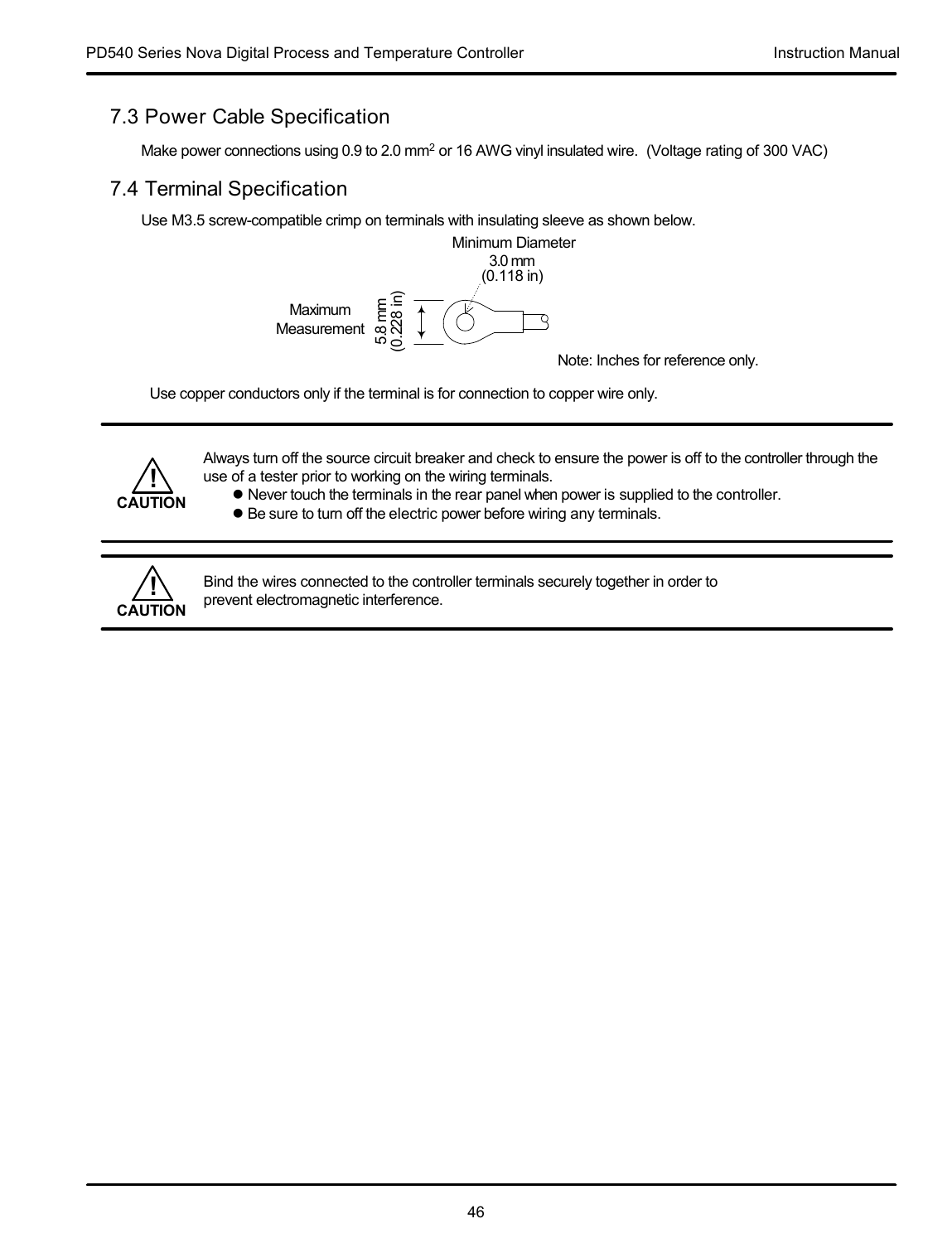# 7.5 Terminal Assignment, Connections, and Ratings

![](_page_46_Figure_3.jpeg)

NO switches (external excitation not required) or open collector transistor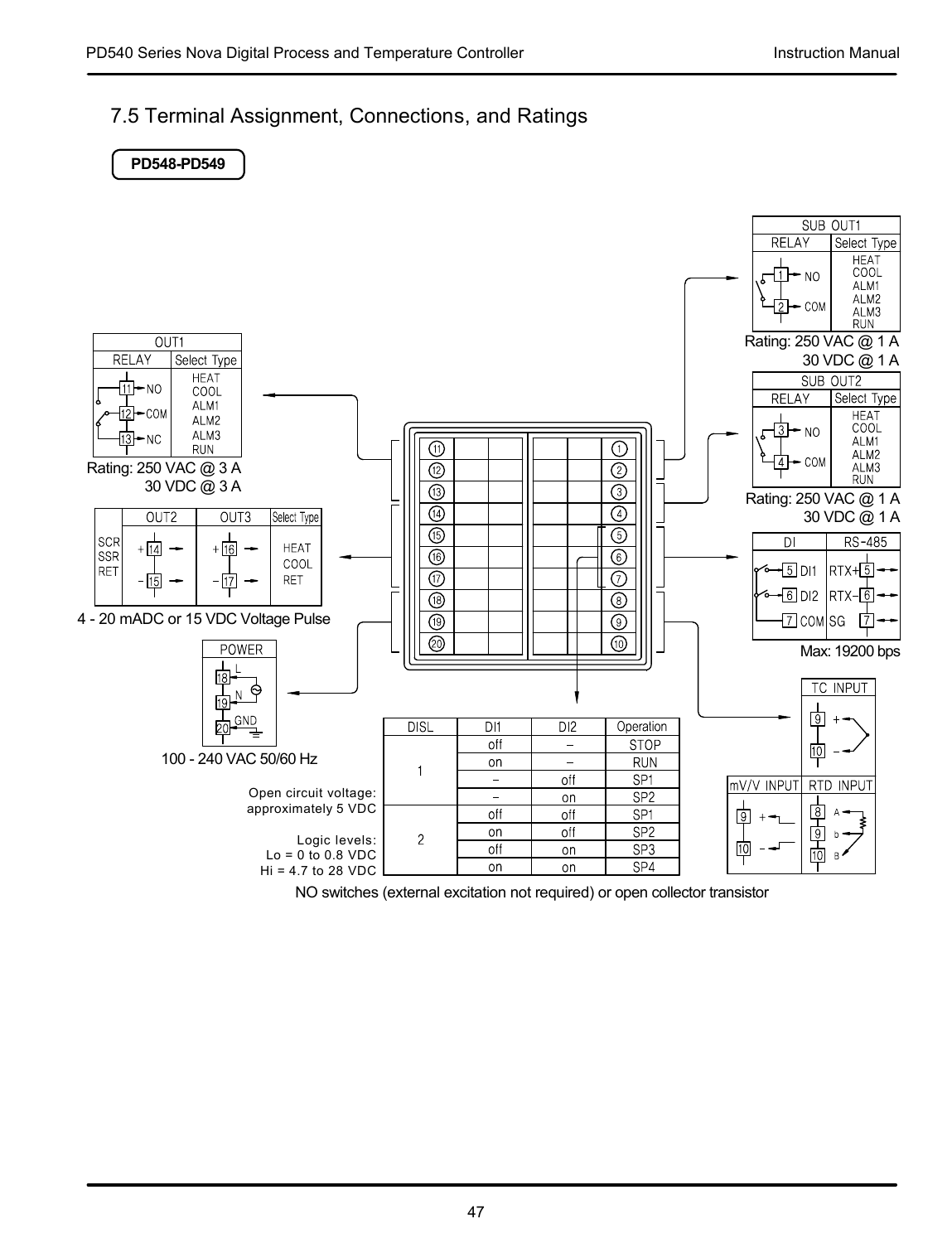![](_page_47_Figure_2.jpeg)

NO switches (external excitation not required) or open collector transistor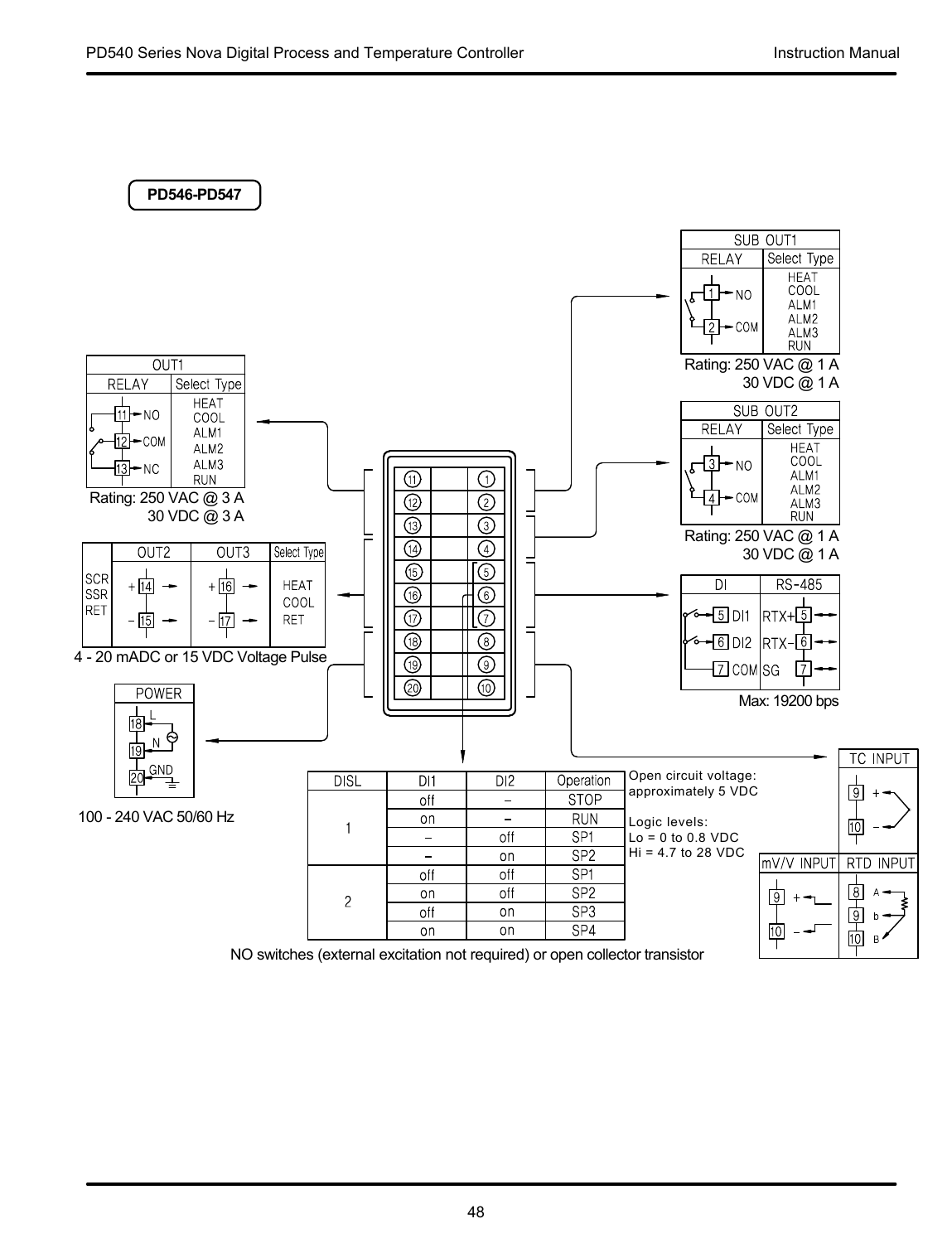**PD544-PD545**

![](_page_48_Figure_3.jpeg)

![](_page_48_Figure_4.jpeg)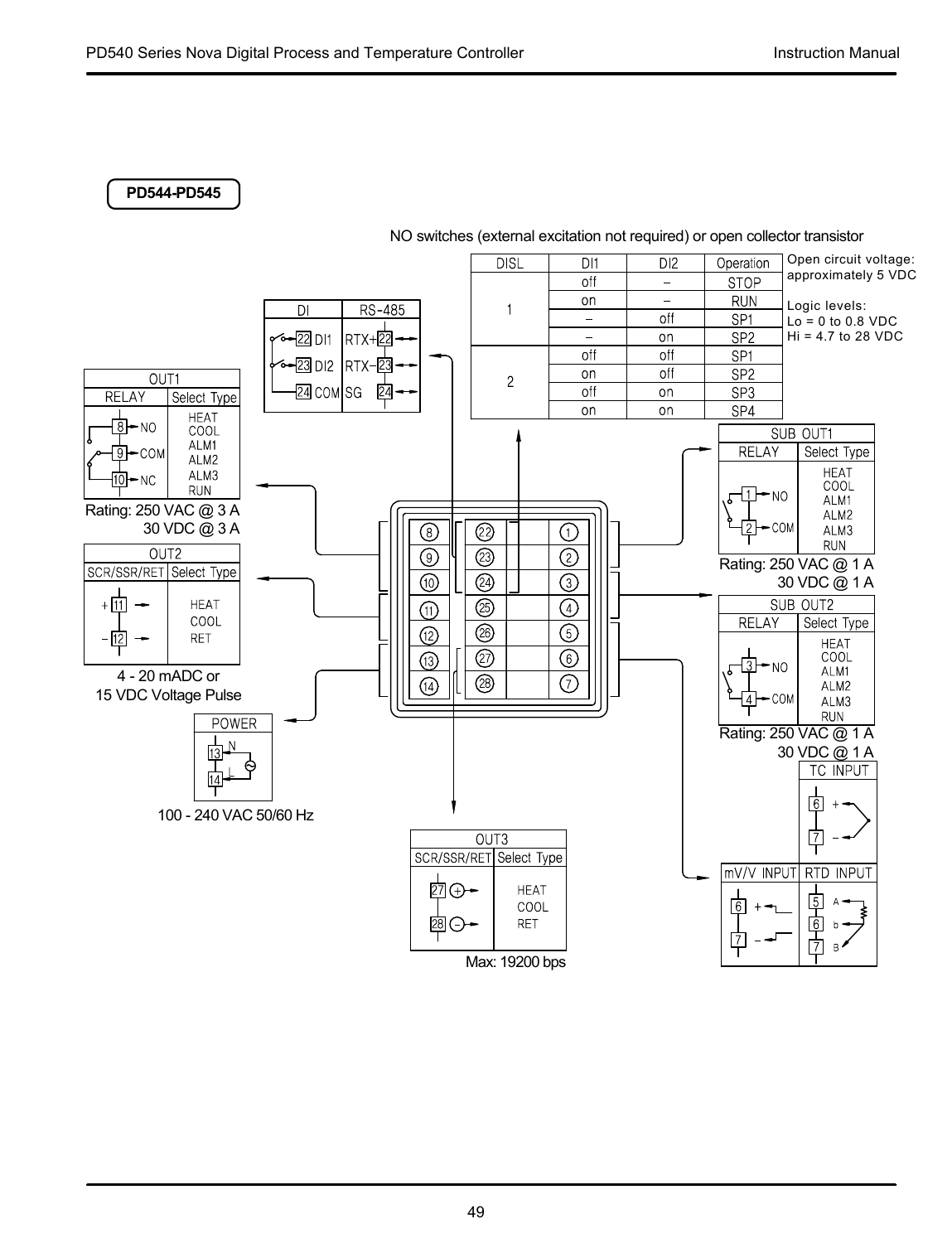![](_page_49_Figure_2.jpeg)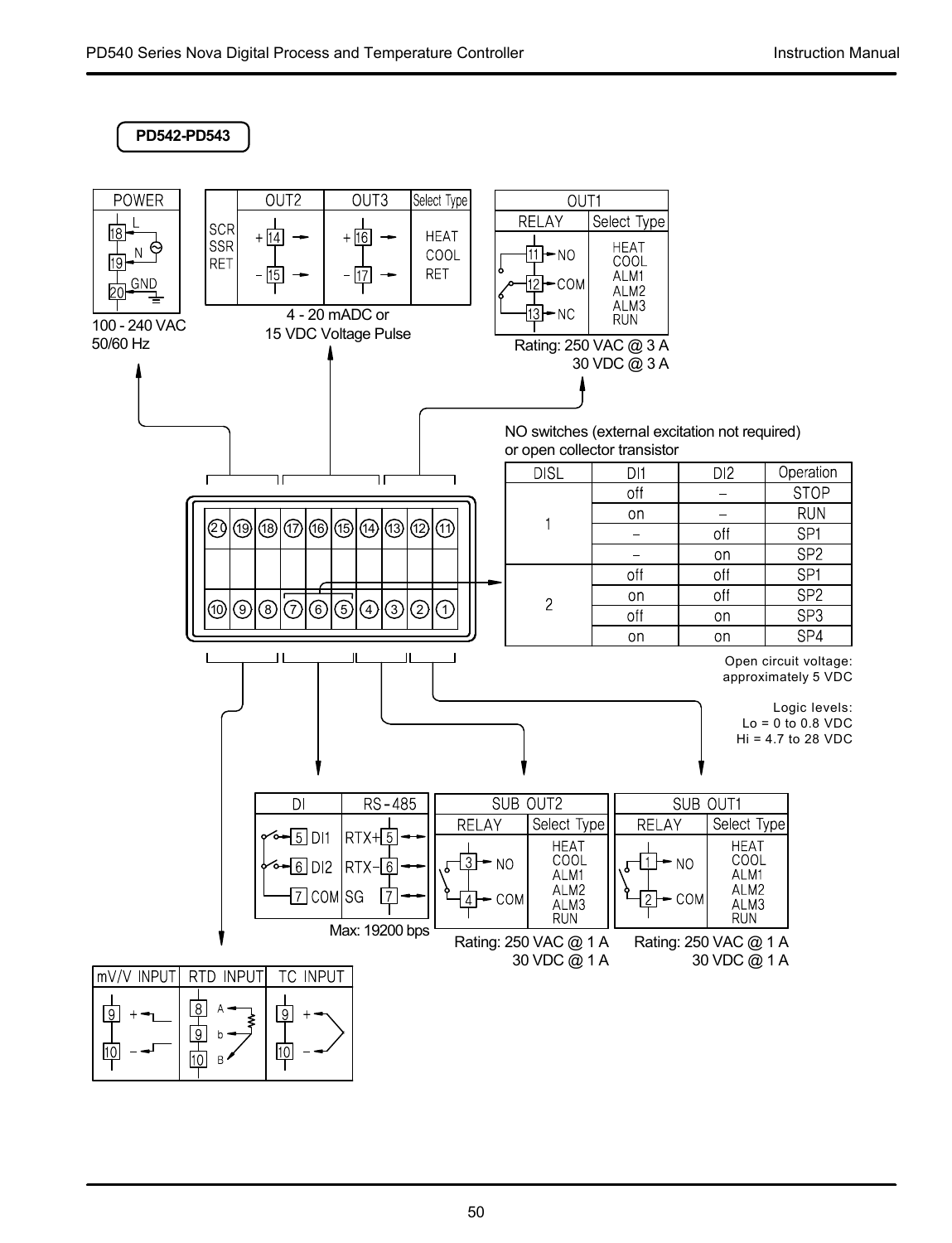**PD540-PD541**

![](_page_50_Figure_3.jpeg)

![](_page_50_Figure_4.jpeg)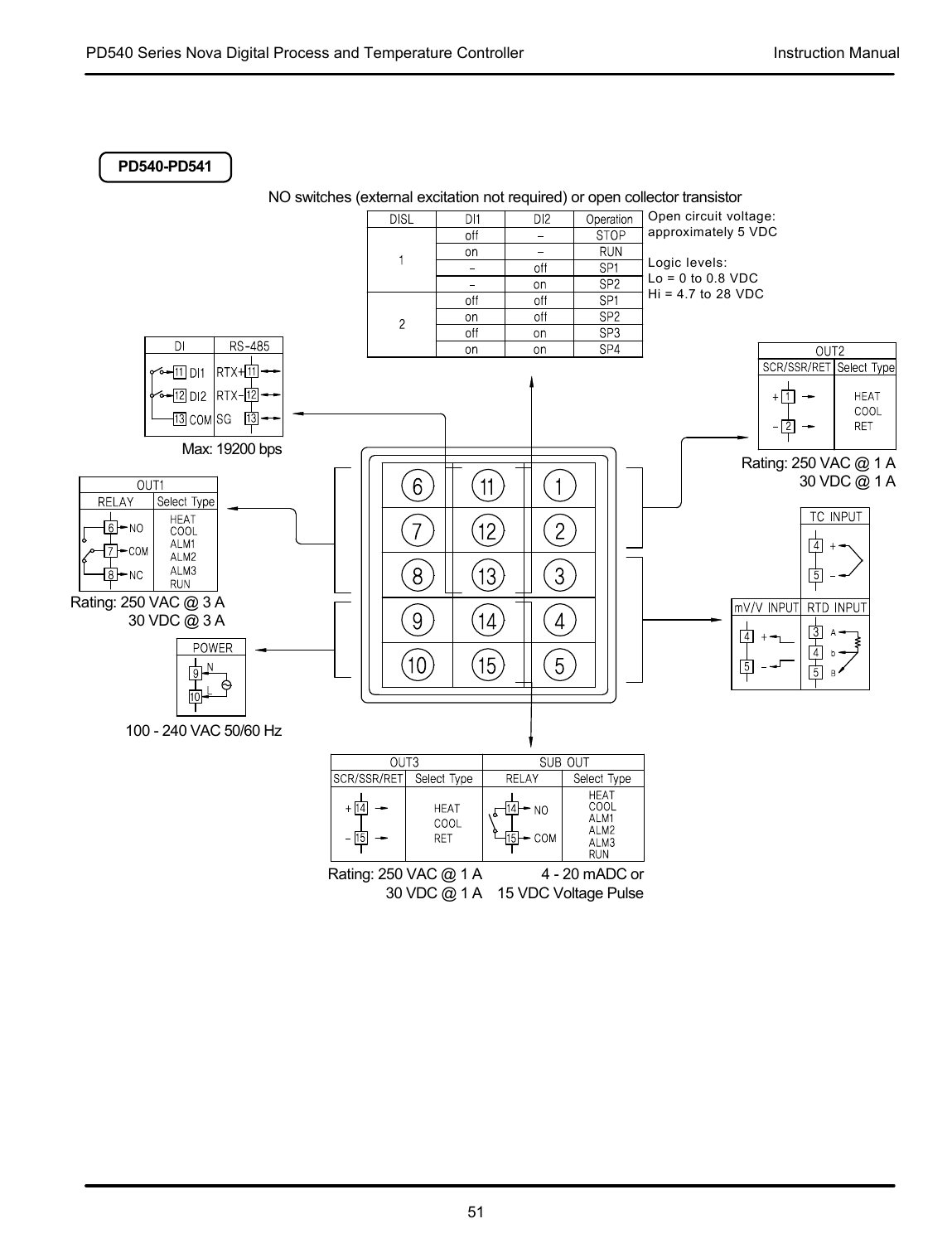# 7.6 Grounding and Power Cable Connection

**!**

- Use a thick grounding cable of at least 2 mm<sup>2</sup> or 14 AWG and shorter than 20 m (approximately 22 ft) for class-3 grounding or better with a grounding resistance of less than 100  $\Omega$ .
- Be sure to ground from the grounding terminal to an independent grounding point. (1 point grounding)
- Use 0.9 to 2.0 mm<sup>2</sup> or 16 AWG vinyl insulated wire (Voltage rating 300VAC) or thicker for power cable connection.

![](_page_51_Figure_6.jpeg)

Be sure to connect L (Hot), N (neutral), and GND (ground) as indicated. Failure to wire the power and ground as indicated could result in damage to the controller. **CAUTION**

![](_page_51_Picture_8.jpeg)

To prevent electric shock, be sure to turn off power to the controller and the source circuit breaker before wiring.

![](_page_51_Picture_10.jpeg)

- Be sure to connect to correct polarities. Connecting to a wrong polarity may cause damage or malfunction.
- Use shielded wires and ground the shielding to an independent grounding point.
- Keep the input signal and output wiring as far as possible away from the power and ground circuit.
- Use a wire with low conductive resistance and no three-wire resistance differential.

### 7.7 Signal Input Connection

![](_page_51_Figure_17.jpeg)

(1) RTD Input (2) DC Voltage Input

![](_page_51_Figure_19.jpeg)

(3) DC Current Input

![](_page_51_Figure_21.jpeg)

To accept a 4-20 mA signal, select 0.4 to 2.0 VDC input and connect a 100 Ω resistor across the input terminals as shown.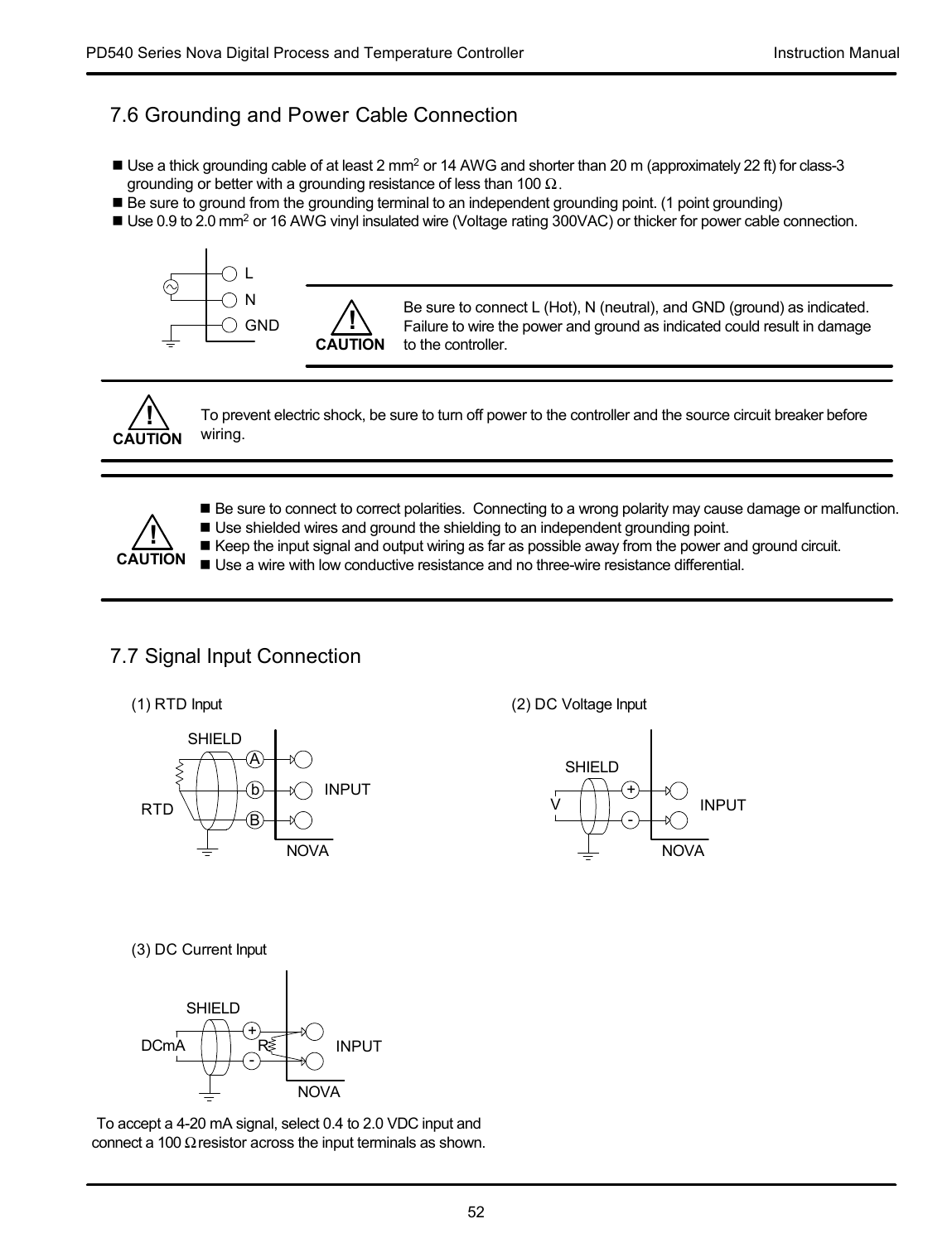### 7.8 Analog Output Connection

![](_page_52_Picture_3.jpeg)

To prevent electric shock, be sure to turn off power to the Nova Controller and the source circuit breaker before wiring.

![](_page_52_Picture_5.jpeg)

Be sure to connect to correct polarities. Connecting to a wrong polarity may cause a controller malfunction. ■ Use shielded wires for the wiring and connect independently to ground (1 point grounding).

(1) Voltage Pulse Output (SSR) / Current Output (SCR)

![](_page_52_Figure_8.jpeg)

SCR : 4 to 20 mADC, 600  $\Omega$  maximum  $SSR: 12 VDC min. 600  $\Omega$  minimum$ 

![](_page_52_Picture_10.jpeg)

To prevent electric shock, be sure to turn off power to the Nova Controller and the source circuit breaker before wiring.

```
(2) Retransmitting Output (RET)
```
![](_page_52_Figure_13.jpeg)

![](_page_52_Picture_14.jpeg)

To prevent electric shock, be sure to turn off power to the Nova Controller and the source circuit breaker before wiring.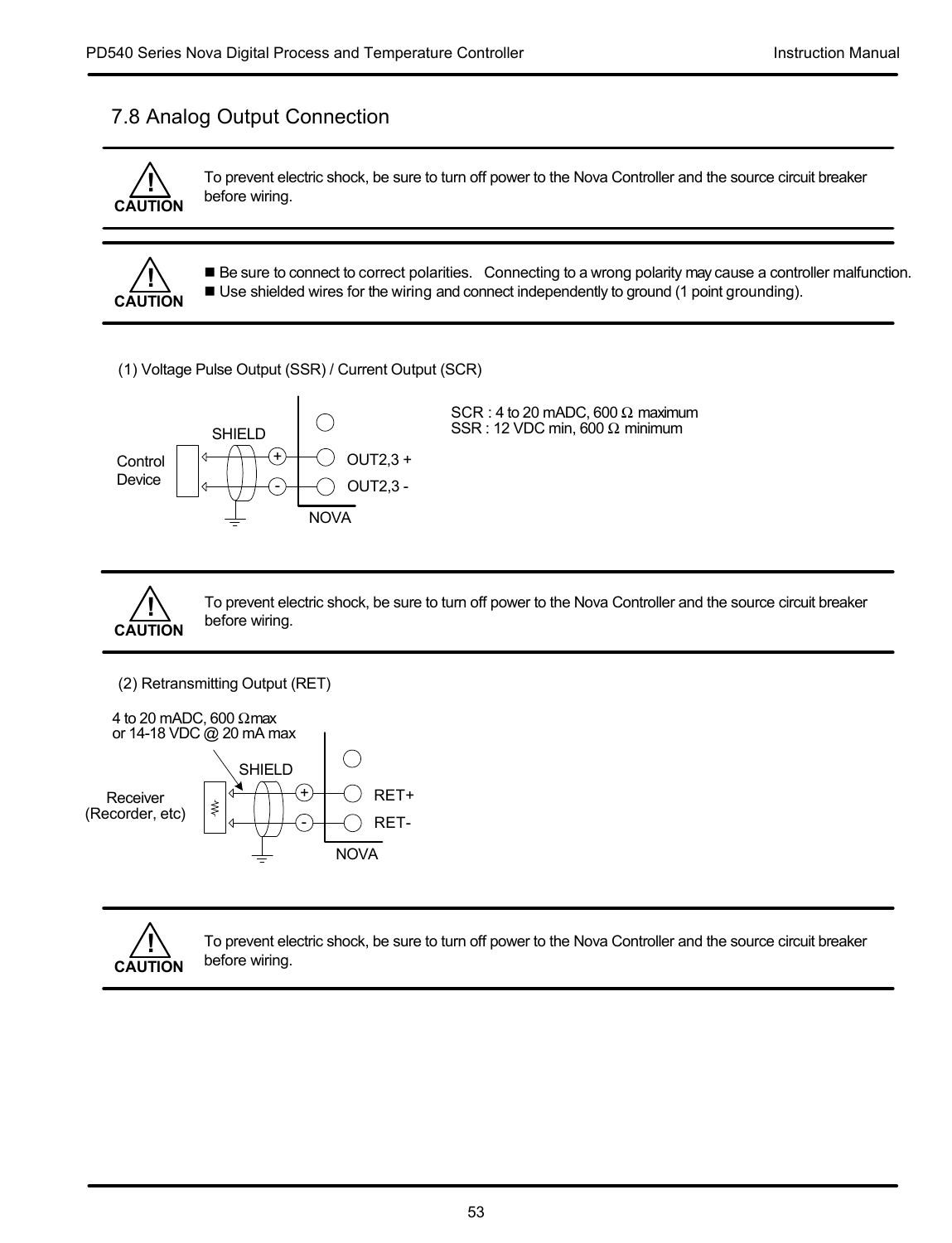### 7.9 Relay Output Connection (RELAY)

![](_page_53_Figure_3.jpeg)

![](_page_53_Picture_4.jpeg)

To prevent electric shock, be sure to turn off power to the Nova Controller and the source circuit breaker before wiring.

### 7.10 Digital Input Connection (DI)

- Use a no-voltage contact switch such as relay.
- The controller supplies the needed voltage (approx. 5 VDC) and current (approx. 1 mA) to trigger the input.
- When using an Open Collector (TR) as a trigger, use one with a 2 V or lower voltage rating when "on" and 100 μA or less leakage current when it is OFF.

![](_page_53_Figure_10.jpeg)

![](_page_53_Picture_11.jpeg)

To prevent electric shock, be sure to turn off power to the Nova Controller and the source circuit breaker before wiring.

# 7.11 Use of an External Relay

Switching Inductive Loads

When using switching inductive loads, the use of RC networks (snubbers) for AC loads or diodes for DC loads is recommended to prevent disrupting the microprocessor's operation. The suppressors also prolong the life of the relay contacts. Suppression can be obtained with resistor-capacitor (RC) networks or diodes assembled by the user or purchased as complete assemblies.

For AC loads, choose R and C as follows:

R: 0.5 to 1  $\Omega$  for each volt across the contact

C: 0.5 to 1 μF for each amp through closed contacts

### Notes:

- 1. Use capacitors rated for 250 VAC.
- 2. RC networks may affect load release time of solenoid loads. Check to confirm proper operation.
- 3. RC networks are available from Precision Digital and should be applied to each relay contact switching an inductive load. Part number: PDX6901.

![](_page_53_Picture_23.jpeg)

If the load inductance is over the controller specifications, the output may need a RC filter (snubber) or diode to properly handle frequent relay switching operations.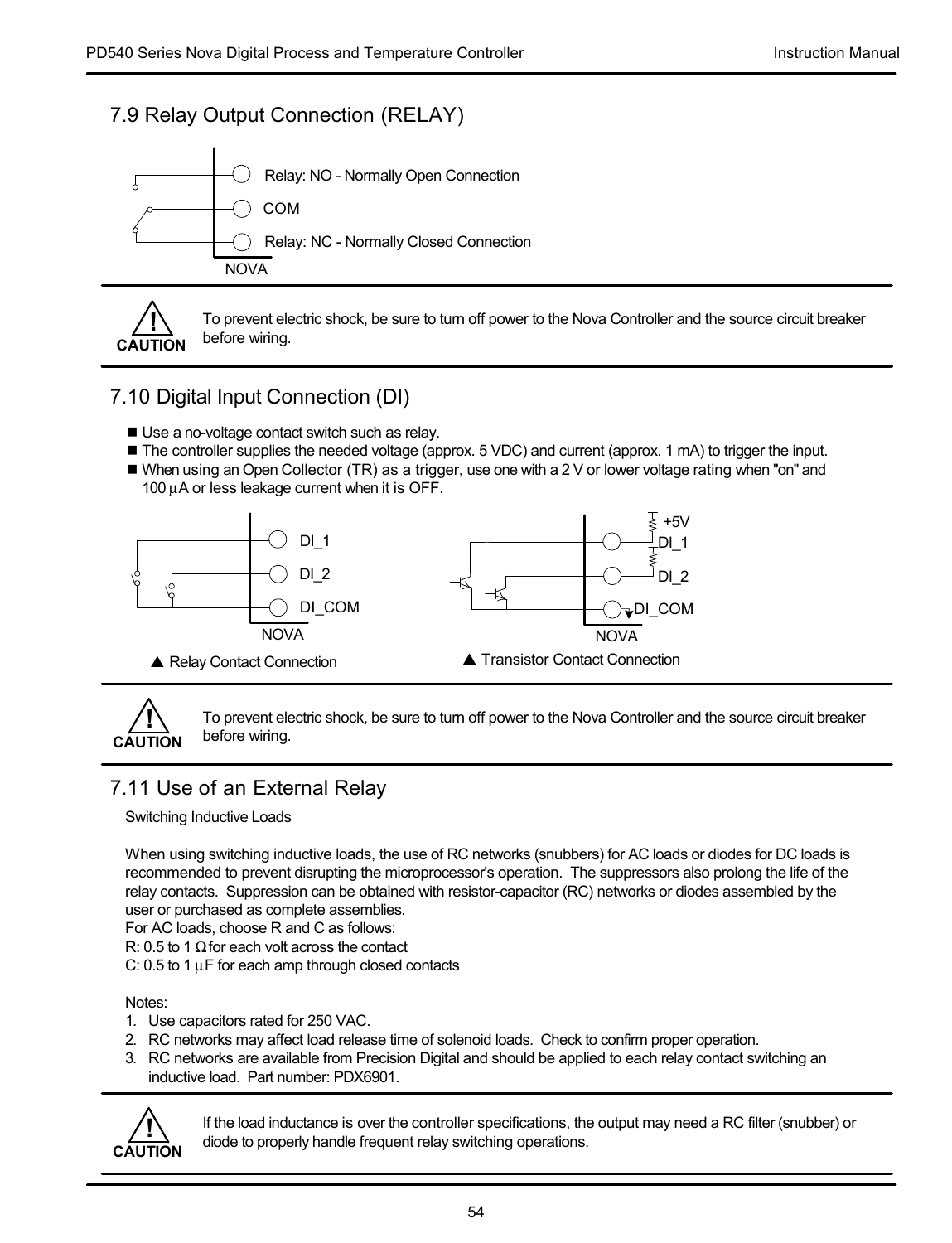(1) DC External Relay

![](_page_54_Figure_3.jpeg)

(2) AC External Relay

![](_page_54_Figure_5.jpeg)

# 7.12 Communication Wiring (RS-485)

![](_page_54_Figure_7.jpeg)

- Up to 31 slave controllers (Nova series controllers equipped with the RS-485 serial communication option) can be connected.
- $\blacksquare$  Be sure to connect terminating resistors (220  $\Omega$  1/4 W) to slave and master controllers at communication channel ends as shown above.

![](_page_54_Picture_10.jpeg)

To prevent electric shock, be sure to turn off power to the Nova Controller and the source circuit breaker before wiring.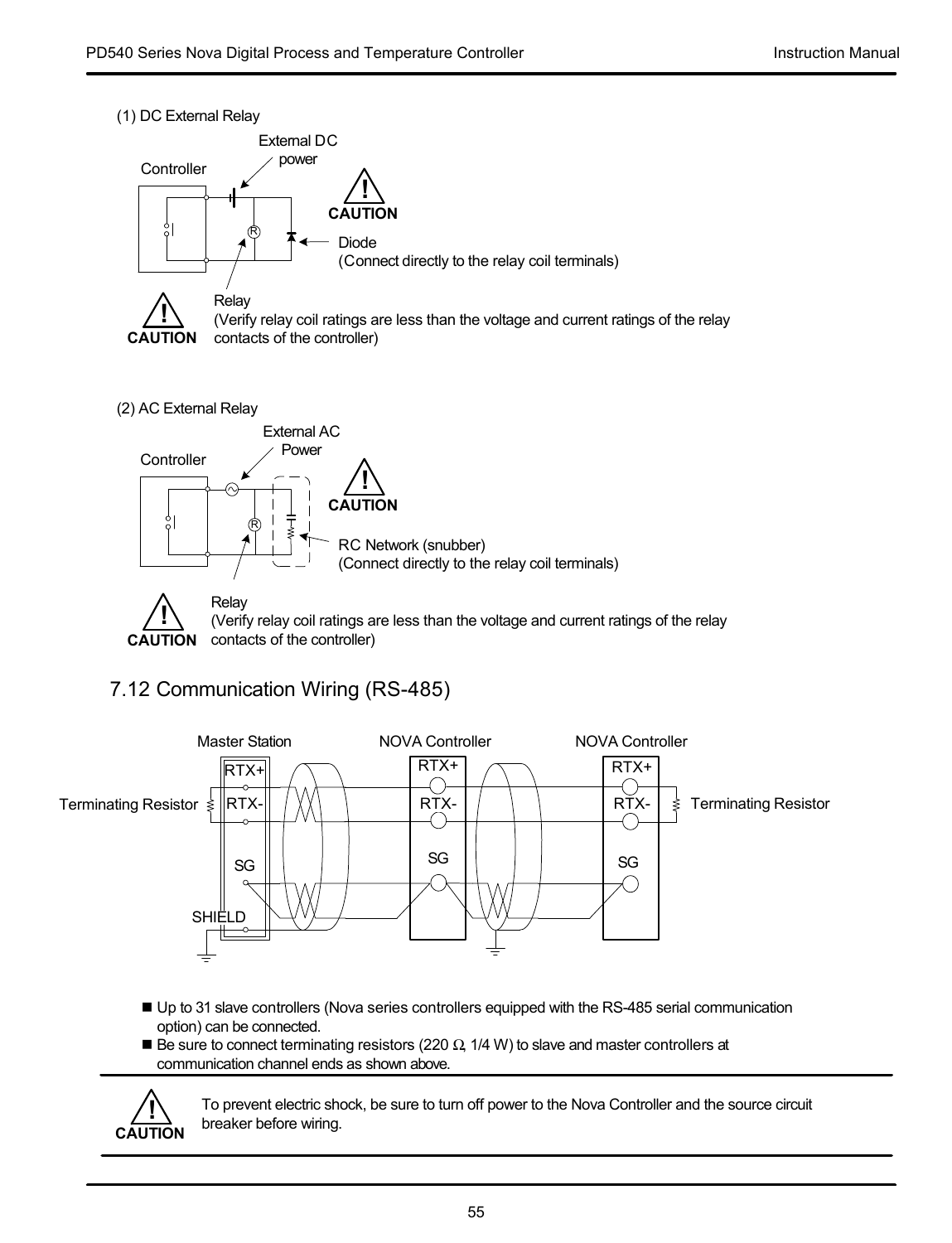**Table of D-Registers:** The following data registers are used to direct the US1 and US2 commands or for Modbus communication.

| NO.             | <b>PROCESS</b>   | <b>FUNCTION</b>  | <b>SET POINT</b>        | <b>SIGNAL</b> | <b>ALARM</b>                  | PID              | <b>IN/OUT</b>       |
|-----------------|------------------|------------------|-------------------------|---------------|-------------------------------|------------------|---------------------|
|                 | 0                | 100              | 200                     | 300           | 400                           | 500              | 600                 |
| 0               |                  |                  | <b>SPSL</b>             |               |                               |                  |                     |
| $\overline{1}$  | <b>NPV</b>       | R-S, STOP/RUN    | $\overline{\text{SP1}}$ |               | ALT1                          | <b>ARW</b>       | $IN-T$              |
| $\overline{2}$  | <b>NSP</b>       |                  | SP <sub>2</sub>         |               | ALT <sub>2</sub>              | <b>FUZZY</b>     | INT-U               |
| 3               |                  |                  | SP <sub>3</sub>         |               | $\overline{ALT}3$             | C.MOD            | IN.RH               |
| $\overline{4}$  |                  |                  | SP4                     |               |                               |                  | IN.RL               |
| 5               | <b>SPSL</b>      | A/M              |                         |               |                               |                  | IN.DP               |
| 6               | <b>MVOUT</b>     | H.OUT(MVOUT)     |                         |               | $AL-1$                        |                  | IN.SH               |
| $\overline{7}$  | <b>HOUT</b>      | C.OUT(MVOUTc)    |                         |               | $AL-2$                        |                  | <b>IN.SL</b>        |
| 8               | COUT             |                  |                         |               | $AL-3$                        |                  | IN.FL               |
| 9               | <b>PIDNO</b>     |                  |                         |               |                               |                  | <b>BSL</b>          |
| 10              | <b>NOWSTS</b>    |                  |                         |               |                               |                  | RSL                 |
| 11              |                  |                  | <b>SPRH</b>             |               | A1DB                          | 1.P              | BSP <sub>1</sub>    |
| 12              |                  |                  | <b>SPRL</b>             |               | A <sub>2</sub> D <sub>B</sub> | 1.1              | BSP <sub>2</sub>    |
| $\overline{13}$ |                  |                  |                         |               | A3DB                          | 1.D              | BSP <sub>3</sub>    |
| 14              | <b>ALSTS</b>     |                  | <b>TMU</b>              |               |                               | 1.MR             |                     |
| 15              |                  |                  |                         |               |                               | 1.Pc             | B <sub>S0</sub>     |
| 16              |                  |                  | U.SLP                   |               | A1DY                          | 1 <sub>1</sub>   | $\overline{BS1}$    |
| 17              |                  |                  | <b>D.SLP</b>            |               | A <sub>2</sub> DY             | $1$ .Dc          | B <sub>S2</sub>     |
| 18              |                  |                  |                         |               | A3DY                          | 1.DB             | BS <sub>3</sub>     |
| 19              | <b>ERROR</b>     |                  |                         |               |                               | RP <sub>1</sub>  | BS <sub>4</sub>     |
| 20              | <b>PROC TIME</b> |                  |                         |               |                               |                  |                     |
| 21              |                  | AT               |                         |               | AL <sub>1.H</sub>             | 2P               | OUT1                |
| 22              |                  | AT-G             |                         |               | AL2.H                         | 2.1              | OUT <sub>2</sub>    |
| 23              |                  |                  |                         |               | AL3.H                         | 2.D              | OUT <sub>3</sub>    |
| 24              |                  |                  |                         |               |                               | 2.MR             |                     |
| 25              |                  |                  |                         |               |                               | 2.Pc             | SUB <sub>1</sub>    |
| 26              |                  |                  |                         |               | AL <sub>1</sub> .L            | 2.1c             | SUB <sub>2</sub>    |
| 27              |                  |                  |                         |               | AL <sub>2</sub> L             | 2.0c             |                     |
| 28              |                  |                  |                         |               | AL3.L                         | $2$ .DB          |                     |
| $\overline{29}$ |                  |                  |                         |               |                               | RP2              |                     |
| 30              |                  |                  |                         |               |                               |                  |                     |
| 31              |                  | S-TM             |                         |               |                               | 3.P              | HEAT2               |
| $\overline{32}$ |                  | $P-TM$           |                         |               |                               | $\overline{3.1}$ | COOL <sub>2</sub>   |
| 33              |                  |                  |                         |               |                               | $\overline{3.D}$ | HEAT3               |
| 34              |                  | <b>ONOF</b>      |                         |               |                               | 3.MR             | COOL3               |
| 35              |                  | $\overline{US1}$ |                         |               |                               | 3.Pc             |                     |
| 37              |                  | $\overline{US2}$ |                         |               |                               | 3.1 <sub>c</sub> |                     |
| 36              |                  | <b>LOCK</b>      |                         |               |                               | 3.Dc             | O.ACT               |
| 38              |                  | DI.SL            |                         |               |                               | 3.DB             | <b>CT</b>           |
| 39              |                  | <b>DSP.H</b>     |                         |               |                               | <b>RHY</b>       | CTc                 |
| 40              |                  | DSP.L            |                         |               |                               |                  |                     |
| 41              |                  |                  |                         |               |                               | 4.P              | OH                  |
| $\overline{42}$ |                  |                  |                         |               |                               | 4.1              | $\overline{\alpha}$ |
| 43              |                  |                  |                         |               |                               | 4.D              |                     |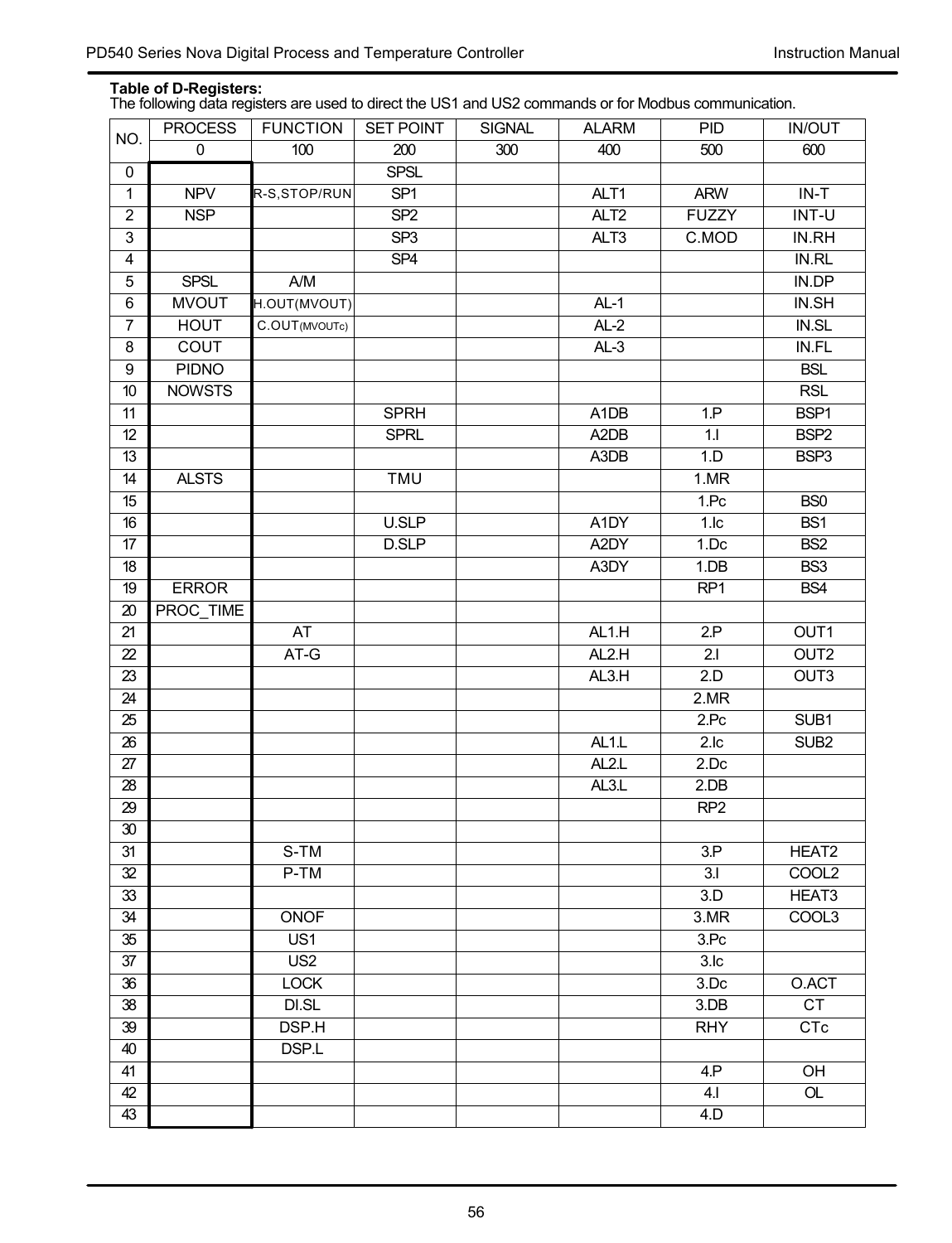| NO.             | <b>PROCESS</b>                    | <b>FUNCTION</b> | <b>SET POINT</b> | <b>SIGNAL</b> | <b>ALARM</b> | PID              | <b>IN/OUT</b>   |
|-----------------|-----------------------------------|-----------------|------------------|---------------|--------------|------------------|-----------------|
|                 | $\overline{0}$                    | 100             | 200              | 300           | 400          | 500              | 600             |
| 44              |                                   |                 |                  |               |              | 4.MR             | <b>HYS</b>      |
| $\overline{45}$ |                                   |                 |                  |               |              | 4.Pc             |                 |
| 46              |                                   |                 |                  |               |              | 4.1 <sub>c</sub> | $\overline{PQ}$ |
| 47              |                                   |                 |                  |               |              | 4.Dc             | POc             |
| 48              |                                   |                 |                  |               |              | 4.DB             | HYS.H           |
| 49              |                                   |                 |                  |               |              | <b>RDV</b>       | HYS.L           |
| 50              |                                   |                 |                  |               |              |                  |                 |
| $\overline{51}$ |                                   |                 |                  |               |              |                  | <b>RET</b>      |
| 52              |                                   |                 |                  |               |              |                  | <b>RETH</b>     |
| $\overline{53}$ | $\overline{U}$                    |                 |                  |               |              |                  | <b>RETL</b>     |
| 54              | $\mathsf{s}$                      |                 |                  |               |              |                  |                 |
| $\overline{55}$ | $\mathsf{e}\,$                    |                 |                  |               |              |                  |                 |
| 56              | r                                 |                 |                  |               |              |                  |                 |
| 57              |                                   |                 |                  |               |              |                  |                 |
| $\overline{58}$ | $\overline{A}$                    |                 |                  |               |              |                  |                 |
| $\overline{59}$ | r                                 |                 |                  |               |              |                  |                 |
| 60              | $\mathsf{e}% _{t}\left( t\right)$ |                 |                  |               |              |                  |                 |
| 61              | $\mathsf{a}$                      |                 |                  |               |              |                  | COM.P           |
| 62              |                                   |                 |                  |               |              |                  | <b>BAUD</b>     |
| 63              |                                   |                 |                  |               |              |                  | <b>PRTY</b>     |
| $\overline{64}$ |                                   |                 |                  |               |              |                  | <b>SBIT</b>     |
| $\overline{65}$ |                                   |                 |                  |               |              |                  | <b>DLEN</b>     |
| 66              |                                   |                 |                  |               |              |                  | <b>ADDR</b>     |
| 67              |                                   |                 |                  |               |              |                  | RP.TM           |
| 68              |                                   |                 |                  |               |              |                  |                 |
| 69              |                                   |                 |                  |               |              |                  |                 |
| 70              |                                   |                 |                  |               |              |                  |                 |
| $\overline{71}$ |                                   |                 |                  |               |              |                  |                 |
| $\overline{72}$ |                                   |                 |                  |               |              |                  |                 |
| 73              |                                   |                 |                  |               |              |                  |                 |
| 74              |                                   |                 |                  |               |              |                  |                 |
| $\overline{75}$ |                                   |                 |                  |               |              |                  |                 |
| 76              |                                   |                 |                  |               |              |                  |                 |
|                 |                                   |                 |                  |               |              |                  |                 |
| $\overline{78}$ |                                   |                 |                  |               |              |                  |                 |
| 79              |                                   |                 |                  |               |              |                  |                 |
| 80              |                                   |                 |                  |               |              |                  |                 |
| $\overline{81}$ |                                   |                 |                  |               |              |                  |                 |
| 82              |                                   |                 |                  |               |              |                  |                 |
| 83              |                                   |                 |                  |               |              |                  |                 |
| $\overline{84}$ |                                   |                 |                  |               |              |                  |                 |
| 85              |                                   |                 |                  |               |              |                  |                 |
| 86              |                                   |                 |                  |               |              |                  |                 |
| $\overline{87}$ |                                   |                 |                  |               |              |                  |                 |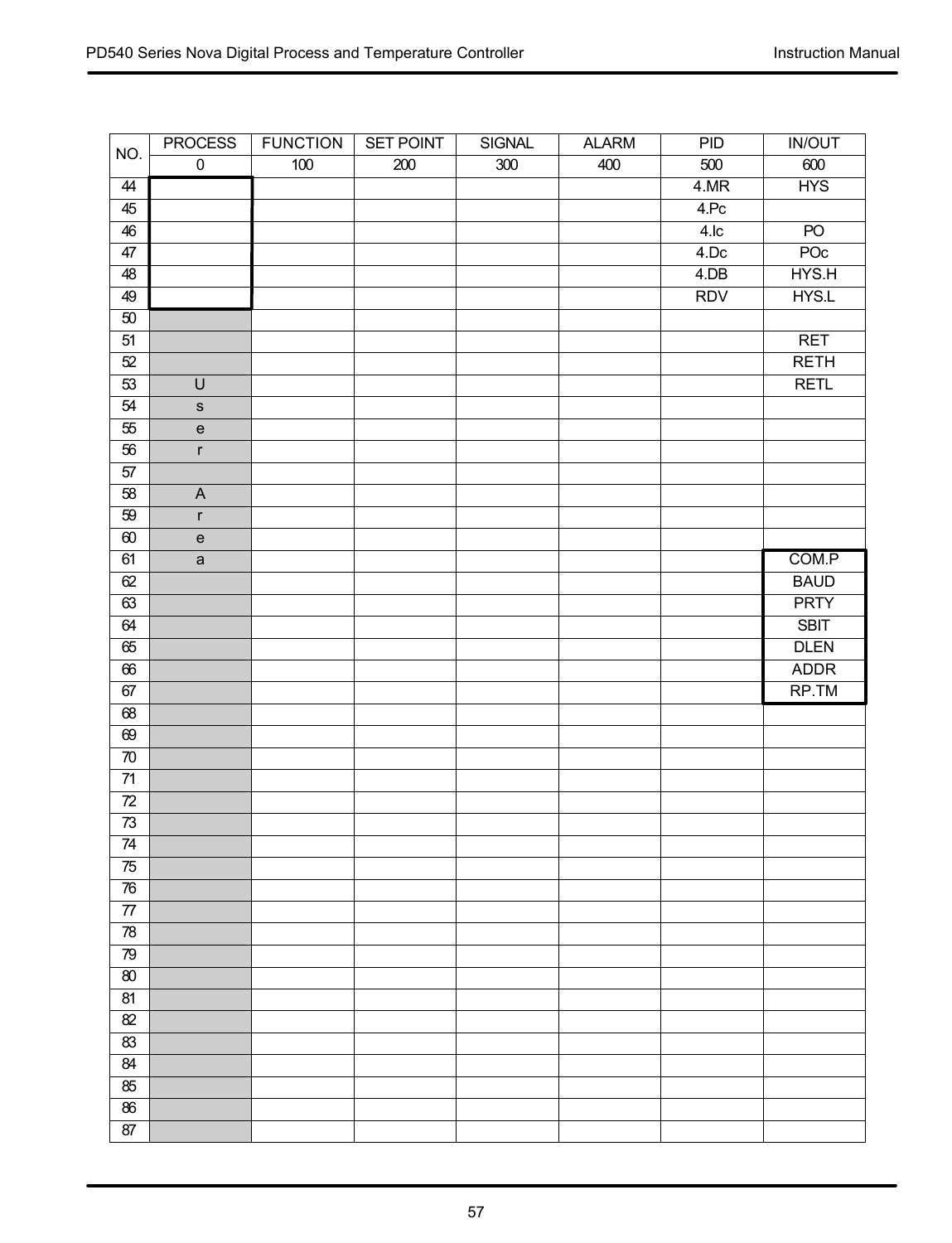| NO. | <b>PROCESS</b> | <b>FUNCTION</b> | <b>SET POINT</b> | <b>SIGNAL</b> | <b>ALARM</b> | PID | <b>IN/OUT</b> |
|-----|----------------|-----------------|------------------|---------------|--------------|-----|---------------|
|     | 0              | 100             | 200              | 300           | 400          | 500 | 600           |
| 88  |                |                 |                  |               |              |     |               |
| 89  |                |                 |                  |               |              |     |               |
| 90  |                |                 |                  |               |              |     |               |
| 91  |                |                 |                  |               |              |     |               |
| 92  |                |                 |                  |               |              |     |               |
| 93  |                |                 |                  |               |              |     |               |
| 94  |                |                 |                  |               |              |     |               |
| 95  |                |                 |                  |               |              |     |               |
| 96  |                |                 |                  |               |              |     |               |
| 97  |                |                 |                  |               |              |     |               |
| 98  |                |                 |                  |               |              |     |               |
| 99  |                |                 |                  |               |              |     |               |

![](_page_57_Picture_3.jpeg)

**P**<br>**NOTE** Read Only Location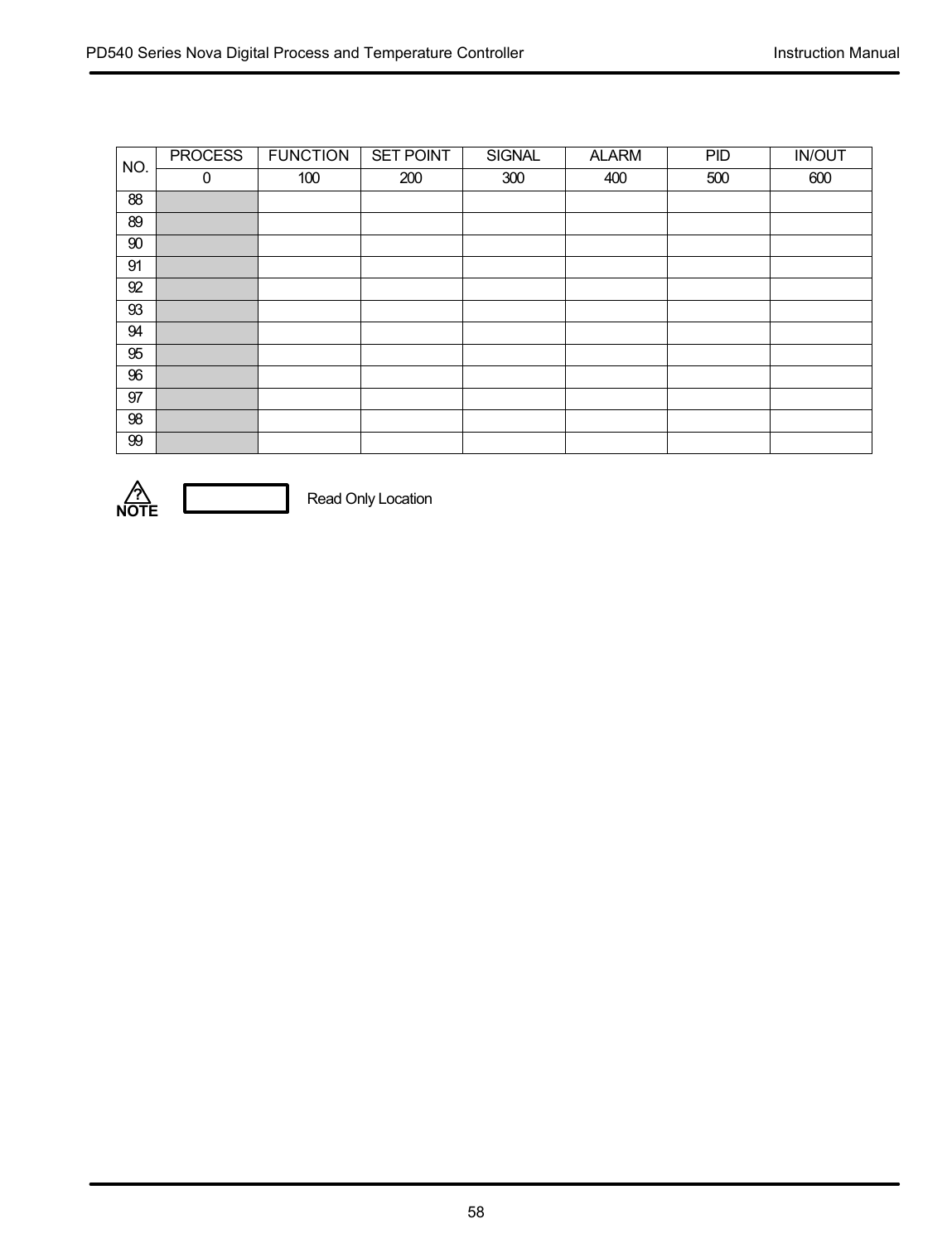# **Notes**

![](_page_58_Picture_3.jpeg)

# **Warranty and Return Information**

Precision Digital warrants this product to be free from material defects and workmanship under normal use and service for three years.

Please contact Precision Digital Technical Support at (800) 610-5239 or e-mail at *support@predig.com* prior to any product return. When Technical Support determines a product should be returned, a Return Material Authorization (RMA) # which must be included on the return shipping label. Please also include the reason for return, date of purchase, contact name, and how to contact. Products returned for reasons other than repair may be subject to a restocking fee. Any returns under a warranty claim should be returned freight prepaid. Upon warranty confirmation Precision Digital will repair or replace and return the unit at no charge via UPS Ground. Other shipping is available upon request and at customer expense. All product returns should be shipped to: Return Authorization # \_\_\_\_\_\_\_\_\_\_\_

Precision Digital, 233 South Street, Hopkinton, MA 01748 USA Attention: Technical Support

Precision Digital Technical Support is trained and eager to serve you. We have found most start-up problems to be the result of incorrect signal connections and/or programming. Most often Precision Digital Technical Support can quickly correct these issues over the telephone.